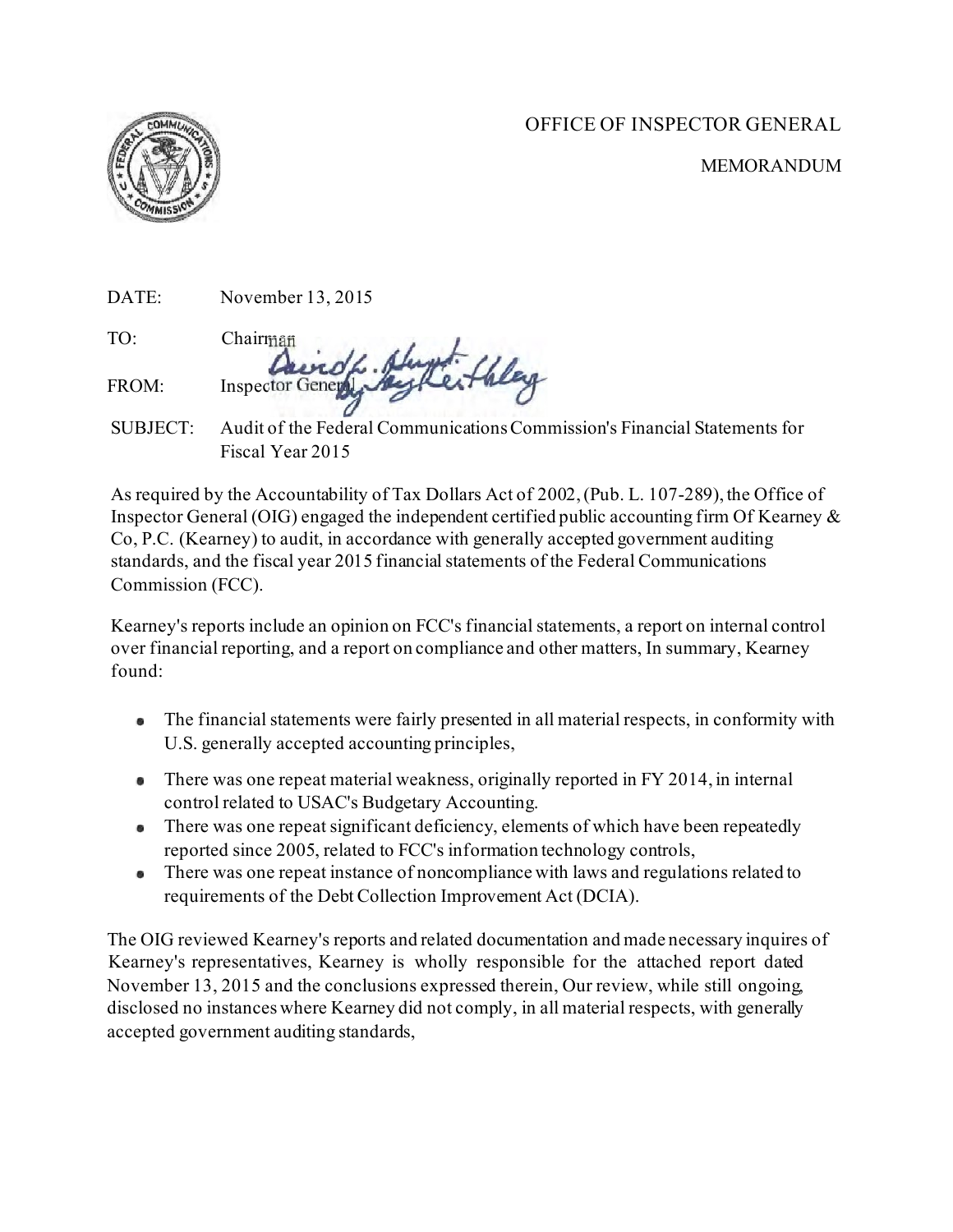The Office of Inspector General appreciates the cooperation and courtesies to our staff and the staff of Kearney & Co. P.C., during audit.

cc: Managing Director Chief of Staff Chief Financial Officer Chief Information Officer

 $\sim 10^{-10}$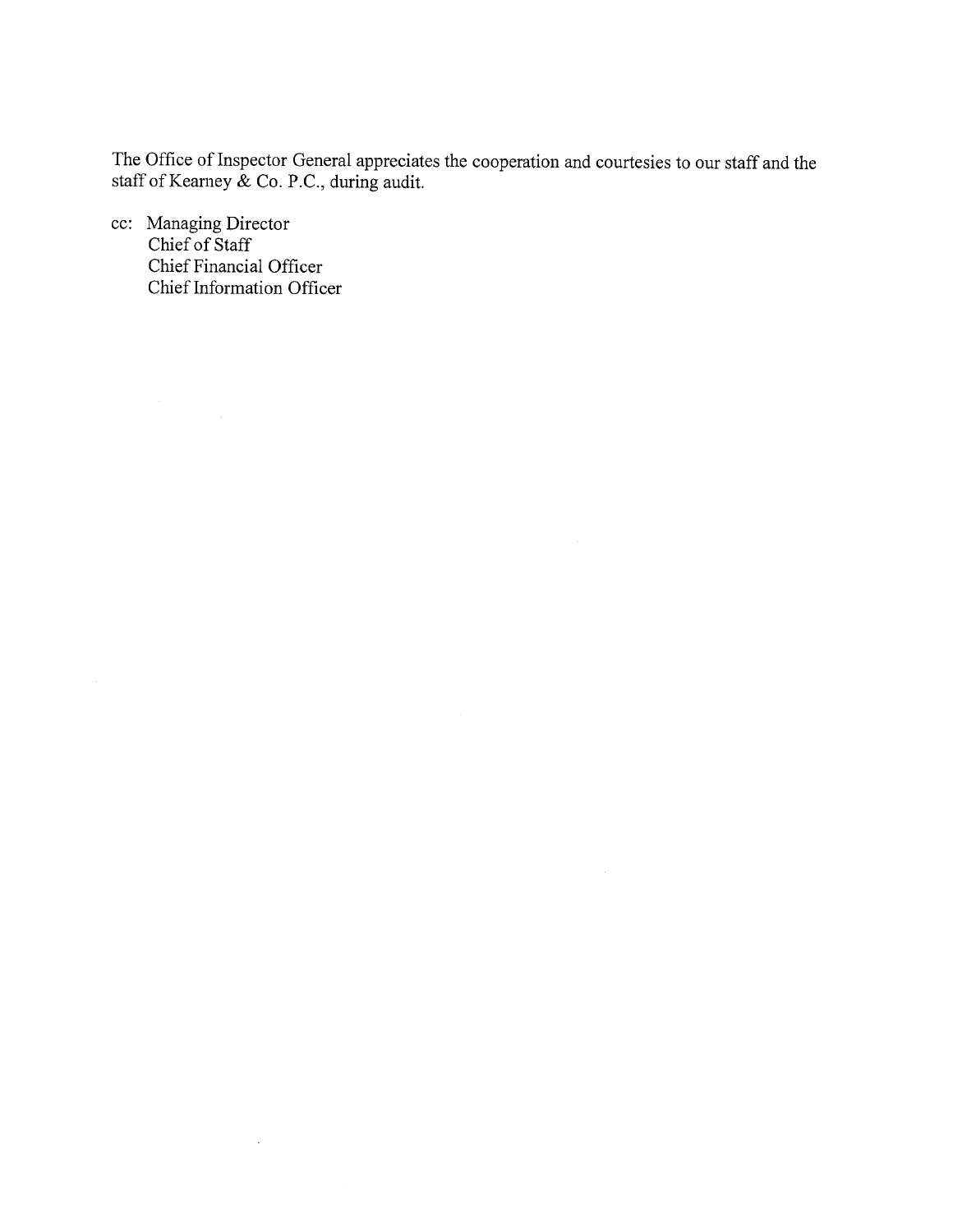# COMMISSION's AUDIT OF THE FEDERAL COMMUNICATIONS



# Financial Statements for

# Fiscal Year 2015

(OCTOBER 1, 2014 – SEPTEMBER 30, 2015)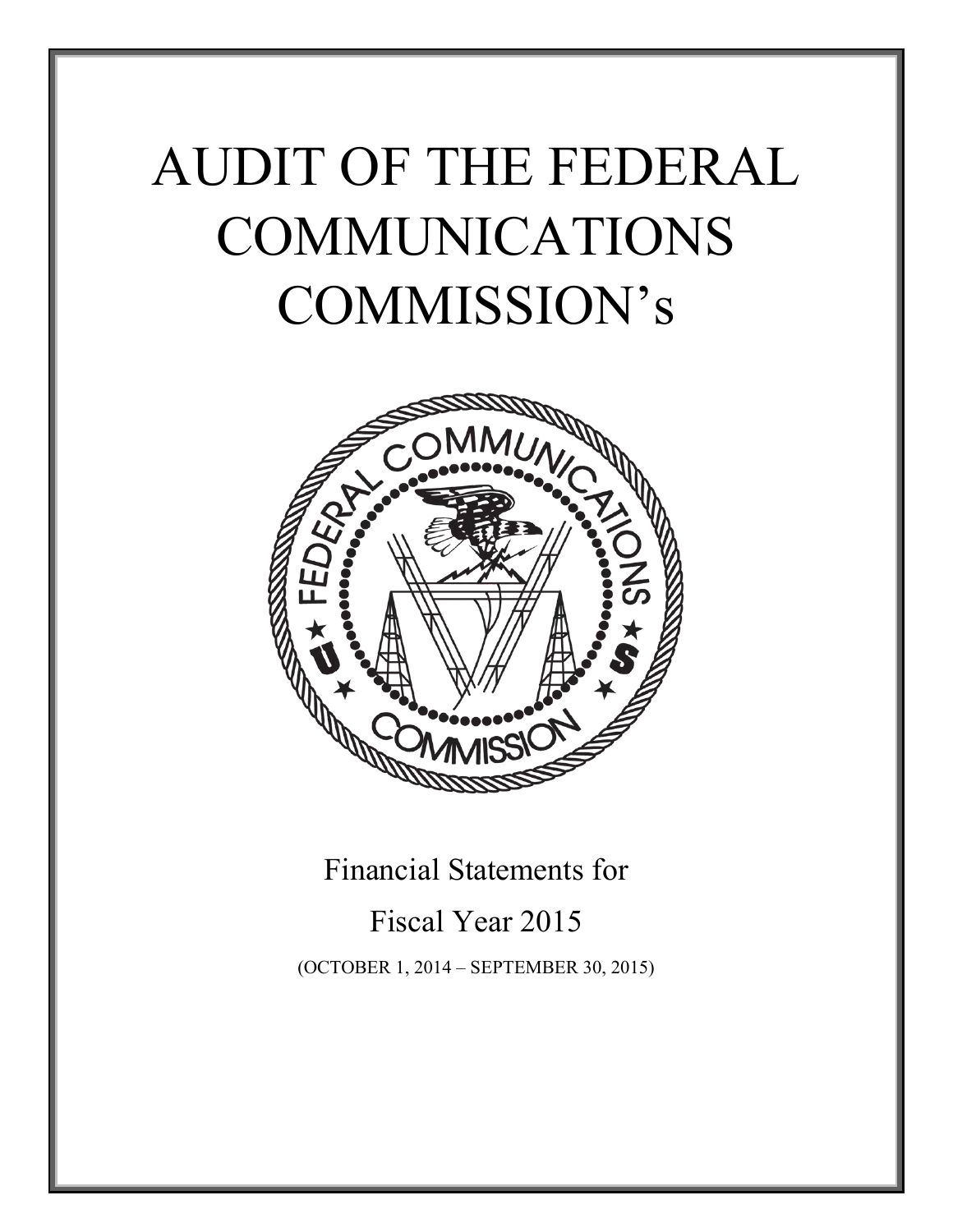Federal Communications Commission FY 2015 Financial Statement Audit

## TABLE OF CONTENTS

| <b>INDEPENDENT AUDITORS' REPORT ON</b>        |
|-----------------------------------------------|
| INDEPENDENT AUDITORS' REPORT ON               |
| MANAGEMENT'S RESPONSE TO AUDITORS' REPORT13   |
|                                               |
| FCC NOTES TO PRINCIPAL FINANCIAL STATEMENTS21 |
| FCC REQUIRED SUPPLEMENTARY INFORMATION41      |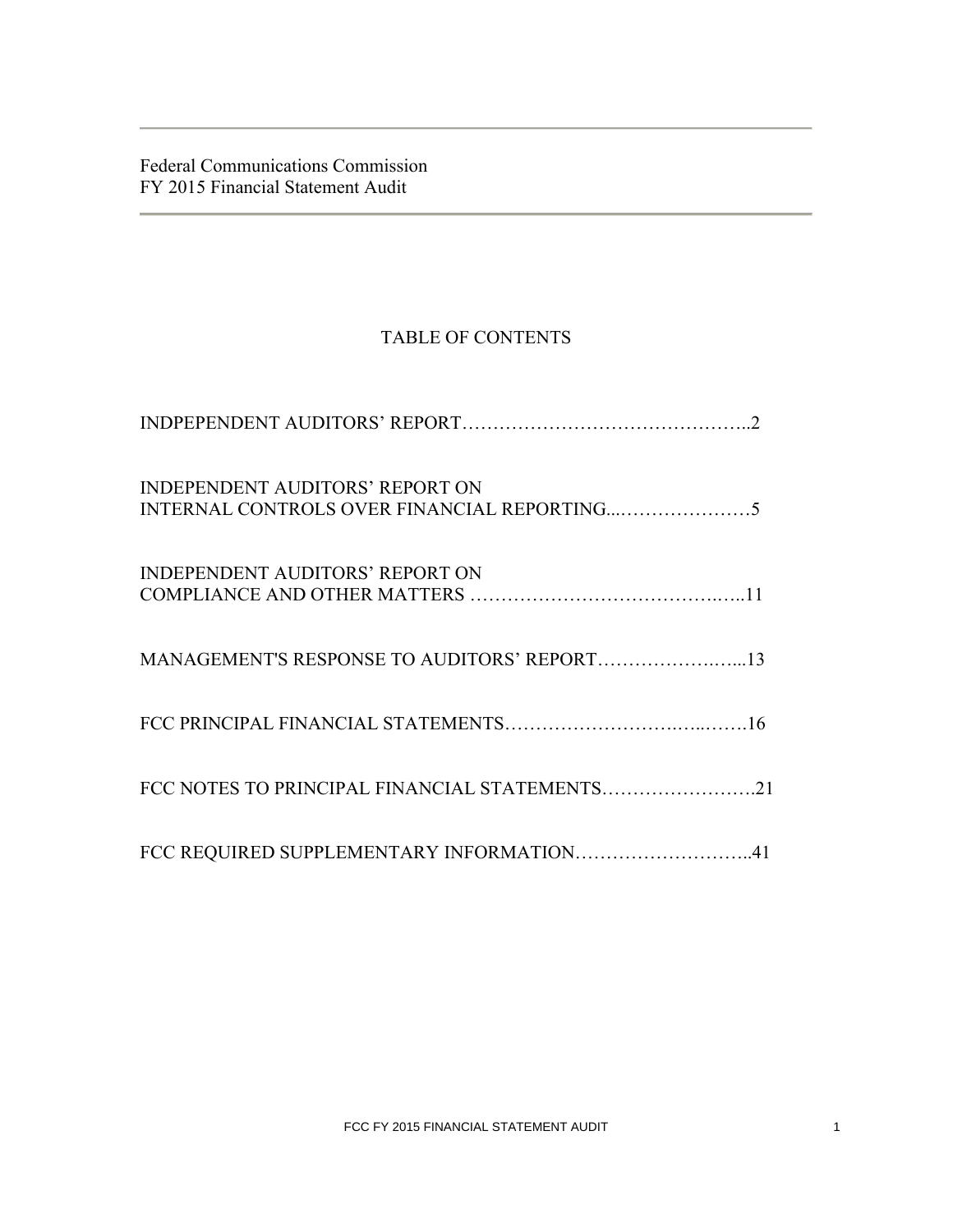

## **INDEPENDENT AUDITOR'S REPORT**

To the Chairman, Managing Director, and the Inspector General of the Federal Communications Commission

#### **Report on the Financial Statements**

We have audited the accompanying consolidated financial statements of the Federal Communications Commission (FCC), which comprise the consolidated balance sheet as of September 30, 2015, the related consolidated statements of net cost, changes in net position, and custodial activity, and the combined statement of budgetary resources for the year then ended, as well as the related notes to the consolidated financial statements (hereinafter referred to as the "consolidated financial statements").

#### *Management's Responsibility for the Financial Statements*

Management is responsible for the preparation and fair presentation of these consolidated financial statements in accordance with accounting principles generally accepted in the United States of America; this includes the design, implementation, and maintenance of internal control relevant to the preparation and fair presentation of financial statements that are free from material misstatement, whether due to fraud or error.

#### *Auditor's Responsibility*

 the United States of America; the standards applicable to financial audits contained in Our responsibility is to express an opinion on these consolidated financial statements based on our audit. We conducted our audit in accordance with auditing standards generally accepted in *Government Auditing Standards*, issued by the Comptroller General of the United States; and Office of Management and Budget (OMB) Bulletin No. 15-02, *Audit Requirements for Federal Financial Statements*. Those standards and OMB Bulletin No. 15-02 require that we plan and perform the audit to obtain reasonable assurance about whether the consolidated financial statements are free from material misstatement.

An audit involves performing procedures to obtain audit evidence about the amounts and disclosures in the financial statements. The procedures selected depend on the auditor's judgment, including the assessment of the risks of material misstatement of the financial statements, whether due to fraud or error. In making those risk assessments, the auditor considers internal control relevant to the entity's preparation and fair presentation of the financial statements in order to design audit procedures that are appropriate under the circumstances, but not for the purpose of expressing an opinion on the effectiveness of the entity's internal control. Accordingly, we express no such opinion. An audit also includes evaluating the appropriateness of accounting policies used and the reasonableness of significant accounting estimates made by management, as well as evaluating the overall presentation of the consolidated financial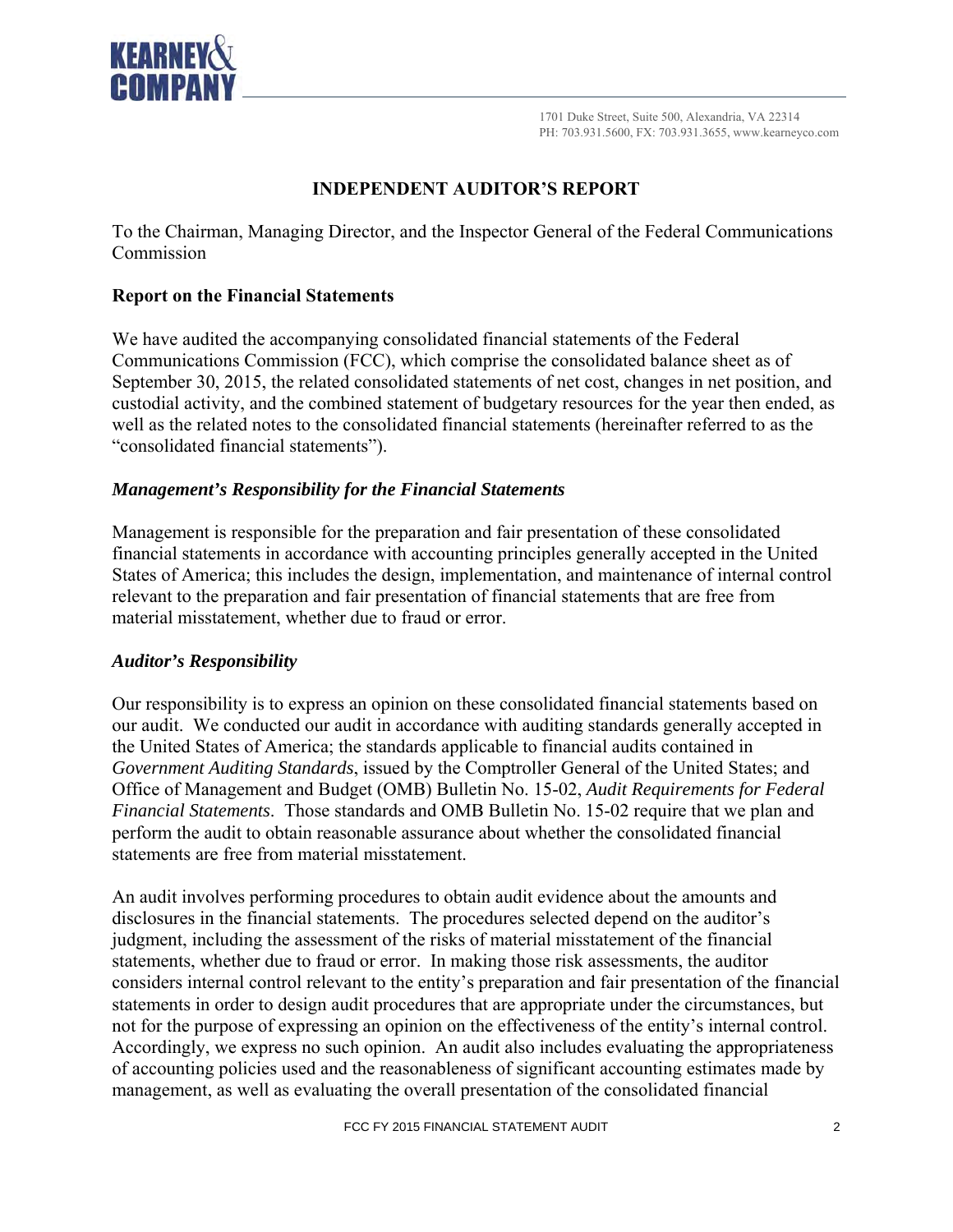

statements. We believe that the audit evidence we have obtained is sufficient and appropriate to provide a basis for our audit opinion.

#### *Opinion on the Consolidated Financial Statements*

In our opinion, the consolidated financial statements referred to above present fairly, in all material respects, the financial position of the FCC as of September 30, 2015, as well as its net costs, changes in net position, custodial activities, and budgetary resources for the year then ended, in accordance with accounting principles generally accepted in the United States of America.

#### *Other Matters*

#### *FY 2014 Financial Statements Audited by a Predecessor Auditor*

 unmodified opinion on those consolidated financial statements. We were not engaged to audit, The FCC's consolidated financial statements as of and for the year ended September 30, 2014 were audited by a predecessor auditor whose report, dated November 14, 2014, expressed an review, or apply any procedures on those consolidated financial statements. Accordingly, we do not express an opinion or any other form of assurance on the FY 2014 financial statements as a whole.

#### *Required Supplementary Information*

Accounting principles generally accepted in the United States of America require that the Management's Discussion and Analysis and Required Supplementary Information (hereinafter referred to as the "required supplementary information") sections be presented to supplement the consolidated financial statements. Such information, although not a part of the consolidated financial statements, is required by OMB Circular A-136, *Financial Reporting Requirements*, and the Federal Accounting Standards Advisory Board, which consider it to be an essential part of financial reporting for placing the consolidated financial statements in an appropriate operational, economic, or historical context. We have applied certain limited procedures to the required supplementary information in accordance with auditing standards generally accepted in the United States of America, which consisted of inquiries of management about the methods of preparing the information and comparing it for consistency with management's responses to our inquiries, the consolidated financial statements, and other knowledge we obtained during our audits of the consolidated financial statements. We do not express an opinion or provide any assurance on the information because the limited procedures do not provide us with sufficient evidence to express an opinion or provide any assurance.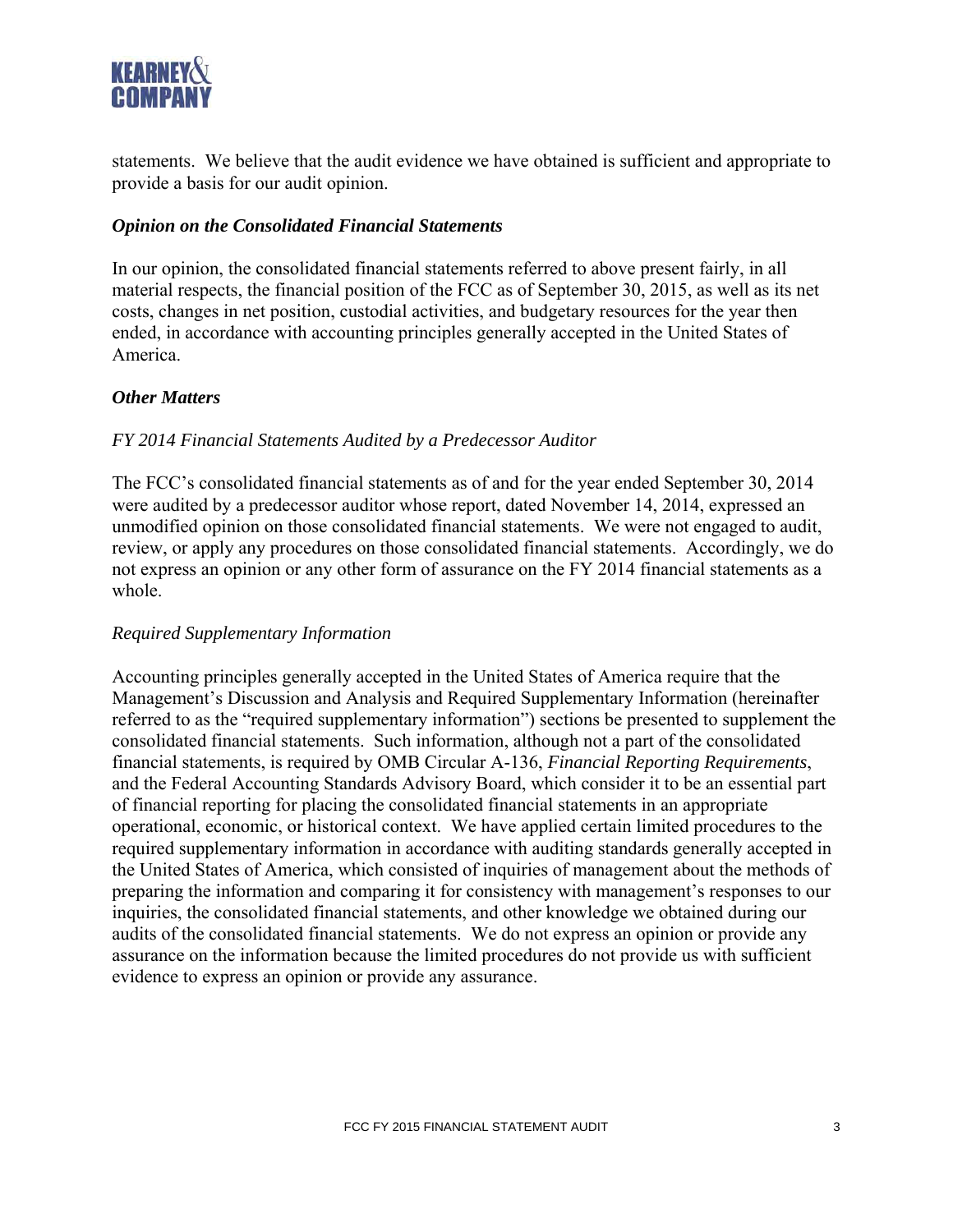

#### *Other Information*

Our audit was conducted for the purpose of forming an opinion on the consolidated financial statements as a whole. The information in the *Message from the Chairman* and the *Other Information* sections is presented for purposes of additional analysis and are not a required part of the consolidated financial statements. Such information has not been subjected to the auditing procedures applied in the audit of the consolidated financial statements; accordingly, we do not express an opinion or provide any assurance on it.

#### **Other Reporting Required by** *Government Auditing Standards*

 reporting or on compliance. Those reports are an integral part of an audit performed in In accordance with *Government Auditing Standards* and OMB Bulletin No. 15-02, we have also issued reports, dated November 13, 2015, on our consideration of the FCC's internal control over financial reporting and on our tests of the FCC's compliance with provisions of applicable laws and regulations for the year ended September 30, 2015. The purpose of those reports is to describe the scope of our testing of internal control over financial reporting and compliance and the results of that testing and not to provide an opinion on internal control over financial accordance with auditing standards generally accepted in the United States of America, *Government Auditing Standards*, and OMB Bulletin No. 15-02 and should be considered in assessing the results of our audit.

Keawery " Cory

Alexandria, Virginia November 13, 2015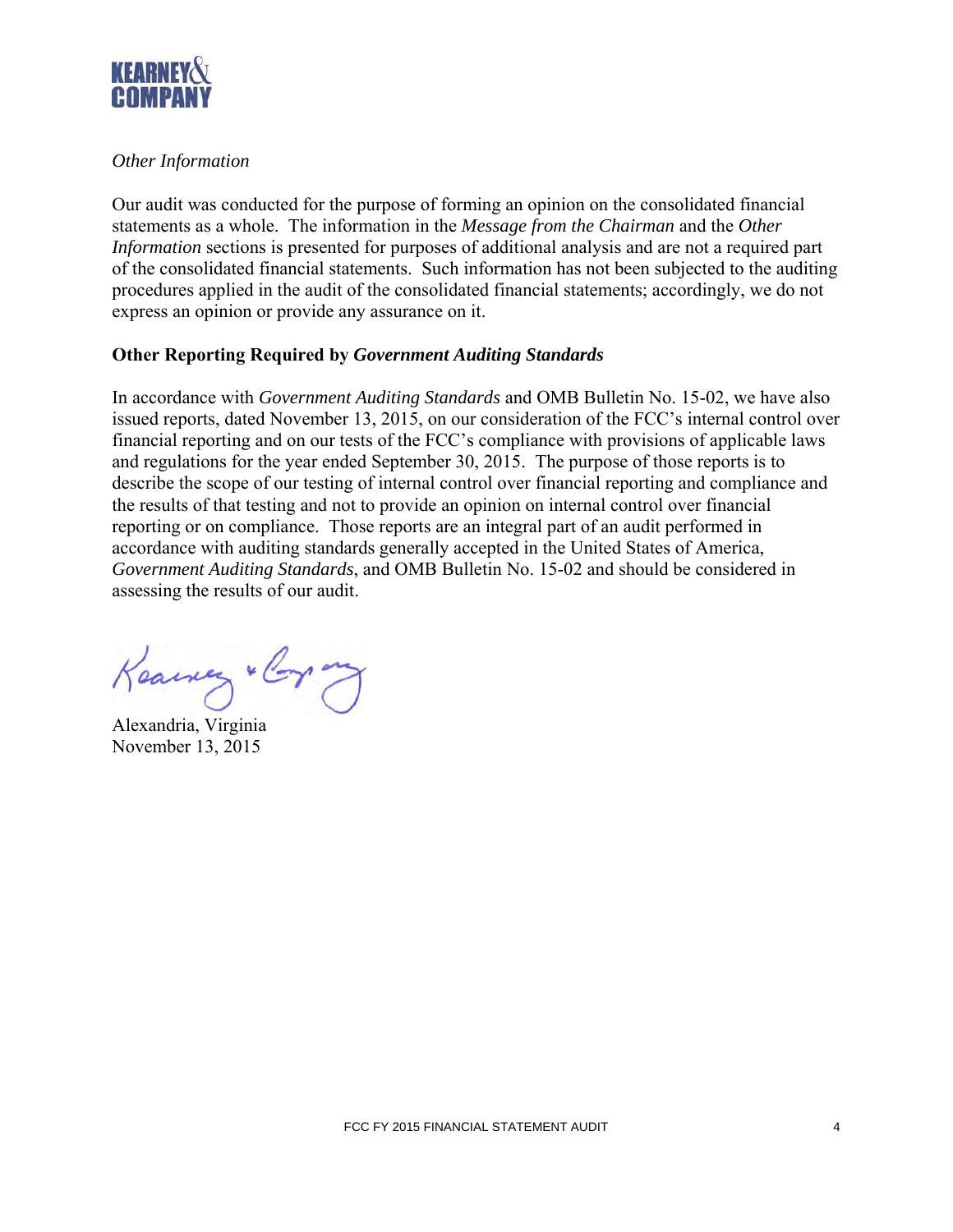

#### **FINANCIAL REPORTING INDEPENDENT AUDITOR'S REPORT ON INTERNAL CONTROL OVER**

To the Chairman, Managing Director, and the Inspector General of the Federal Communications Commission

 Commission (FCC) as of and for the year ended September 30, 2015, and we have issued our We have audited the consolidated financial statements of the Federal Communications report thereon dated November 13, 2015. We conducted our audit in accordance with auditing standards generally accepted in the United States of America; the standards applicable to financial audits contained in *Government Auditing Standards*, issued by the Comptroller General of the United States; and Office of Management and Budget (OMB) Bulletin No. 15-02, *Audit Requirements for Federal Financial Statements*.

#### **Internal Control Over Financial Reporting**

In planning and performing our audit of the consolidated financial statements, we considered the FCC's internal control over financial reporting (internal control) as a basis for designing audit procedures that are appropriate in the circumstances for the purpose of expressing our opinion on the financial statements, but not for the purpose of expressing an opinion on the effectiveness of the FCC's internal control. Accordingly, we do not express an opinion on the effectiveness of the FCC's internal control. We limited our internal control testing to those controls necessary to achieve the objectives described in OMB Bulletin No. 15-02. We did not test all internal controls relevant to operating objectives as broadly defined by the *Federal Managers' Financial Integrity Act of 1982*, such as those controls relevant to ensuring efficient operations.

Our consideration of internal control was for the limited purpose described in the preceding paragraph and was not designed to identify all deficiencies in internal control that might be material weaknesses or significant deficiencies; therefore, material weaknesses or significant deficiencies may exist that were not identified. However, as described in the following sections, we identified certain deficiencies in internal control that we consider to be a material weakness and a significant deficiency.

#### **Material Weakness**

 A deficiency in internal control exists when the design or operation of a control does not allow management or employees, in the normal course of performing their assigned functions, to prevent, or detect and correct, misstatements on a timely basis. A material weakness is a deficiency, or combination of deficiencies, in internal control, such that there is a reasonable possibility that a material misstatement of the entity's financial statements will not be prevented or detected and corrected on a timely basis. We consider the following deficiency in the FCC's internal control to be a material weakness.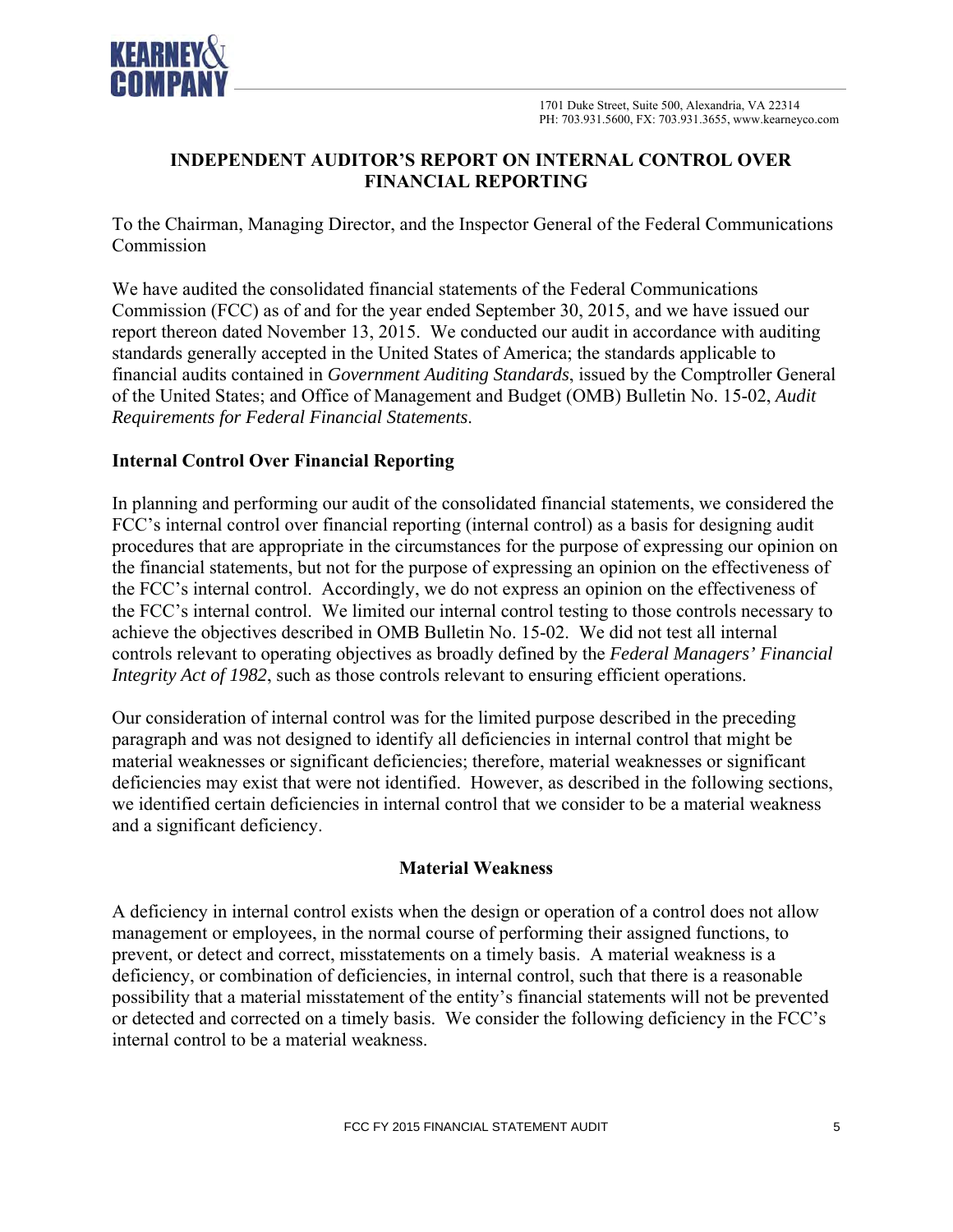

#### **I. Universal Services Fund Budgetary Accounting**

As a result of the fiscal year (FY) 2014 financial statement audit, the FCC's predecessor auditor noted a material weakness in internal control relating to the Universal Services Fund's (USF) budgetary accounting. The Universal Service Administrative Company (USAC) administers the support mechanisms, which include the High Cost and Schools and Libraries programs, on behalf of the FCC. During FY 2015, we found that the FCC and USAC continued to lack sufficient reliable controls over its accounting and business processes to ensure USF's budgetary transactions were properly recorded, monitored, and reported. Through the USF High Cost program, USAC provides money to telecommunications companies to defray the cost of providing voice and broadband services to customers in high-cost areas. Through the USF Schools and Libraries program, USAC helps schools and libraries obtain affordable broadband internet. As a result of FY 2015 audit procedures, the FCC recorded material audit adjustments to the USF budgetary accounts related to the High Cost and Schools and Libraries programs. Accordingly, we consider the aggregation of the deficiencies noted to be a material weakness in internal controls surrounding USF budgetary accounting. The individual deficiencies are detailed below.

 $\text{-}$  High Cost Program Obligations – During FY 2015, the FCC implemented reforms to the High Cost program. As a result of these reforms, the FCC entered into agreements with nine companies to provide them with annual support payments of \$1.5 billion for six years to defray the cost of these companies expanding broadband access in underserved areas. As of September 30, 2015, USAC calculated the amount spent during the FY against each of the obligations to determine the amount reported as an unliquidated obligation. USAC calculated the initial obligations and the unliquidated portion manually in a spreadsheet. The FCC reports the amounts calculated as unliquidated obligations by USAC on its consolidated Statement of Budgetary Resources (SBR).

 unliquidated obligations. We performed analysis to recalculate the amounts reported for We obtained the spreadsheets used by USAC to calculate the initial obligations and the all nine companies and assessed the reasonableness of the methodology used for the calculations. We noted that USAC did not include all future payments when calculating the obligation for one program participant. Additionally, we found the method used to calculate unliquidated obligations did not consider all payments made to High Cost program participants, which should decrease unliquidated obligations. Finally, we found that USAC did not reduce the undelivered orders by accrued accounts payable as of September 30th.

USAC did not prepare a detailed procedure document outlining the process used to calculate the initial obligations and liquidation of the obligations. Without a detailed procedure document, FCC and USAC management could not review and approve the methodology used for the calculations.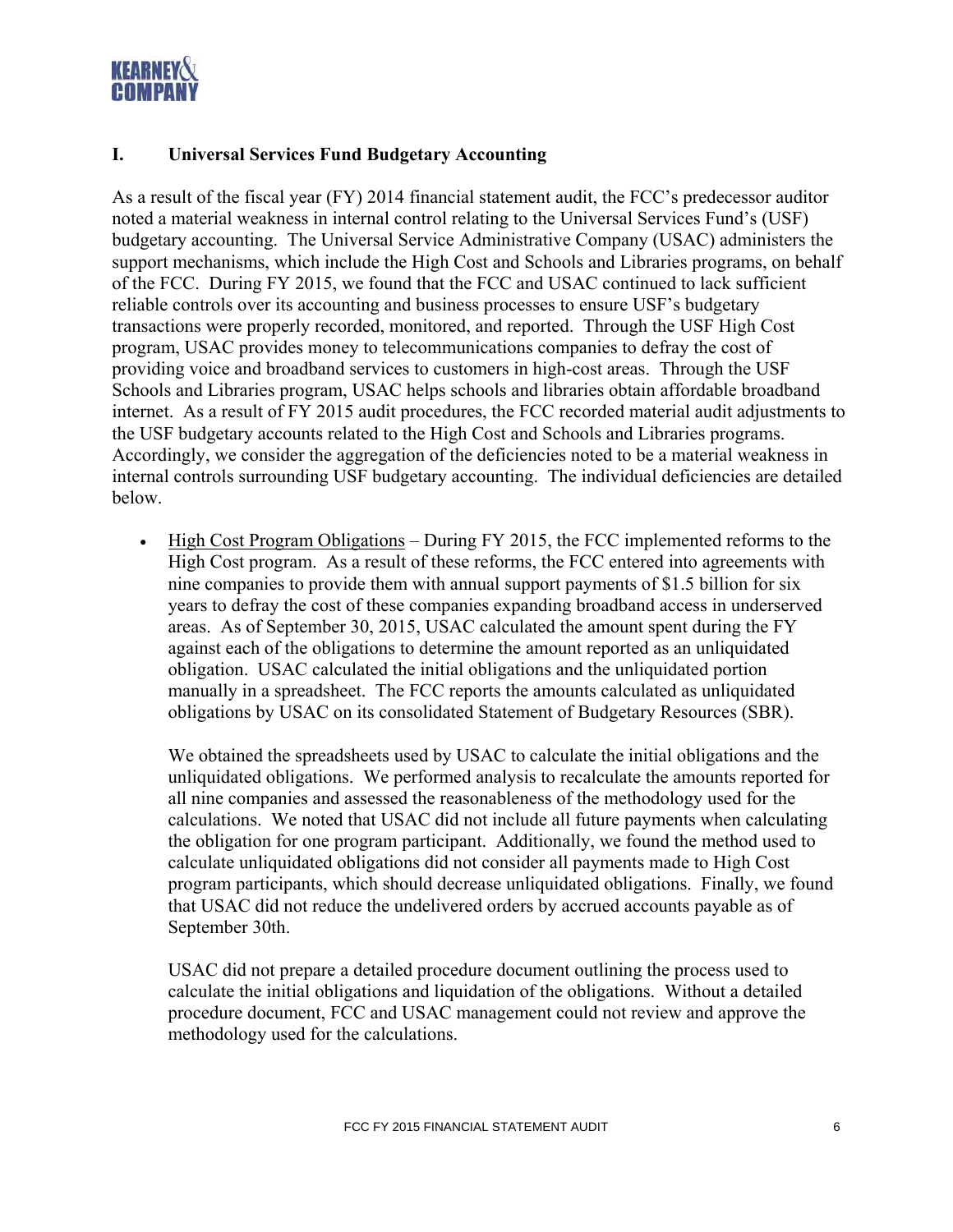

Schools and Libraries Recoveries of Prior Year Unpaid Obligations - Eligible schools, school districts, and libraries apply to participate in the Schools and Libraries program. Once accepted into the program, USAC issues a Funding Commitment Decision Letter (FCDL). The FCDL communicates acceptance into the program and relevant conditions, including the types of services USAC will reimburse, the maximum amount eligible for reimbursement, and the date by which the invoices must be submitted (referred to as the "invoicing deadline"). When USAC issues an FCDL, accounting personnel record an obligation in USAC's accounting system. As invoices are paid, USAC's accounting personnel reduce the obligated balance. Thirty days after the invoicing deadline, USAC deobligates any unspent funds. FCC reports amounts deobligated in the *Recoveries of Prior Year Unpaid Obligations* line of its consolidated SBR.

Participants in the Schools and Libraries program can request an extension of the invoicing deadline. When a participant requests an extension prior to the original invoicing deadline, the funds should not be deobligated. When a participant requests an extension after the original invoicing deadline, USAC may still grant the extension, in which case accounting personnel must reobligate the funds.

We tested 35 FCDLs deobligated and reobligated during FY 2015. We reviewed the supporting documentation provided and noted 17 instances where the accounting office deobligated funds that should have remained as obligations because the participant submitted a timely invoicing deadline extension request.

During FY 2015, the FCC implemented administrative reforms to the Schools and Libraries program. As a result of these reforms, more participants requested invoicing deadline extensions in FY 2015 than in prior years. This resulted in program office processing delays. USAC accounting personnel were not aware of the processing delays; therefore, accounting personnel did not adjust the accounting entries to ensure deobligations were not recorded when an invoicing deadline extension request had been received, but not processed.

Our audit tests of USF obligations and recoveries identified material errors which required adjustment by FCC and USAC management. Without sufficient controls surrounding budgetary transactions, the FCC and USAC did not prevent, detect, and correct significant misstatements in a timely manner.

Specifically, **Recommendations:** Kearney & Company recommends that the FCC and USAC strengthen processes and internal controls surrounding the reporting of budgetary accounting activity.

Specifically,<br>1. Document revised accounting methods and detailed calculations in new or updated procedures when program changes arise that impact accounting procedures and related estimates. USAC and FCC management should review and approve these procedures to ensure they are consistent with accounting standards and practices elsewhere in the FCC and USAC. *[Updated]*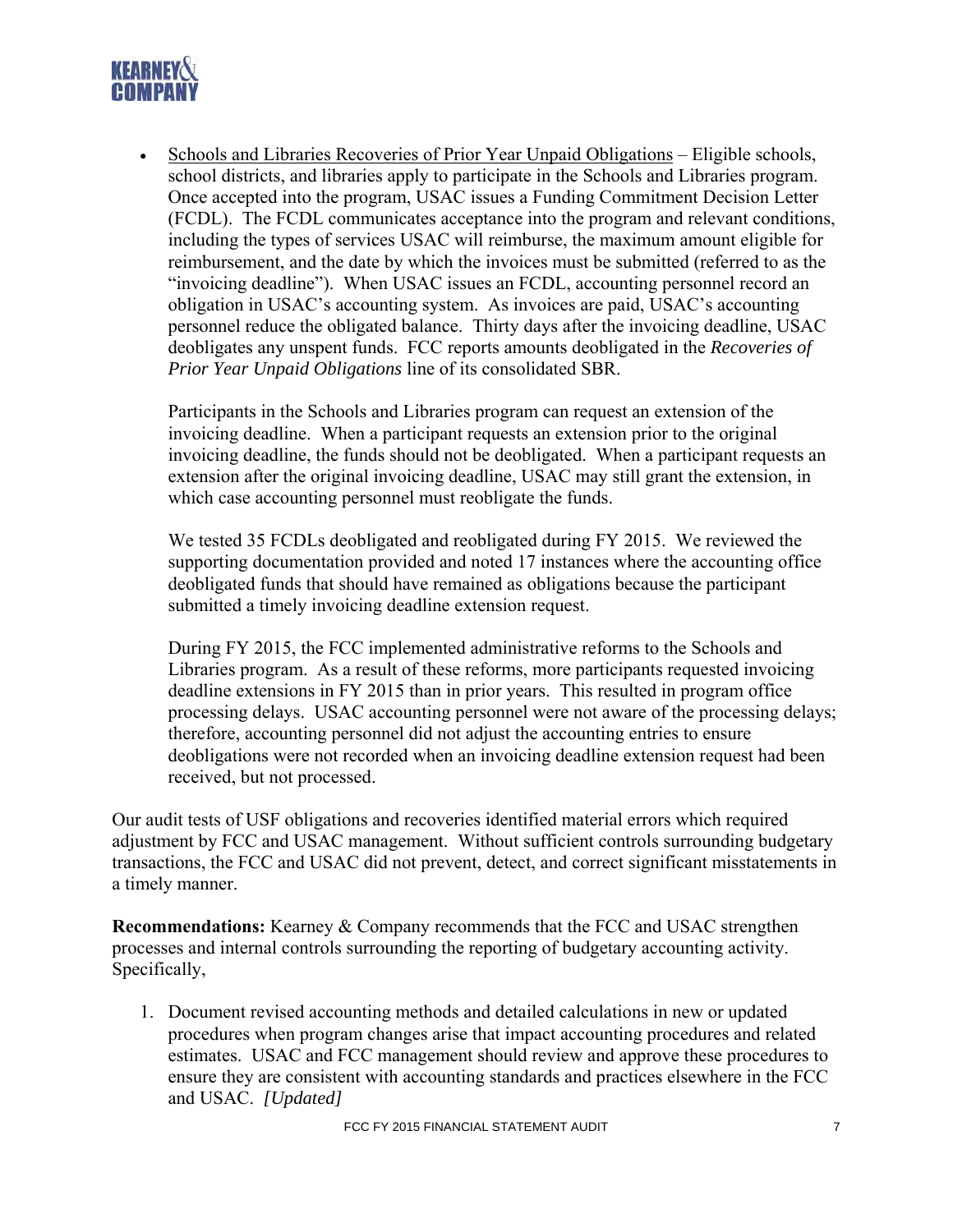

- treatment for the related transactions. *[Updated]*  2. Develop more formal lines of communication between the USAC accounting personnel, the Schools and Libraries program managers, and the third-party service provider regarding administrative changes and issues in order to ensure the proper accounting
- 3. Track when invoicing deadline extension requests are received and ensure that a deobligation is not processed when an invoicing deadline extension request is pending. *[New]*

#### **Significant Deficiency**

 with governance. We consider the following deficiency in the FCC's internal control to be a A significant deficiency is a deficiency, or combination of deficiencies, in internal control that is less severe than a material weakness yet important enough to merit attention by those charged significant deficiency.

#### **I. Information Technology**

FCC uses information systems to compile information for financial reporting purposes, including its core financial management and accounting system, Genesis. Genesis is accessed through the FCC's general information technology (IT) support system. In addition, because the FCC's financial statements include financial transactions relating to the USF programs and the North American Numbering Plan (NANP), the FCC relies upon the general IT support systems and specific applications utilized by the third-party organizations who administer the USF programs and NANP.

 procedures related to segregation of duties and application controls within Genesis. The control We have separately performed an evaluation of the FCC's information security program, as required by the Federal Information Security Modernization Act of 2014 (FISMA), and issued a separate report. In addition to the work performed during our FISMA evaluation, we performed risk-based procedures focused on IT controls that could prevent or detect significant misstatements of, or corruption to, the financial data needed for the FCC's consolidated financial statements. This work was done in accordance with the Government Accountability Office's Federal Information System Controls Audit Manual (FISCAM). Many of the IT control areas of FISMA overlap with those in FISCAM, such as access controls and configuration management. Other IT control areas are unique to FISCAM due to their relevance to financial management and reporting, such as segregation of duties and application controls. We performed risk-based deficiencies noted during our FISMA evaluation and our financial statement audit are summarized below:

FCC IT General Control Environment – We noted that the FCC had improved its overall information security program since the FY 2014 FISMA evaluation, most notably in developing policies and procedures designed to improve the security over its information and implementing major changes in its IT environment, including the relocation of the primary FCC data center, shifting additional processing to the cloud, and replacing legacy FCC FY 2015 FINANCIAL STATEMENT AUDIT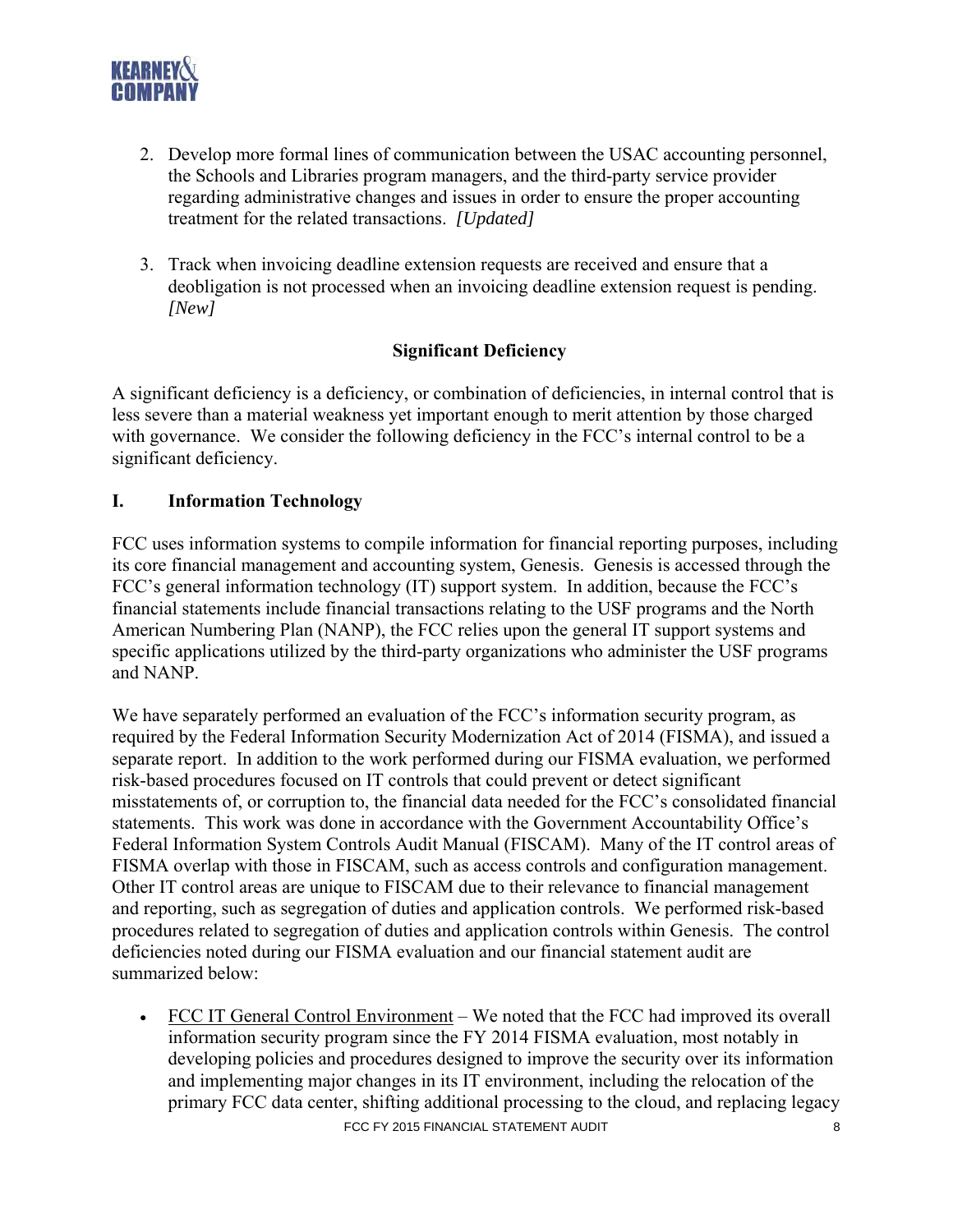

systems and infrastructure. Despite the progress made during FY 2015, we identified control weaknesses in multiple IT control areas, including Continuous Monitoring Management, Identity and Access Management, Risk Management, Plan of Action and Milestones, and Contractor Systems. These control weaknesses impacted the FCC's general IT support system. FCC management stated that these efforts have required significant resources, delaying the implementation of information security policies and procedures. While these changes provide the FCC with an opportunity to improve its information security posture, management must prioritize and devote sufficient resources to implement its information security policies and procedures and resolve weaknesses in the FCC information security program and systems.

- $\bullet$  FCC Financial Management System – The FCC's financial management and accounting system, Genesis, is provided by an external service provider. The external service provider is responsible for maintaining a number of IT controls. However, the FCC's general IT support system is the gateway for all of its systems, including Genesis. Therefore, IT deficiencies noted in the general support system and described above may impact Genesis as well. Further, we noted additional control weaknesses impacting Genesis beyond those inherited from the FCC's general IT support system. We noted that the FY 2015 contingency planning test of Genesis failed. The FCC was unable to provide documentation of whether or not the contingency planning tests were reperformed by the external service provider. In addition, we found that the authorization to operate for Genesis expired in 2014. Our testing did not identify control deficiencies related to segregation of duties or application controls.
- and interfaces. Additionally, we performed specific risk-based testing of IT controls at USAC and noted deficiencies relating to the adequacy of system security plans,  $\bullet$  Third-Party Systems and FCC Oversight – The FCC relies upon third parties to provide financial data in an accurate and timely manner. The FISMA evaluation and financial statement audit noted deficiencies in the FCC's oversight of third-party IT systems. Specifically, we found that the FCC lacks policies and procedures for overseeing thirdparty systems and that its system inventory listings excluded third-party-operated systems insufficient training for individuals with significant IT security responsibilities, and account access controls. Control weaknesses in USAC's general IT support system and financial management applications may impact the accuracy and timeliness of data needed for consolidation in the FCC's financial statements.

Similar deficiencies were identified by the FCC's predecessor auditor in the FY 2014 FISMA evaluation and financial statement audit and were reported as a significant deficiency. In general, we found that the FCC had not implemented effective policies, procedures, and processes over its IT general control environment, financial management system, or third-partyoperated systems. We consider the aggregation of these control deficiencies to be a significant deficiency.

Poor controls over IT security can affect the integrity of financial applications, which increases the risk that sensitive financial information could be accessed by unauthorized individuals or that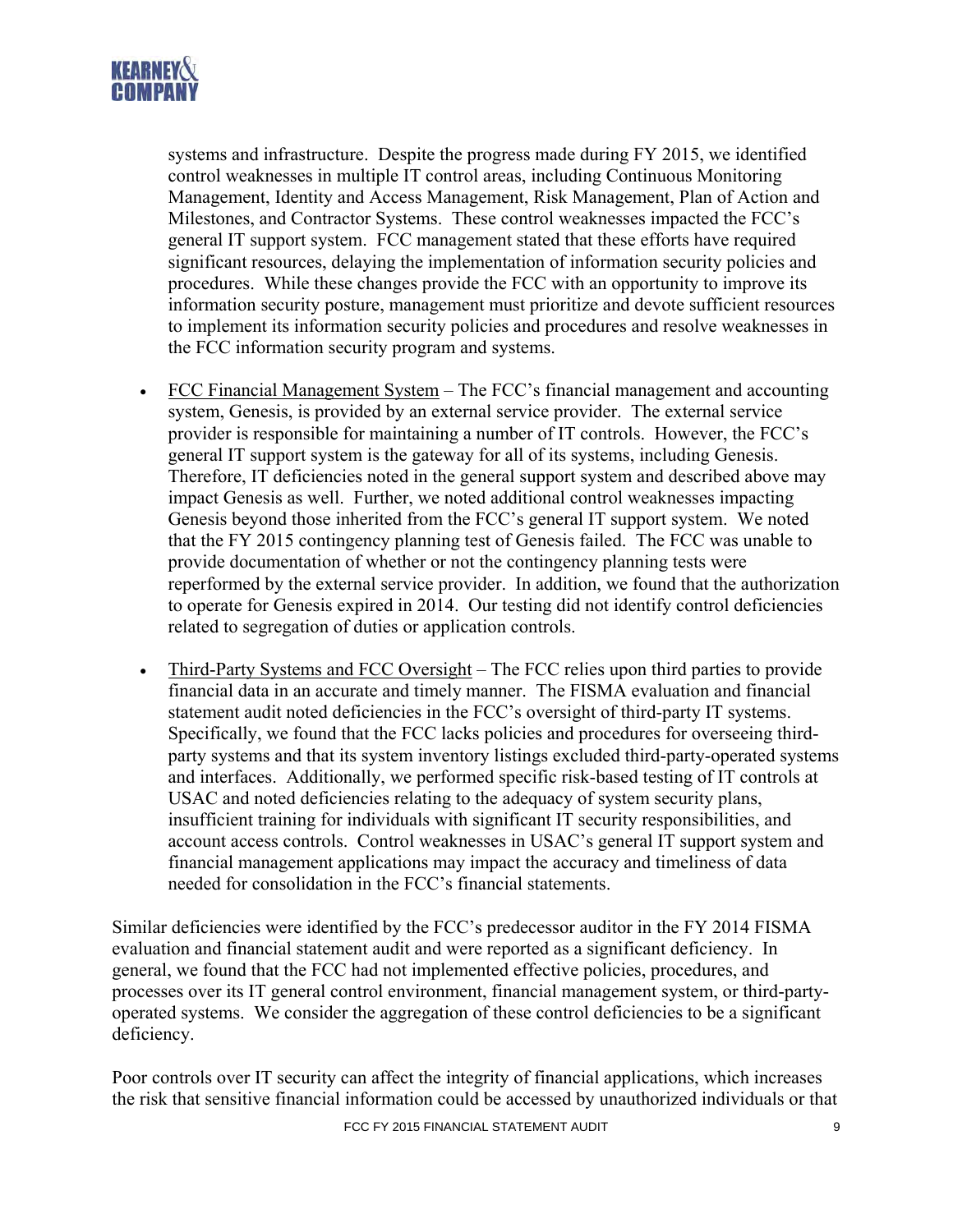

financial transactions could be altered either accidentally or intentionally. IT weaknesses increase the risk that the FCC will be unable to report financial data in an accurate and timely manner.

 Milestones, Contingency Planning, and Contractor Systems. Twenty-six of the 33 **Recommendations**: Our full FY 2015 FISMA evaluation report includes 33 recommendations intended to improve the effectiveness of the FCC's information security program controls in the areas of Continuous Monitoring Management, Configuration Management, Identity and Access Management, Incident Response and Reporting, Risk Management, Plan of Action and recommendations related to the FCC, while seven of the recommendations related to USAC. Twenty-three of the 26 FCC recommendations and all seven of the USAC recommendations related to FISCAM control areas.

During the audit, we noted certain additional matters involving internal control over financial reporting that we will report to the FCC's management in a separate letter.

#### **FCC's Responses to Findings**

 provided in the memorandum from management, titled Management's Reponses to Independent The FCC's response to the material weakness and significant deficiency identified in our audit is Auditor's Reports on Internal Control over Financial Reporting and Compliance with Laws and Regulations for Fiscal Year 2015, which is included in Agency Financial Report. The FCC's response was not subjected to auditing procedures applied in the audit of the consolidated financial statements; accordingly, we express no opinion on the response.

#### **Purpose of This Report**

 effectiveness of FCC's internal control. This report is an integral part of an audit performed in The purpose of this report is solely to describe the scope of our testing of internal control over financial reporting and the results of that testing and not to provide an opinion on the accordance with auditing standards generally accepted in the United States of America, *Government Auditing Standards*, and OMB Bulletin No. 15-02 in considering the entity's internal control over financial reporting. Accordingly, this report is not suitable for any other purpose.

Keawery " Cory ony

Alexandria, Virginia November 13, 2015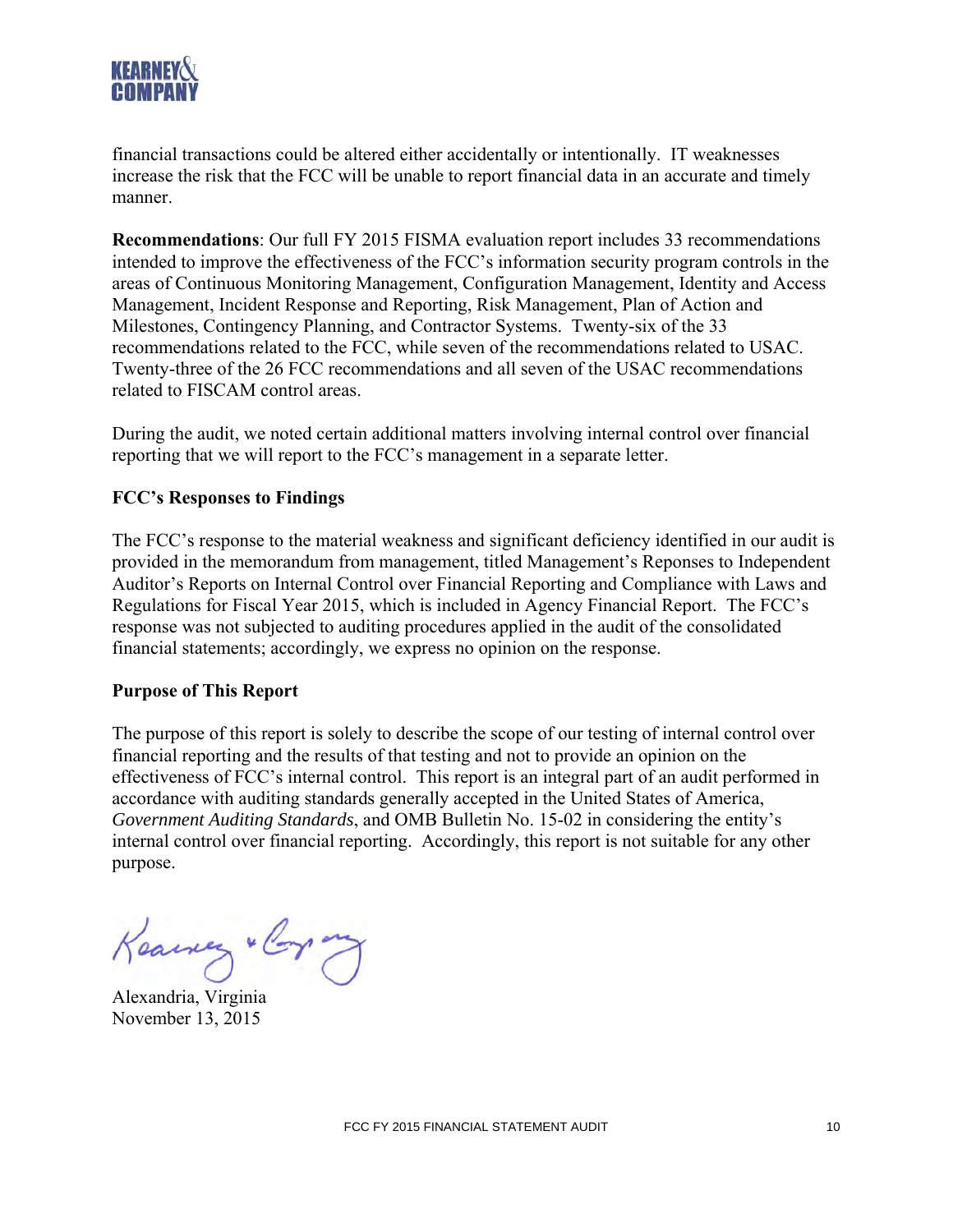

## **PROVISIONS OF LAWS AND REGULATIONS INDEPENDENT AUDITOR'S REPORT ON COMPLIANCE WITH APPLICABLE**

To the Chairman, Managing Director, and Inspector General of the Federal Communications Commission

We have audited the consolidated financial statements of the Federal Communications Commission (FCC) as of and for the year ended September 30, 2015, and have issued our report thereon dated November 13, 2015. We conducted our audit in accordance with auditing standards generally accepted in the United States of America; the standards applicable to financial audits contained in *Government Auditing Standards*, issued by the Comptroller General of the United States; and Office of Management and Budget (OMB) Bulletin No. 15-02, *Audit Requirements for Federal Financial Statements*.

#### **Compliance and Other Matters**

As part of obtaining reasonable assurance about whether the FCC's consolidated financial statements are free from material misstatement, we performed tests of its compliance with provisions of applicable laws and regulations, noncompliance with which could have a direct and material impact on the determination of financial statement amounts. We limited our tests of compliance to these provisions and did not test compliance with all laws and regulations applicable to the FCC. However, providing an opinion on compliance with those provisions was not an objective of our audit; accordingly, we do not express such an opinion.

The results of our tests disclosed one instance of noncompliance that is required to be reported under *Government Auditing Standards* and OMB Bulletin No. 15-02, which is summarized as follows:

 Treasury (Treasury) for debt collection action. FCC management informed us on August *Debt Collection Improvement Act (DCIA) of 1998, as amended by the Digital Accountability and Transparency Act of 2014.* DCIA, as amended, requires Federal agencies to refer eligible delinquent debt (over 120 days) to the U.S. Department of the 12, 2015 that the FCC had not transferred all outstanding eligible debt in accordance with DCIA during fiscal year (FY) 2015. FCC management provided schedules used to track debt and debt transfers. Although the FCC had not fully complied with DCIA, we noted that the extent of debts not transferred to Treasury had decreased from \$10.4 million as of September 30, 2014 to \$2.6 million as of September 30, 2015.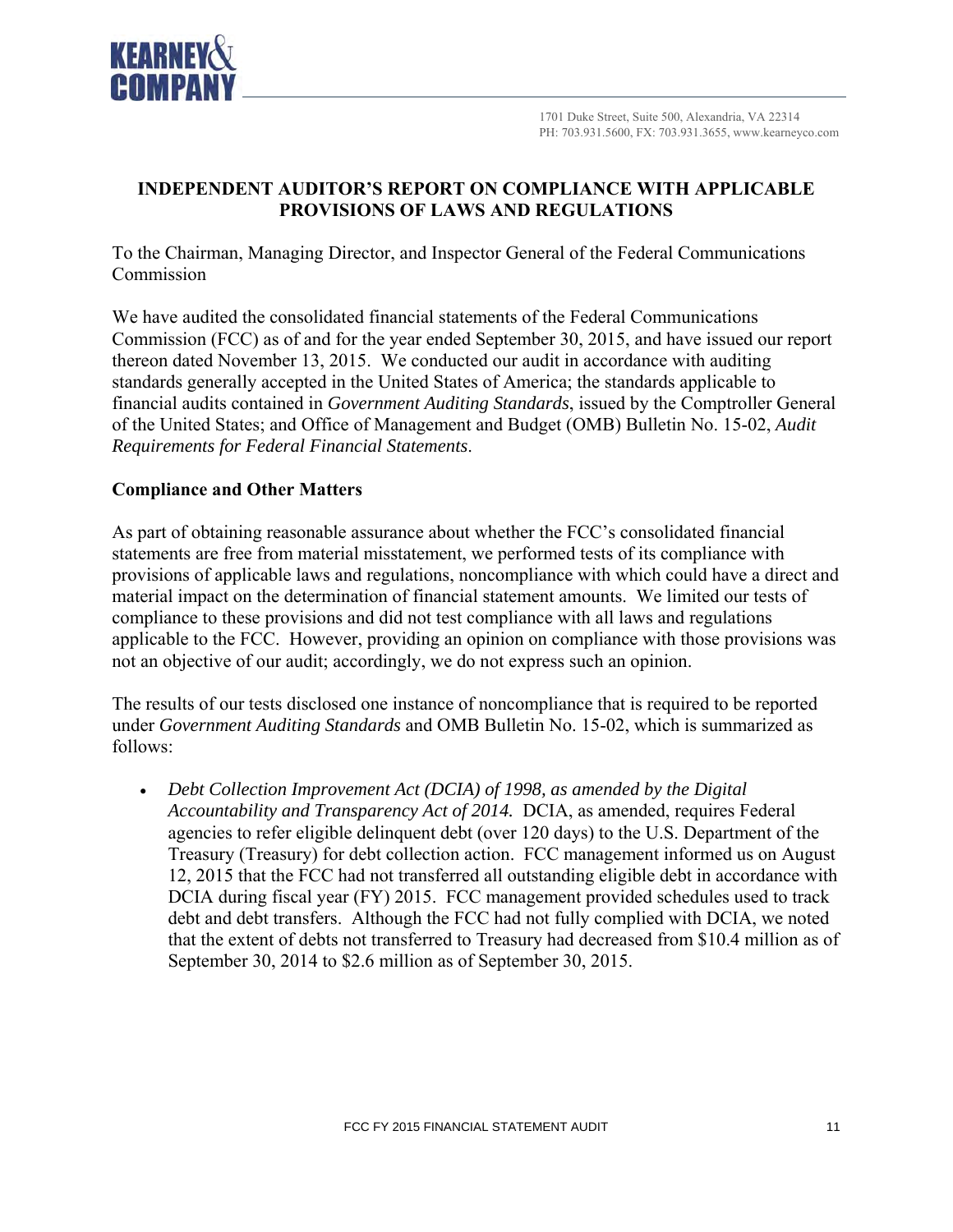

Additionally, management communicated a potential instance of non-compliance with the Antideficiency Act.<sup>1</sup> Although our audit procedures did not identify any instances of noncompliance in FY 2015, FCC management communicated that there was a potential instance of non-compliance identified in 2011 still being researched by the FCC as of September 30, 2015.

During the audit, we noted certain additional matters involving compliance that we will report to FCC management in a separate letter.

#### **FCC's Response to Findings**

FCC management has provided its response to our findings in a separate memorandum, entitled Commission's Response to Independent Auditors' Reports, which is included in the Agency Financial Report. The FCC management's response was not subjected to the auditing procedures applied in our audit of the FCC's consolidated financial statements; accordingly, we do not express an opinion on it.

#### **Purpose of This Report**

The purpose of this report is solely to describe the scope of our testing of compliance and the results of that testing and not to provide an opinion on the effectiveness of FCC's compliance. This report is an integral part of an audit performed in accordance with auditing standards generally accepted in the United States of America, *Government Auditing Standards*, and OMB Bulletin No. 15-02, in considering the FCC's compliance. Accordingly, this report is not suitable for any other purpose.

Keawer " Cor og

Alexandria, Virginia November 13, 2015

<sup>&</sup>lt;sup>1</sup> The Antideficiency Act prohibits the FCC from making obligations or expending Federal funds in advance or in excess of an appropriation and from accepting voluntary services.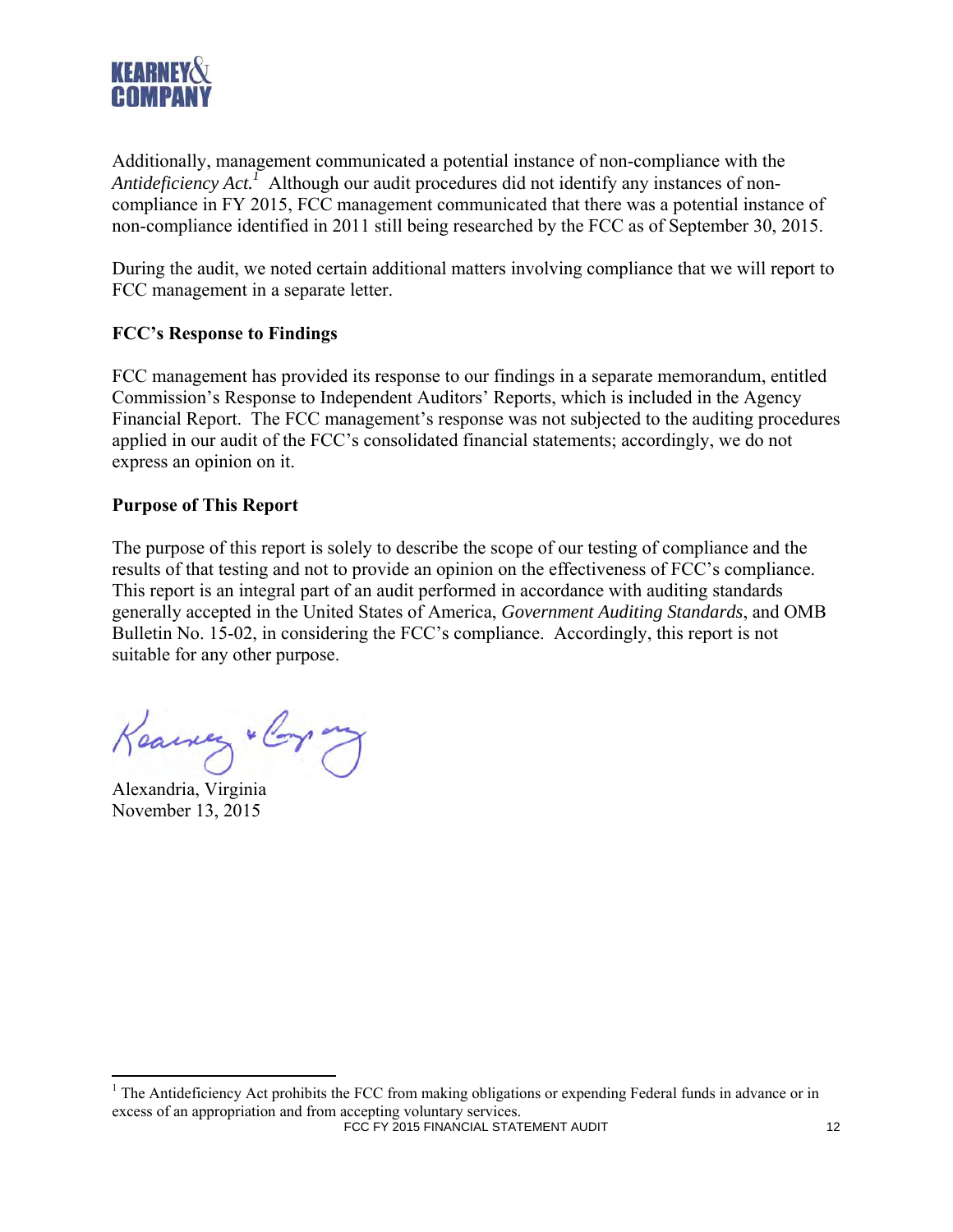

# *Office of the Managing Director*

#### **M E M O R A N D U M**

| <b>DATE:</b>    | November 13, 2015                                                                                                                                            |
|-----------------|--------------------------------------------------------------------------------------------------------------------------------------------------------------|
| TO:             | David L. Hunt, Inspector General                                                                                                                             |
| <b>FROM:</b>    | Jon Wilkins, Managing Director;<br>Mark Stephens, Chief Financial Officer<br>David Bray, Chief Information Officer                                           |
| <b>SUBJECT:</b> | Management's Response to Independent Auditor's Reports on Internal Control Over<br>Financial Reporting and Compliance with Applicable Provisions of Laws and |

Regulations for Fiscal Year 2015

 Thank you for the opportunity to review and comment on the draft reports entitled *Independent Auditor's Report on Internal Control Over Financial Reporting* and *Independent Auditor's Report on Compliance with Applicable Provisions of Laws and Regulations*. We appreciate the efforts of your team and the new (Commission or FCC) throughout the fiscal year (FY) 2015 audit process. This year's audit opinion was the result of the commitment and professionalism that both of our offices as well as the independent auditors demonstrated during the FY 2015 audit process. During the entire audit process, the Commission worked closely with your office and the independent auditors' team to provide necessary and timely information to assist the new independent auditors in developing their understanding of the function and operations of the Commission so as to facilitate an efficient audit process. independent auditor, Kearney and Company, to work with the Federal Communications Commission

 We are pleased that, for the tenth straight year, the independent auditor provided an unmodified opinion and found that the Commission's consolidated financial statements for FY 2015 present fairly, in all material respects, the financial position of the Commission as of September 30, 2015. Ten straight years of clean audit opinions is an unprecedented accomplishment for the Commission. Throughout this entire period of time, we have worked very hard to continue strengthening the Commission's internal controls and improving its financial management.

 Despite these successes, work remains here at the Commission. The FY 2015 audit report points out one material weakness, one significant deficiency, and one instance of non-compliance with laws and regulations. The auditor's primary areas of concern relate to Universal Service Fund (USF) budgetary accounting, information technology controls, and non-compliance with the Debt Collection Improvement Act (DCIA). We concur with the recommendations made by the independent auditors in their reports.

 First, we would like to address the material weakness. In furtherance of a finding that arose in FY 2014, the independent auditor identified a continuing material weakness in the control environment over USF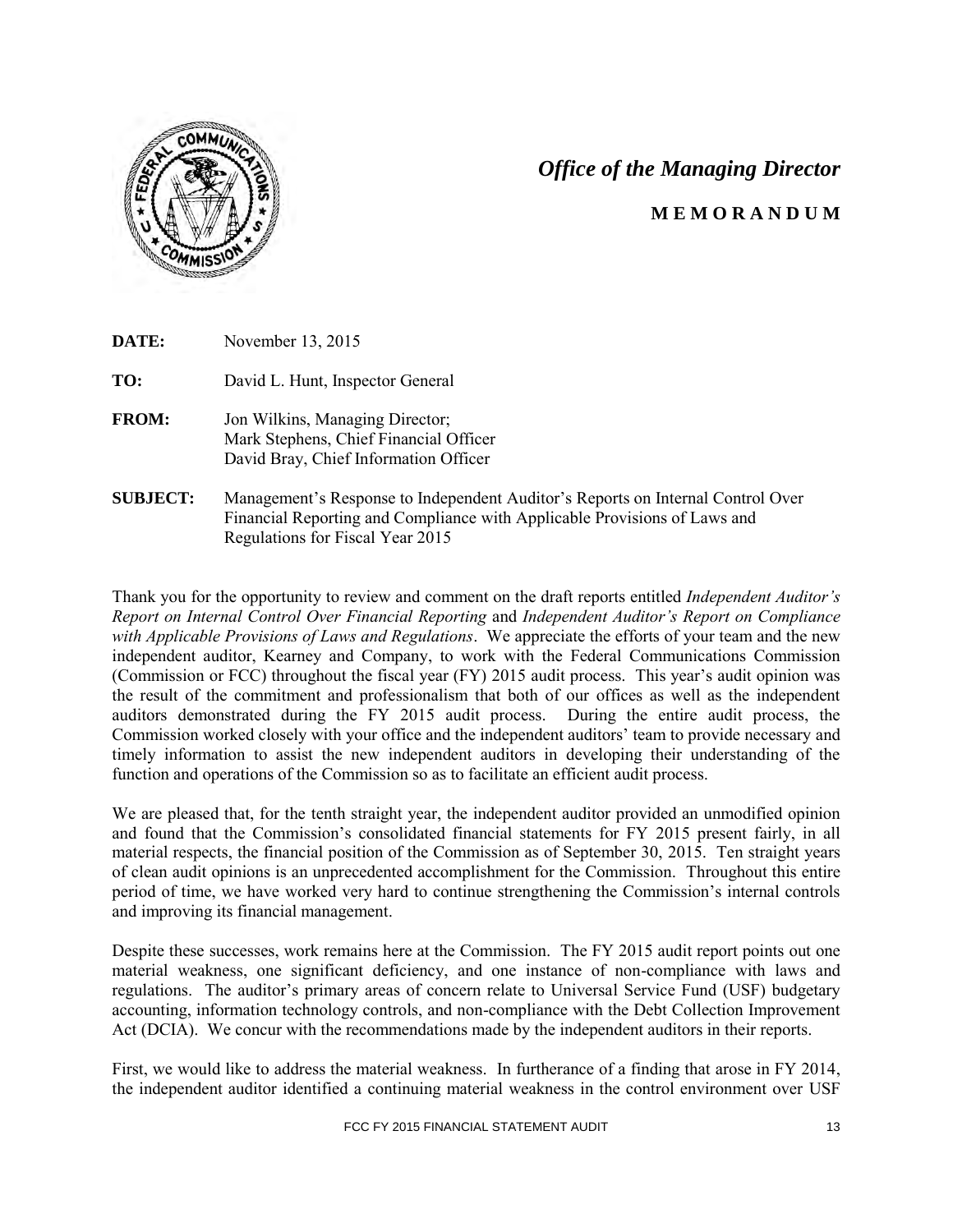budgetary accounting. Company's (USAC) budgetary accounting activities for USF. The auditors noted for the High Cost the initial obligations and liquidation of those obligations. The auditors also noted for the Schools and Libraries Program that weaknesses exist in the formal lines of communication between the USAC accounting team, the Schools and Libraries program managers, and the third party service provider which The material weakness resulted from Universal Service Administrative Program that USAC did not prepare a detailed procedure document outlining the process used to calculate resulted in improper accounting transactions.

 The accounting errors that the auditors noted above were corrected by USAC and the FCC and do not affect the Commission's FY 2015 financial statements. However, the auditors noted that corrections need to be made to USAC's processes and internal controls to avoid these types of errors from recurring in the future. The Commission will work with USAC to ensure that USAC takes the proper corrective action to resolve these recommendations and strengthen its internal controls.

 Second, the Commission is committed to remediating information technology control deficiencies. The Commission's information technology team worked diligently throughout FY 2015 to make improvements and to resolve audit findings from previous year audits. The auditors recognized the FCC has improved its overall information security program and its compliance with the Federal Information Security Management Act (FISMA) and related guidance. During FY 2015, the FCC's Chief Information Officer led a team focused on improving the Commission's security posture, which resulted in a 44% reduction in FISMA findings versus the previous fiscal year. Going forward in FY 2016, assuming the necessary funds are available, the Commission will continue to address all weaknesses in its information systems and data stores and expects that upgrades in its systems, along with a strengthened staff, will eliminate a considerable number of the remaining findings. As the organization continues to improve, upgrade and replace processes, software and systems, these actions will further strengthen the Commission's information security program.

Commission's information security program.<br>Furthermore, the auditors noted one instance of non-compliance related to the Debt Collection Improvement Act. While the Commission has not fully complied with the Debt Collection Improvement Act, the auditor's report pointed out that the extent of debts not transferred to Treasury has decreased from \$10.4 million as of September 30, 2014 to \$2.6 million as of September 30, 2015. The Commission has a plan in place to complete the transfer of the remaining eligible debt to the Treasury in FY 2016. With these corrective actions already in motion, the FCC hopes that it will be able to have this non-compliance issue closed during the FY 2016 financial audit cycle.

 Finally, we are committed to continually strengthening the internal controls of the Commission and its and financial information to ensure the most effective stewardship of both the funds that the Commission oversees and the funds that the Commission uses to finance its operations. We look forward to working in FY 2016 to resolve the FY 2015 audit findings and to enhance the culture of integrity, accountability, reporting components. This commitment includes developing timely, accurate, and useful performance and excellence that exists here at the Commission.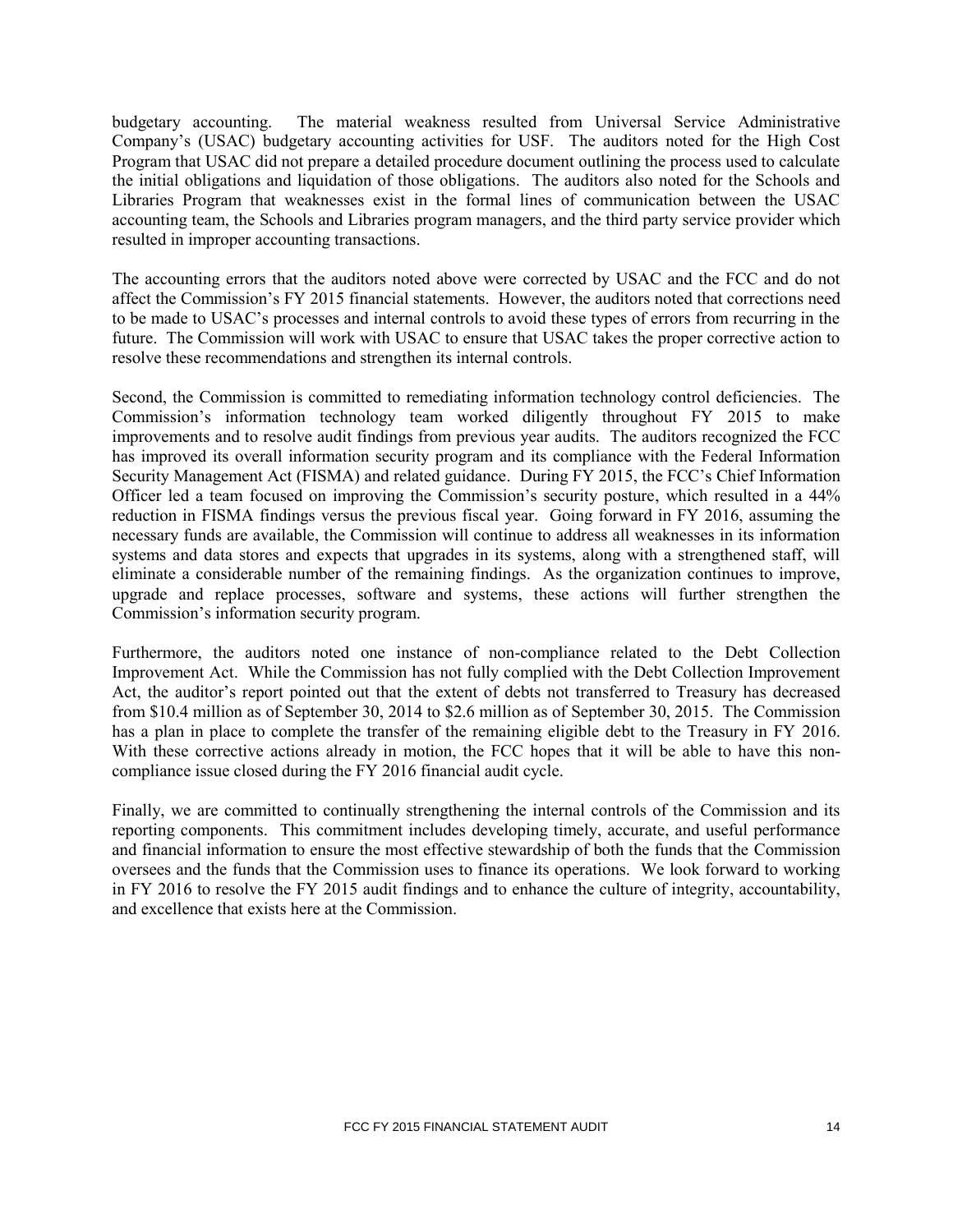con Wilkins

Jon Wilkins, Managing Director Office of Managing Director

f Luda

Mark Stephens, Chief Financial Officer Office of Managing Director

Dr. David Bray, Chief Information Officer Office of Managing Director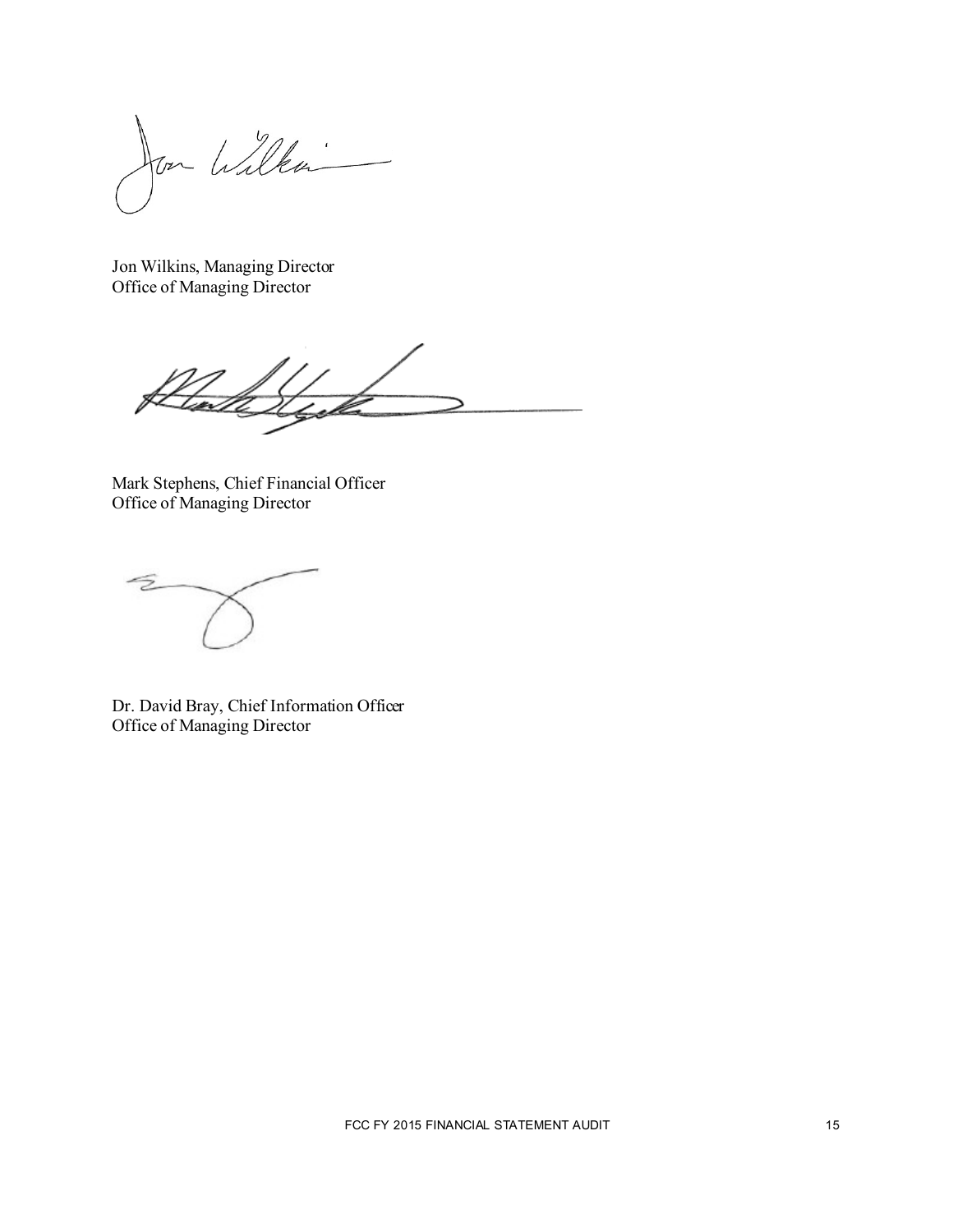#### **PRINCIPAL STATEMENTS**

#### **FEDERAL COMMUNICATIONS COMMISSION CONSOLIDATED BALANCE SHEET**

As of September 30, 2015 and 2014

(Dollars in thousands)

|                                                                               |                           | <b>FY 2015</b> | <b>FY 2014</b> |           |  |
|-------------------------------------------------------------------------------|---------------------------|----------------|----------------|-----------|--|
| <b>Assets</b> (Note 2):                                                       |                           |                |                |           |  |
| Intragovernmental:                                                            |                           |                |                |           |  |
| Fund Balance with Treasury (Note 3)                                           | \$                        | 11,659,650     | \$             | 537,984   |  |
| Investments (Note 5)                                                          |                           | 8,136,062      |                | 7,685,783 |  |
| Accounts receivable (Note 6)                                                  |                           | 21,152         |                | 711       |  |
| Other                                                                         |                           | 3,719          |                | 1,063     |  |
| Total intragovernmental                                                       |                           | 19,820,583     |                | 8,225,541 |  |
| Cash and other monetary assets (Note 4)                                       |                           | 131,796        |                | 181,519   |  |
| Accounts receivable, net (Note 6)                                             |                           | 4,184,884      |                | 842,736   |  |
| Direct loans receivable, net                                                  |                           | 3,234          |                |           |  |
| General property, plant, and equipment, net                                   |                           | 28,658         |                | 34,443    |  |
| Other                                                                         |                           | 13,024         |                | 13,024    |  |
| <b>Total assets</b>                                                           | $\boldsymbol{\mathsf{S}}$ | 24,182,179     | $\mathbb S$    | 9,297,263 |  |
| Liabilities (Note 7):                                                         |                           |                |                |           |  |
| Intragovernmental:                                                            |                           |                |                |           |  |
| Accounts payable                                                              | \$                        | 548            | \$             | 1,575     |  |
| Other (Note 8)                                                                |                           |                |                |           |  |
| Custodial                                                                     |                           | 540,289        |                | 325,448   |  |
| Other                                                                         |                           | 8,477          |                | 4,831     |  |
| Total other                                                                   |                           | 548,766        |                | 330,279   |  |
| Total intragovernmental                                                       |                           | 549,314        |                | 331,854   |  |
| Accounts payable                                                              |                           | 230,818        |                | 115,845   |  |
| Other (Note 8)                                                                |                           |                |                |           |  |
| Deferred revenue                                                              |                           | 14,314,772     |                | 56,520    |  |
| Prepaid contributions                                                         |                           | 48,290         |                | 47,625    |  |
| Accrued liabilities for Universal Service                                     |                           | 557,796        |                | 670,755   |  |
| Other                                                                         |                           | 32,142         |                | 33,338    |  |
| Total other                                                                   |                           | 14,953,000     |                | 808,238   |  |
| <b>Total liabilities</b>                                                      | \$                        | 15,733,132     | $\mathbb S$    | 1,255,937 |  |
| Commitments and contingencies (Note 9)                                        |                           |                |                |           |  |
| Net position:                                                                 |                           |                |                |           |  |
| Unexpended appropriations - All Other Funds                                   | \$                        | 2,868          | \$             | 3,059     |  |
| Cumulative results of operations - Funds from Dedicated Collections (Note 10) |                           | 8,280,330      |                | 7,880,477 |  |
| Cumulative results of operations - All Other Funds                            |                           | 165,849        |                | 157,790   |  |
| <b>Total net position</b>                                                     | \$                        | 8,449,047      | \$             | 8,041,326 |  |
| Total liabilities and net position                                            | \$                        | 24,182,179     | \$             | 9,297,263 |  |

The accompanying notes are an integral part of these statements.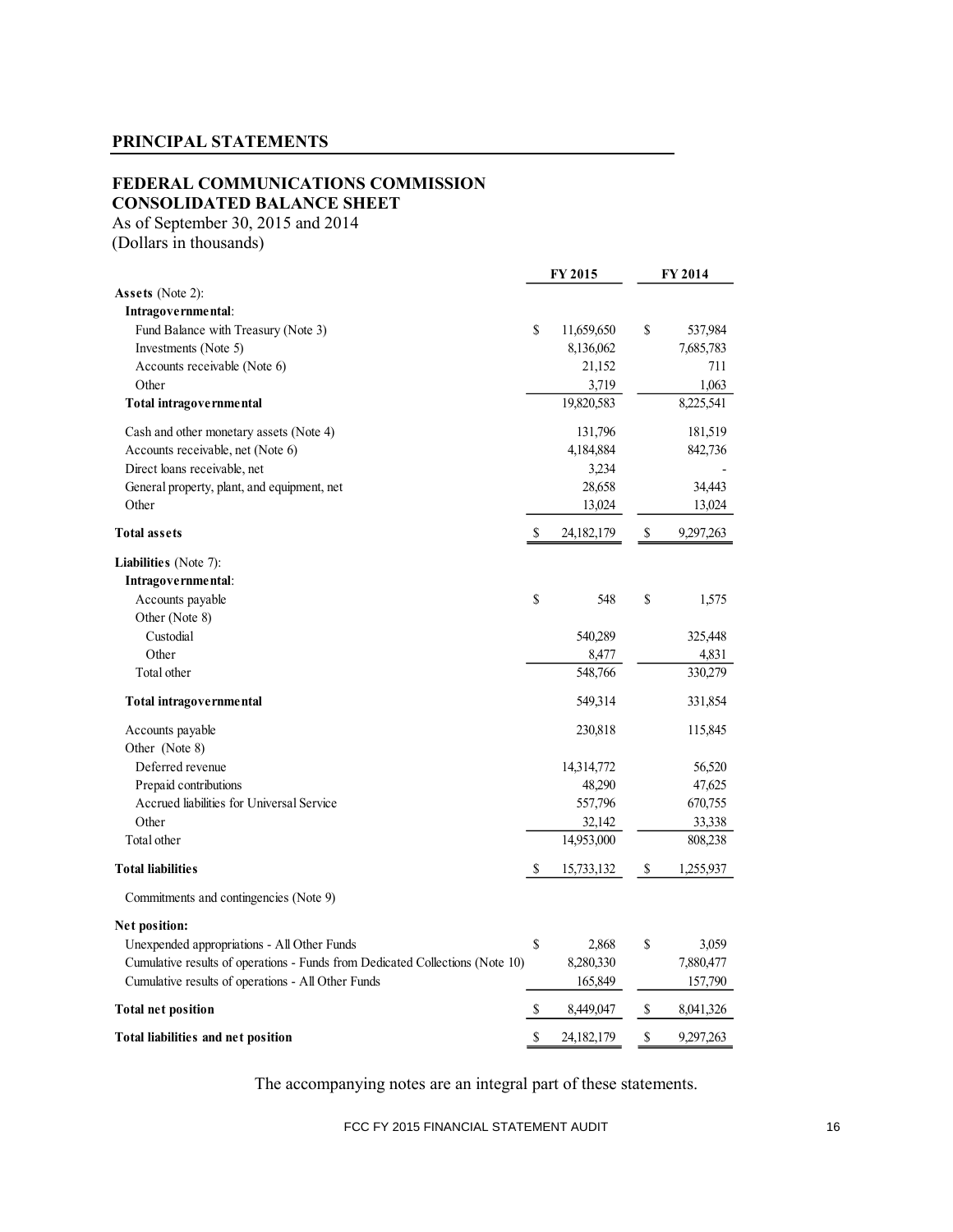# **FEDERAL COMMUNICATIONS COMMISSION**

#### **CONSOLIDATED STATEMENT OF NET COST**

For the Years Ended September 30, 2015 and 2014 (Dollars in thousands)

|                                                                       | FY 2015         | FY 2014         |
|-----------------------------------------------------------------------|-----------------|-----------------|
| Program costs (Note 11):                                              |                 |                 |
| <b>Connect America:</b>                                               |                 |                 |
| <b>Total Gross Cost</b>                                               | \$<br>561,775   | \$<br>46,380    |
| <b>Maximize Benefits of Spectrum:</b>                                 |                 |                 |
| <b>Total Gross Cost</b>                                               | 100,119         | 110,562         |
| <b>Protect and Empower Consumers:</b>                                 |                 |                 |
| <b>Total Gross Cost</b>                                               | 50,790          | 49,259          |
| Promote Innovation, Investment, and America's Global Competitiveness: |                 |                 |
| <b>Total Gross Cost</b>                                               | 11,343          | 10,341          |
| <b>Promote Competition:</b>                                           |                 |                 |
| <b>Total Gross Cost</b>                                               | 7,803,173       | 8,884,501       |
| <b>Public Safety and Homeland Security:</b>                           |                 |                 |
| <b>Total Gross Cost</b>                                               | 46,681          | 43,101          |
| <b>Advance Key National Purposes:</b>                                 |                 |                 |
| <b>Total Gross Cost</b>                                               | 1,005,997       | 78,101          |
| <b>Operational Excellence:</b>                                        |                 |                 |
| <b>Total Gross Cost</b>                                               | 73,662          | 74,932          |
| <b>Total Program Costs</b>                                            | \$<br>9,653,540 | \$<br>9,297,177 |
| Less: earned revenues not attributed to programs                      | (483,350)       | (473, 168)      |
| Net cost of operations                                                | \$<br>9,170,190 | \$<br>8,824,009 |

The accompanying notes are an integral part of these statements.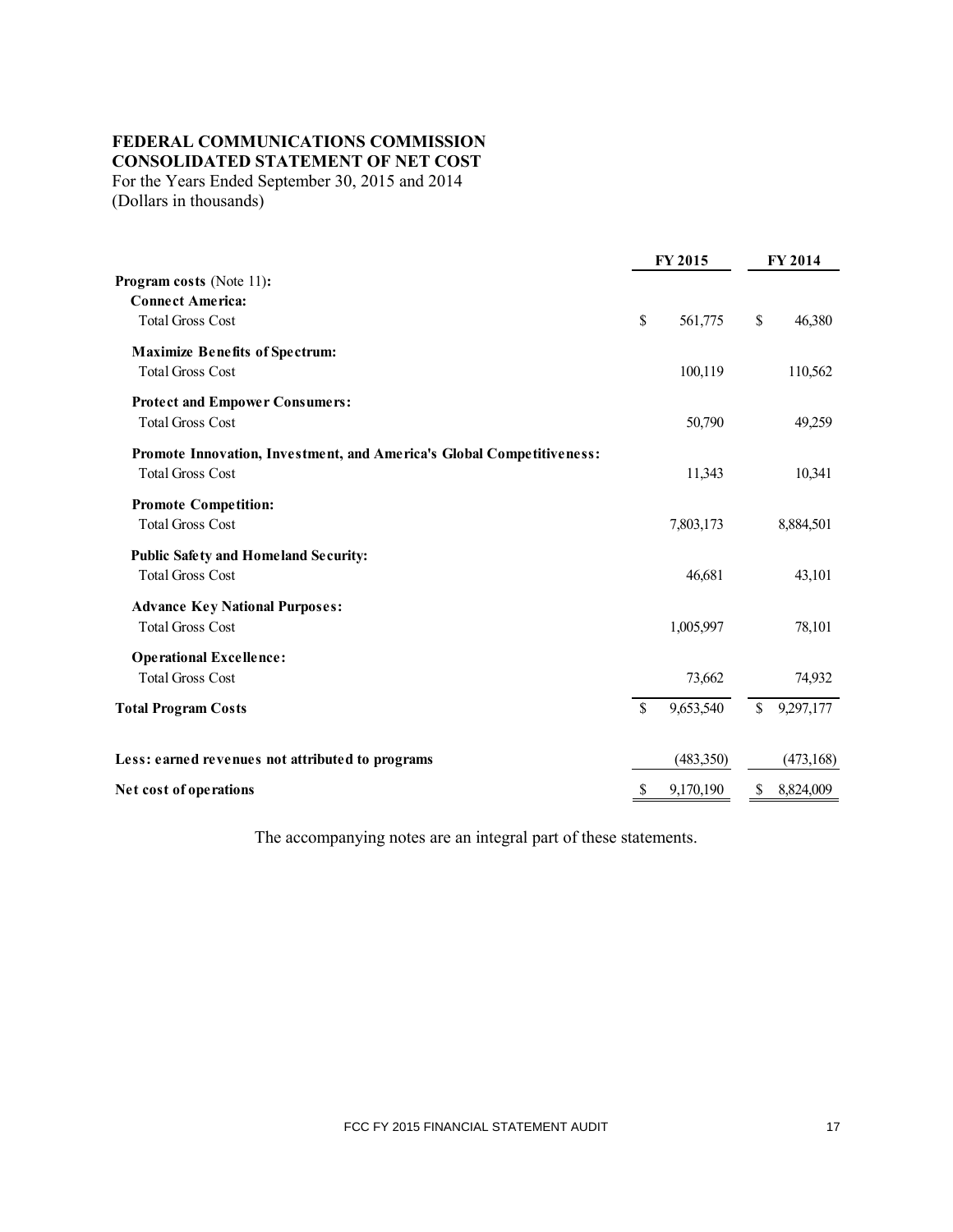# **FEDERAL COMMUNICATIONS COMMISSION CONSOLIDATED STATEMENT OF CHANGES IN NET POSITION**

For the Years Ended September 30, 2015 and 2014 (Dollars in thousands)

|                                                | FY 2015                                                                     |                |    |                                  |    |              | FY 2014                                                                     |                |               |                                  |              |
|------------------------------------------------|-----------------------------------------------------------------------------|----------------|----|----------------------------------|----|--------------|-----------------------------------------------------------------------------|----------------|---------------|----------------------------------|--------------|
|                                                | <b>Funds</b> from<br><b>Dedicated</b><br><b>Collections</b><br>(Note $10$ ) |                |    | <b>All Other</b><br><b>Funds</b> |    | <b>Total</b> | <b>Funds</b> from<br><b>Dedicated</b><br><b>Collections</b><br>(Note $10$ ) |                |               | <b>All Other</b><br><b>Funds</b> | <b>Total</b> |
| <b>Cumulative Results of Operations:</b>       |                                                                             |                |    |                                  |    |              |                                                                             |                |               |                                  |              |
| <b>Beginning Balances</b>                      | \$                                                                          | 7,880,477 \$   |    | 157,790 \$                       |    | 8,038,267    | \$                                                                          | 6,884,853      | <sup>\$</sup> | 161,389<br>$\mathbf{\$}$         | 7,046,242    |
| <b>Budgetary Financing Sources:</b>            |                                                                             |                |    |                                  |    |              |                                                                             |                |               |                                  |              |
| Appropriations used                            |                                                                             |                |    | 191                              |    | 191          |                                                                             |                |               | 661                              | 661          |
| Non-exchange revenue                           |                                                                             | 9,587,271      |    |                                  |    | 9,587,271    |                                                                             | 9,821,685      |               |                                  | 9,821,685    |
| Other                                          |                                                                             | 51             |    |                                  |    | 51           |                                                                             | 1              |               |                                  | 1            |
| <b>Other Financing Sources (Non Exchange):</b> |                                                                             |                |    |                                  |    |              |                                                                             |                |               |                                  |              |
| Transfers in/out without reimbursement         |                                                                             |                |    | (12)                             |    | (12)         |                                                                             |                |               |                                  |              |
| Imputed financing                              |                                                                             | L,             |    | 13,418                           |    | 13,418       |                                                                             |                |               | 16,195                           | 16,195       |
| Other                                          |                                                                             | L,             |    | (22,817)                         |    | (22,817)     |                                                                             |                |               | (22,508)                         | (22,508)     |
| <b>Total Financing Sources</b>                 |                                                                             | 9,587,322      |    | (9,220)                          |    | 9,578,102    |                                                                             | 9,821,686      |               | (5,652)                          | 9,816,034    |
| Net Cost of Operations                         |                                                                             | 9,187,469      |    | (17,279)                         |    | 9,170,190    |                                                                             | 8,826,062      |               | (2,053)                          | 8,824,009    |
| Net Change                                     |                                                                             | 399,853        |    | 8,059                            |    | 407,912      |                                                                             | 995,624        |               | (3,599)                          | 992,025      |
| <b>Cumulative Results of Operations</b>        |                                                                             | 8,280,330      |    | 165,849                          |    | 8,446,179    |                                                                             | 7,880,477      |               | 157,790                          | 8,038,267    |
| <b>Unexpended Appropriations:</b>              |                                                                             |                |    |                                  |    |              |                                                                             |                |               |                                  |              |
| <b>Beginning Balances</b>                      |                                                                             |                |    | 3,059                            |    | 3,059        |                                                                             |                |               | 3,394                            | 3,394        |
| <b>Budgetary Financing Sources:</b>            |                                                                             |                |    |                                  |    |              |                                                                             |                |               |                                  |              |
| Appropriations received                        |                                                                             |                |    |                                  |    |              |                                                                             |                |               | 351                              | 351          |
| Other adjustments                              |                                                                             |                |    |                                  |    |              |                                                                             |                |               | (25)                             | (25)         |
| Appropriations used                            |                                                                             |                |    | (191)                            |    | (191)        |                                                                             |                |               | (661)                            | (661)        |
| <b>Total Budgetary Financing Sources</b>       |                                                                             |                |    | (191)                            |    | (191)        |                                                                             |                |               | (335)                            | (335)        |
| <b>Total Unexpended Appropriations</b>         |                                                                             | $\overline{a}$ |    | 2,868                            |    | 2,868        |                                                                             | $\overline{a}$ |               | 3,059                            | 3,059        |
| <b>Net Position</b>                            | \$                                                                          | 8,280,330      | \$ | 168,717                          | \$ | 8,449,047    | \$                                                                          | 7,880,477      | $\mathcal{S}$ | 160,849<br>\$                    | 8,041,326    |

The accompanying notes are an integral part of these statements.

FCC FY 2015 FINANCIAL STATEMENT AUDIT 18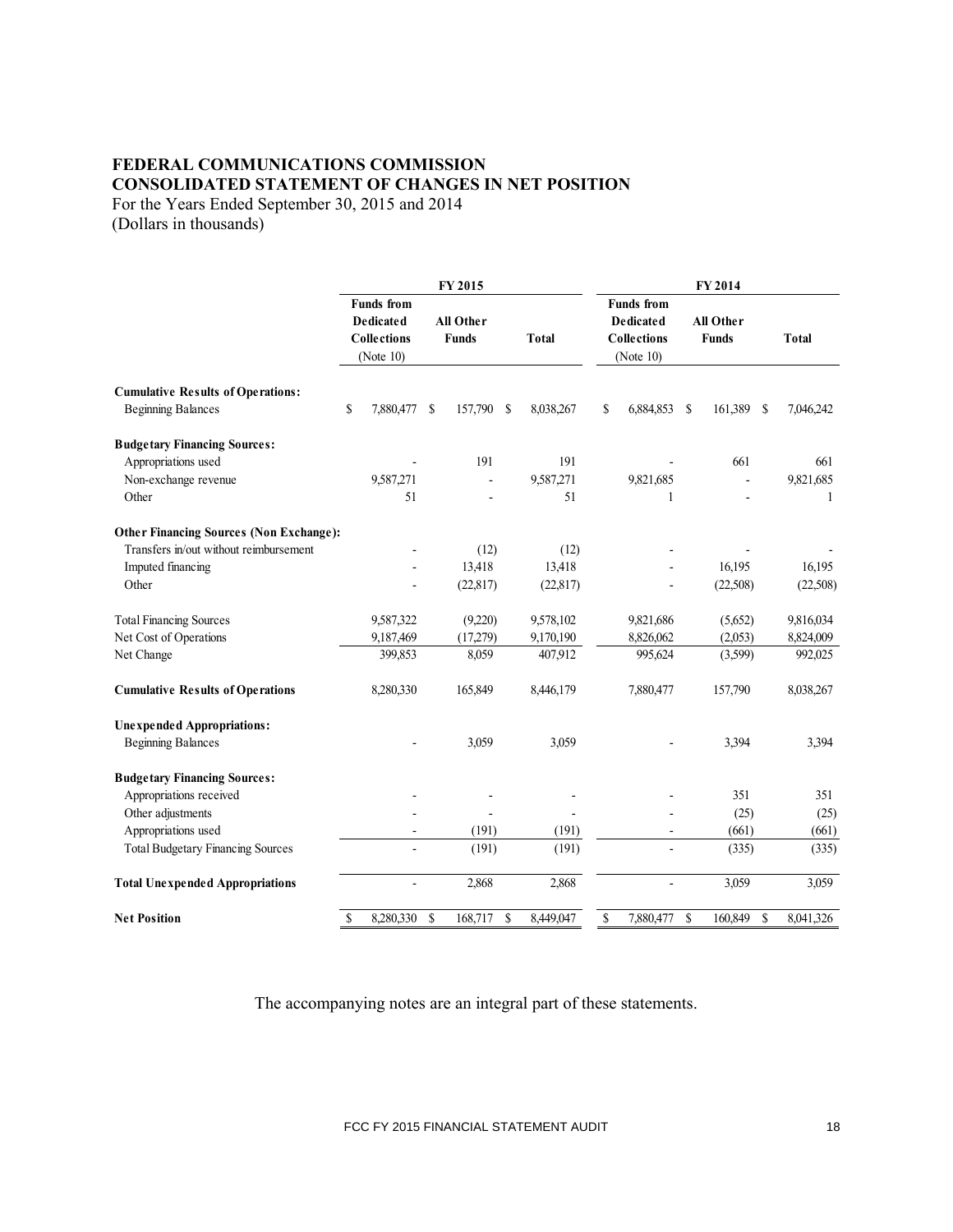#### **FEDERAL COMMUNICATIONS COMMISSION COMBINED STATEMENT OF BUDGETARY RESOURCES**

 (Dollars in thousands) For the Years Ended September 30, 2015 and 2014

|                                                                              |                          | FY 2015     |                                                                       | FY 2014     |
|------------------------------------------------------------------------------|--------------------------|-------------|-----------------------------------------------------------------------|-------------|
| <b>Budgetary Resources:</b>                                                  |                          |             |                                                                       |             |
| Unobligated balance brought forward, October 1                               | \$                       | 3,297,231   | \$                                                                    | 3,367,269   |
| Recoveries of prior year unpaid obligations                                  |                          | 1,237,021   |                                                                       | 461,521     |
| Other changes in unobligated balance $(+ or -)$                              |                          | (1)         |                                                                       | (3,618)     |
| Unobligated balance from prior year budget authority, net                    |                          | 4,534,251   |                                                                       | 3,825,172   |
| Appropriations (discretionary and mandatory)                                 |                          | 9,610,451   |                                                                       | 9,808,739   |
| Borrowing authority (discretionary and mandatory)                            |                          |             |                                                                       | 3,616       |
| Spending authority from offsetting collections (discretionary and mandatory) |                          | 464,266     |                                                                       | 450,637     |
| Total budgetary resources                                                    | \$                       | 14,608,968  | $\mathbb{S}% _{t}\left( t\right) \equiv\mathbb{S}_{t}\left( t\right)$ | 14,088,164  |
| <b>Status of Budgetary Resources:</b>                                        |                          |             |                                                                       |             |
| Obligations incurred (Note 13)                                               | \$                       | 18,381,809  | $\mathbb{S}% _{n}^{X\rightarrow\mathbb{R}}$                           | 10,790,933  |
| Unobligated balance, end of year:                                            |                          |             |                                                                       |             |
| Apportioned                                                                  |                          | 24,057      |                                                                       | 22,325      |
| Exempt from apportionment (Note 1 Q.)                                        |                          | (3,927,155) |                                                                       | 3,074,850   |
| Unapportioned                                                                |                          | 130,257     |                                                                       | 200,056     |
| Total unobligated balance, end of year                                       |                          | (3,772,841) |                                                                       | 3,297,231   |
| Total status of budgetary resources                                          | \$                       | 14,608,968  | $\mathbb{S}$                                                          | 14,088,164  |
| <b>Change in Obligated Balance:</b>                                          |                          |             |                                                                       |             |
| Unpaid obligations:                                                          |                          |             |                                                                       |             |
| Unpaid obligations, brought forward, Oct 1                                   | \$                       | 4,635,566   | \$                                                                    | 4,052,196   |
| Obligations incurred                                                         |                          | 18,381,809  |                                                                       | 10,790,933  |
| Outlays (gross) (-)                                                          |                          | (9,658,327) |                                                                       | (9,746,042) |
| Recoveries of prior year unpaid obligations (-)                              |                          | (1,237,021) |                                                                       | (461,521)   |
| Unpaid obligations, end of year                                              |                          | 12,122,027  |                                                                       | 4,635,566   |
| Uncollected payments:                                                        |                          |             |                                                                       |             |
| Uncollected pymts, Fed sources, brought forward, Oct 1 (-)                   |                          | (4,270)     |                                                                       | (4, 418)    |
| Change in uncollected pymts, Fed sources (+ or -)                            |                          | 2,020       |                                                                       | 148         |
| Uncollected pymts, Fed sources, end of year (-)                              |                          | (2,250)     |                                                                       | (4,270)     |
| Memorandum (non-add) entries                                                 |                          |             |                                                                       |             |
| Obligated balance, start of year (+ or -)                                    | \$                       | 4,631,296   | \$                                                                    | 4,047,778   |
| Obligated balance, end of year (net)                                         | \$                       | 12,119,777  | $\mathbb{S}% _{n}^{X\rightarrow\mathbb{R}}$                           | 4,631,296   |
| <b>Budget Authority and Outlays, Net:</b>                                    |                          |             |                                                                       |             |
| Budget authority, gross (discretionary and mandatory)                        | \$                       | 10,074,717  | \$                                                                    | 10.262,992  |
| Actual offsetting collections (discretionary and mandatory) (-)              |                          | (473,956)   |                                                                       | (459, 857)  |
| Change in uncollected payments, Federal sources                              |                          | 2,020       |                                                                       | 148         |
| (discretionary and mandatory) $(+ or -)$                                     |                          |             |                                                                       |             |
| Budget Authority, net (total) (discretionary and mandatory)                  | $\mathbb{S}$             | 9,602,781   | $\mathbb{S}% _{n}^{X\rightarrow\mathbb{R}}$                           | 9,803,283   |
|                                                                              |                          |             |                                                                       |             |
| Outlays, gross (discretionary and mandatory)                                 | \$                       | 9,658,327   | $\mathbb{S}$                                                          | 9,746,042   |
| Actual offsetting collections (discretionary and mandatory) (-)              |                          | (473,956)   |                                                                       | (459, 857)  |
| Outlays, net (total) (discretionary and mandatory)                           |                          | 9,184,371   |                                                                       | 9,286,185   |
| Distributed offsetting receipts (-)                                          |                          | (75, 478)   |                                                                       | (67,396)    |
| Agency outlays, net (discretionary and mandatory)                            | $\overline{\mathcal{S}}$ | 9,108,893   | $\mathbb{S}% _{t}\left( t\right) \equiv\mathbb{S}_{t}\left( t\right)$ | 9,218,789   |

The accompanying notes are an integral part of these statements.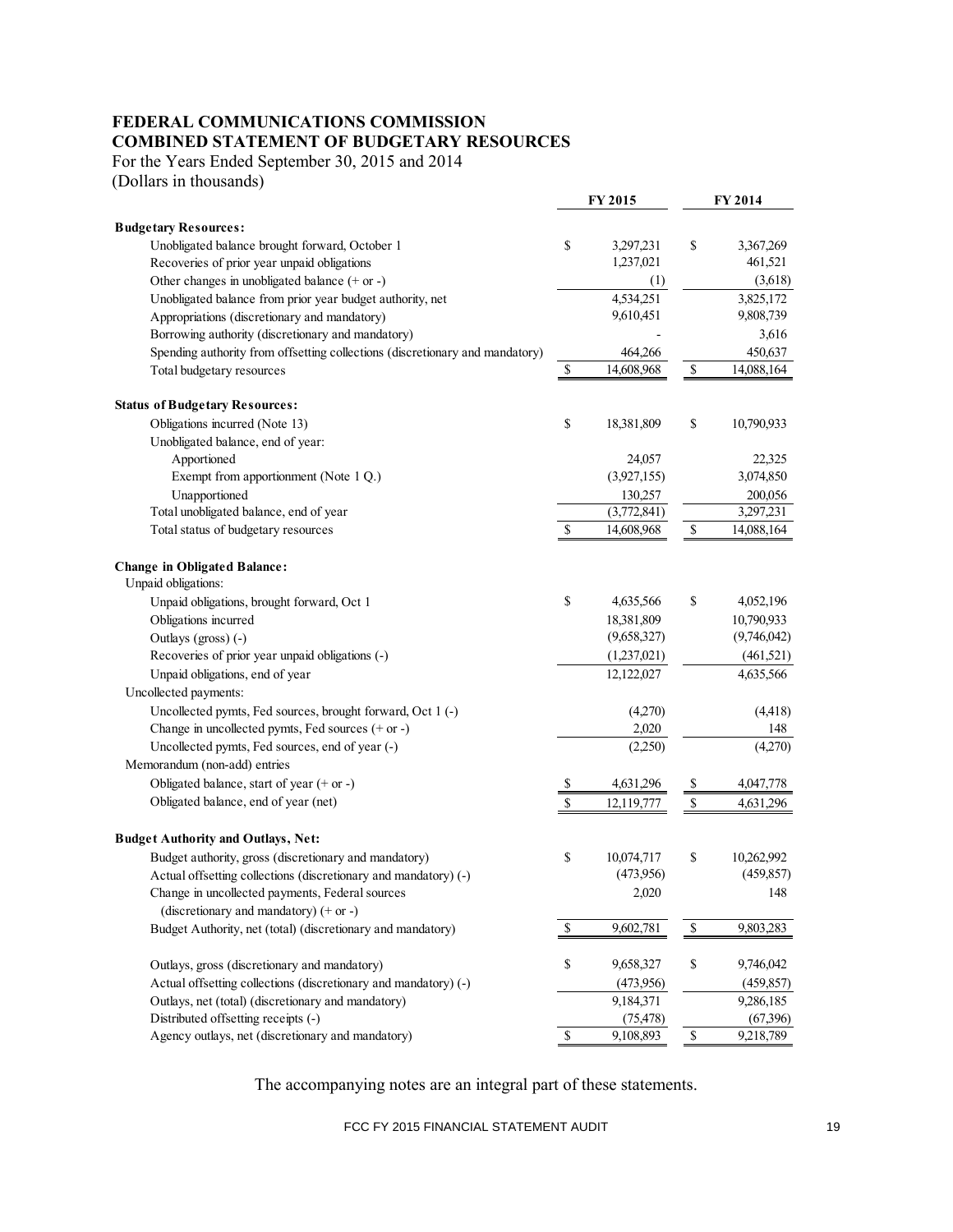#### **FEDERAL COMMUNICATIONS COMMISSION CONSOLIDATED STATEMENT OF CUSTODIAL ACTIVITY**

For the Years Ended September 30, 2015 and 2014 (Dollars in thousands)

|                                                              | FY 2015      | FY 2014         |
|--------------------------------------------------------------|--------------|-----------------|
| <b>Revenue Activity:</b>                                     |              |                 |
| Sources of Cash Collections:                                 |              |                 |
| <b>Spectrum Auctions</b>                                     | \$27,094,686 | 1,568,559<br>\$ |
| Fines and Penalties                                          | 113,352      | 42,099          |
| <b>Total Cash Collections</b>                                | 27,208,038   | 1,610,658       |
| Accrual Adjustments (+/-)                                    |              |                 |
| Spectrum Auctions (Note 6)                                   | 3,334,631    |                 |
| Fines and Penalties                                          | 19,316       | (4,855)         |
| <b>Total Accrual Adjustments</b>                             | 3,353,947    | (4,855)         |
| <b>Total Custodial Revenue (Note 18)</b>                     | 30,561,985   | 1,605,803       |
| <b>Disposition of Collections:</b>                           |              |                 |
| Transferred to Others:                                       |              |                 |
| U.S. Treasury                                                | (113,352)    | (42,099)        |
| Spectrum Relocation Fund (OMB)                               | (11,499,988) |                 |
| Public Safety Trust Fund (NTIA)                              | (18,627,804) | (1,221,000)     |
| (Increase)/Decrease in Amounts Yet to be Transferred $(+/-)$ | (214, 841)   | (244,004)       |
| Retained by the Reporting Entity                             | (106,000)    | (98,700)        |
| <b>Total Disposition of Collections</b>                      | (30,561,985) | (1,605,803)     |
| <b>Net Custodial Activity</b>                                | \$           | \$              |

The accompanying notes are an integral part of these statements.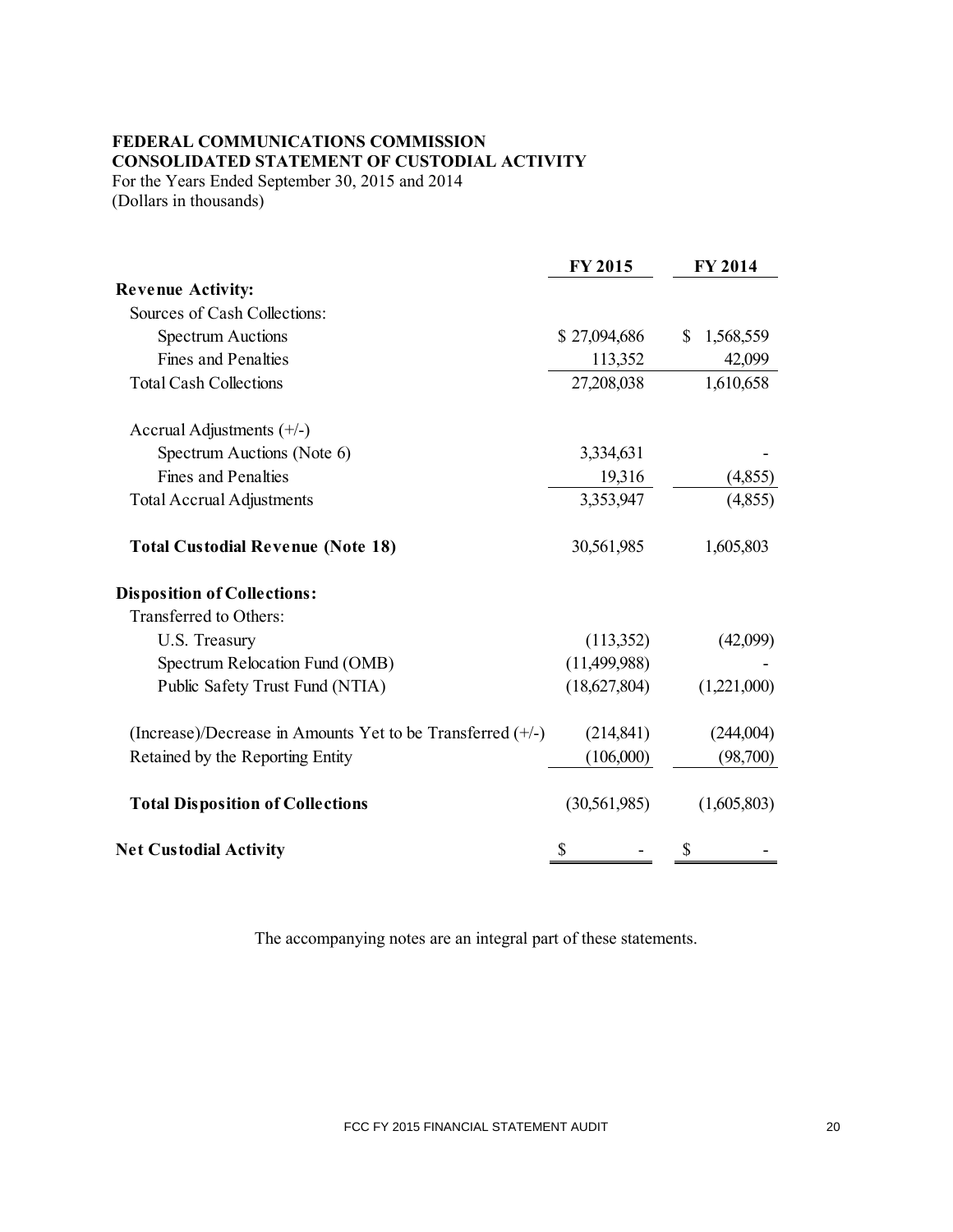# **NOTES TO THE PRINCIPAL FINANCIAL STATEMENTS**

#### **FOR THE YEARS ENDED SEPTEMBER 30, 2015 AND 2014**

(Dollars in thousands unless otherwise stated)

#### **Note 1 - Summary of Significant Accounting Policies**

#### **A. Reporting Entity**

 The Federal Communications Commission (Commission) is an independent United States Government agency, established by the Communications Act of 1934 (Act), as amended. The Commission is charged The Commission's jurisdiction spans the 50 states, the District of Columbia, and the U.S. possessions. Five commissioners direct the Commission; they are appointed by the President of the United States and confirmed by the Senate for five-year terms, except when filling an unexpired term or serving in holdover with regulating interstate and international communications by radio, television, wire, satellite, and cable. status.

 The Commission is comprised of three reporting components. The primary component consists of Commission headquarters and field offices. The two additional components are the Universal Service Fund (USF) and the North American Numbering Plan (NANP). The USF reports the results of the four Universal Service support mechanisms (established pursuant to section 254 of the Act, as amended) and the results of the Telecommunications Relay Service (TRS) Fund (established by the Americans with Disabilities Act of 1990, Title IV). The four universal service support mechanisms are: High Cost, Further Continuing Appropriations Act, 2015, P.L. 113-235, amended Section 302 of the Universal Service Antideficiency Temporary Suspension Act, Title III of P.L. 108-494, to extend the four universal service support mechanisms' exemption from the application of the provisions of the Antideficiency Act until December 31, 2016. Accordingly, these funds are not subject to apportionment by OMB. The TRS Fund is not exempt from the Antideficiency Act and must be apportioned by OMB before funds are available for use. The NANP reports the results of billing and collection activities conducted to support Commission's consolidated Balance Sheet, Statement of Net Cost, and Changes in Net Position since it meets the indicative criteria of Statement of Federal Financial Accounting Concepts (SFFAS) No. 2, Entity and Display. NANP is not subject to budgetary accounting and Congress has not appropriated funds for NANP in an appropriation bill, additionally these funds are not included in the President's Lifeline, Rural Health Care, and School and Libraries. Section 501 of Division E of the Consolidated and the NANP (47 U.S.C. § 251(e); 47 C.F.R. § 52.16, 52.17, 52.32, and 52.33). NANP is included in the Budget.

#### **B. Basis of Accounting and Presentation**

 The consolidated and combined financial statements (financial statements) have been prepared from the accounting records of the Commission and its components, in conformity with GAAP and the form and content for Federal entity financial statements specified by the Office of Management and Budget (OMB) Circular No. A-136, *Financial Reporting Requirements*. Custodial activity reported on the Statement of Custodial Activity is prepared on the modified cash basis.

Custodial Activity is prepared on the modified cash basis.<br>The preparation of financial statements in conformity with GAAP requires management to make estimates and assumptions that affect the amounts reported in the financial statements. Actual results may differ from those estimates.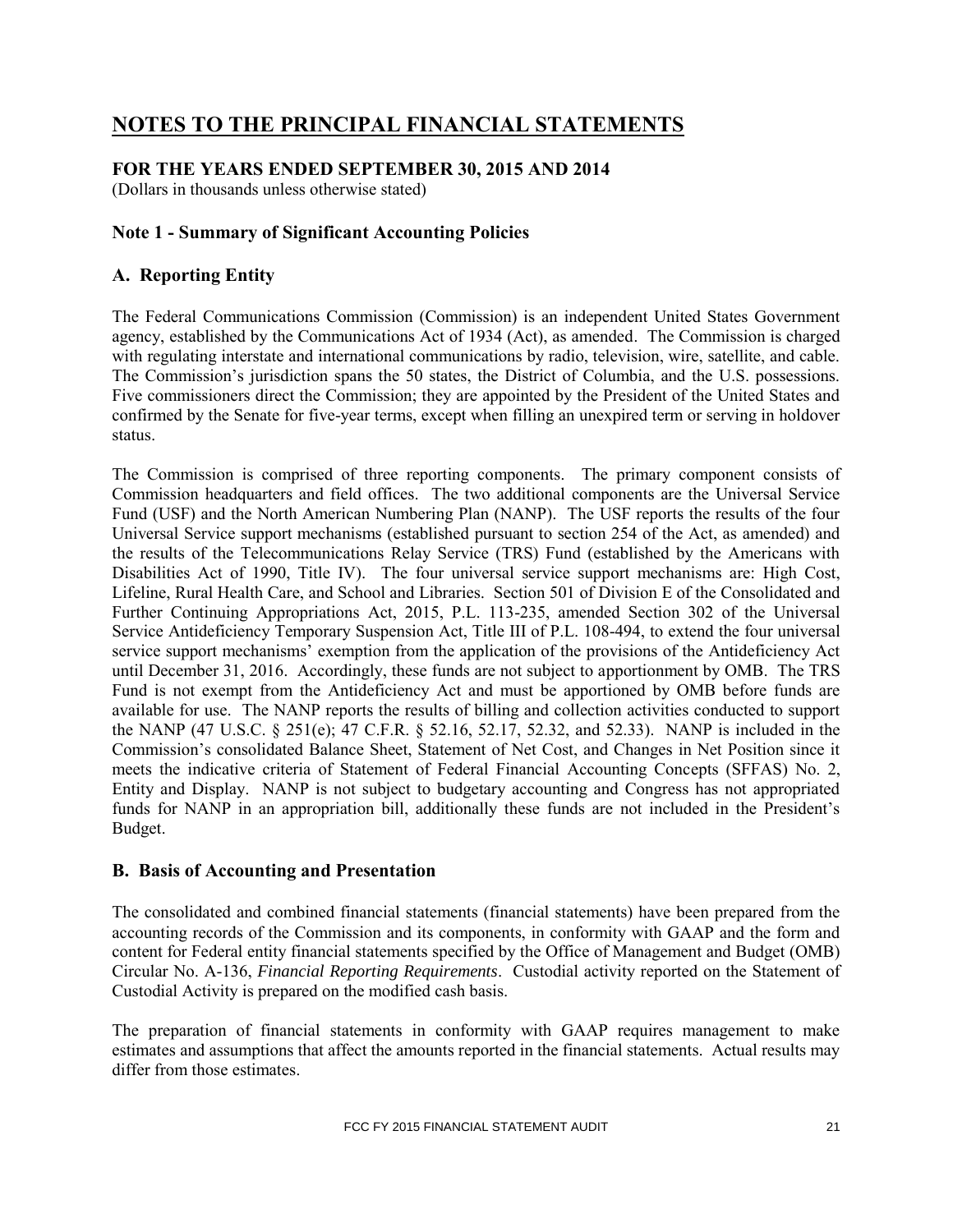#### **C. Fund Balance with Treasury**

 Funds with the U.S. Department of the Treasury (Treasury) primarily represent general, revolving, and deposit funds. The Commission may use the general and revolving funds to finance expenses, depending on budgetary availability. The deposit accounts are used to hold funds temporarily until they can be properly disbursed or distributed.

#### **D. Cash and Other Monetary Assets**

 Cash and Other Monetary Assets represent third party deposits and demand deposits at several commercial banks which are maintained by Universal Service Administrative Company (USAC), Rolka Loube, LLC (RL), and Welch LLP, serving as administrators and/or billing and collection agents. Demand deposits bear the names of those entities, as well as the Commission or the fund for which they serve as administrator and/or billing and collection agent. Cash on deposit is collateralized by the Federal Reserve.

#### **E. Investments**

 Investments are reported at their acquisition cost, adjusted for amortization of premiums or discounts using the Effective Interest Method. All investments are in Treasury securities.

#### **F. Accounts Receivable, Net**

 Accounts Receivable consists of claims made for payment from the public and other Federal entities. Gross receivables are reduced to net realizable value by an allowance for doubtful accounts.

 The Commission's portion of the allowance for doubtful accounts is determined by applying predetermined percentages against the respective date the receivable was established. An additional analysis of higher dollar value receivables is also performed on individual account balances.

 The USF portion of the allowance is determined by calculating an estimated general allowance for doubtful accounts receivable. The general allowance is calculated by multiplying the receivable amounts by the percentage of the estimated uncollectible amount as determined by a review of historical collection rates by type of receivable.

#### **G. Property, Plant and Equipment**

 The basis for recording purchased general Property, Plant, and Equipment (PP&E) is full cost, including all costs incurred to bring the PP&E to and from a location suitable for its intended use. The capitalization threshold is \$100 for PP&E and \$200 for internally developed software with an estimated useful life of two years or more. There is no capitalization of bulk purchases of similar items. PP&E is depreciated on a straight-line basis over the estimated useful lives of the items.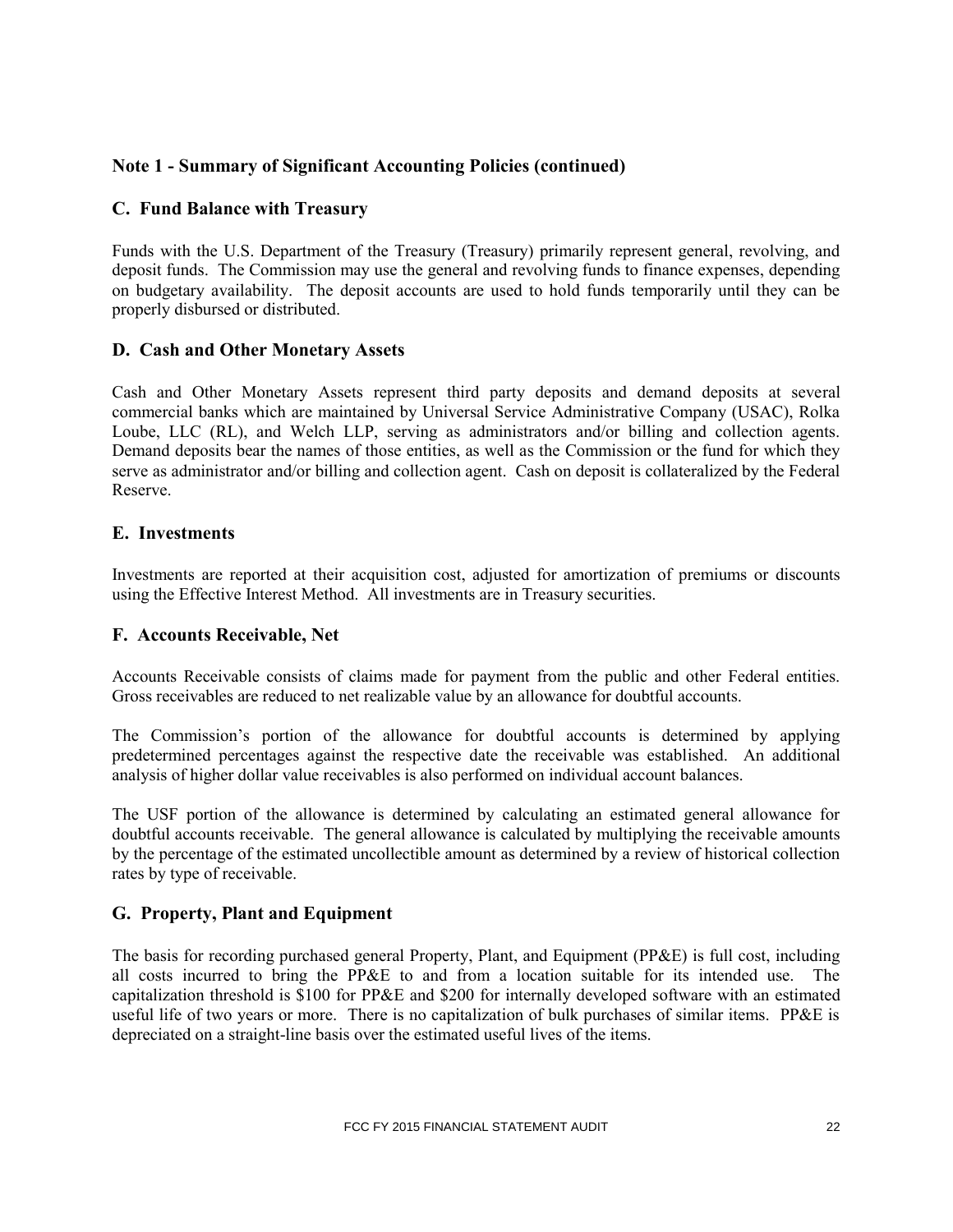#### **G. Property, Plant and Equipment (continued)**

The following chart summarizes the PP&E classifications with related estimated useful lives:

| PP&E Classification          | Estimated Useful Lives (years) |
|------------------------------|--------------------------------|
| <b>Building</b>              | 40                             |
| Non-Computer Equipment       |                                |
| Computer & Vehicle Equipment |                                |
| Software                     |                                |

 Land, including permanent improvements, and software in development are not depreciated. Normal maintenance and repair costs are expensed as incurred.

 Leasehold improvement, which includes all cost incurred during the design and construction phase of the improvement, are either amortized over the remaining life of the lease or the useful life of the improvement, whichever is shorter.

#### **H. Other Assets**

 Other Assets with agencies represent advance payments for intragovernmental agreements. Other Assets with the public represent the balance of transfers less expenses made by the USF to USAC to fund administrative costs in advance. Advances are drawn down as expenses are incurred and a balance typically remains in this account for future expenses.

#### **I. Accounts Payable and Accrued Liabilities**

 Accounts Payable and Accrued Liabilities represent a probable future outflow or other sacrifice of resources as a result of past transactions or events. Liabilities are recognized when they are incurred, regardless of whether they are covered by available budgetary resources. Liabilities cannot be liquidated entity, payments of all liabilities other than contracts can be abrogated by the sovereign entity. Accrued Liabilities for Universal Service mostly represent liabilities recorded by the USF for anticipated subsidies certain programs, including: the Mobility Fund, the CAF Phase II, and Rural Broadband Experiment in High Cost. The Commission does not accrue for payments under the Schools & Libraries or Rural Health Care programs until potentially eligible costs pass through a thorough review process and the costs are without legislation that provides resources to do so. As a component of the U.S. Government, a sovereign in the High Cost, Lifeline, and TRS programs. The obligations are recognized for subsidies related to approved for disbursement.

#### **J. Deferred Revenue**

 The Commission collects proceeds from the sale of communications spectrum on behalf of the U.S. Government. All proceeds collected up to the amount of the net winning bid are recognized as deferred revenue until a "prepared to grant" or "grant" public notice is issued. In addition, the Commission collects multi-year regulatory fees for five and ten-year periods that are recorded as deferred revenue and amortized over the period of the fee.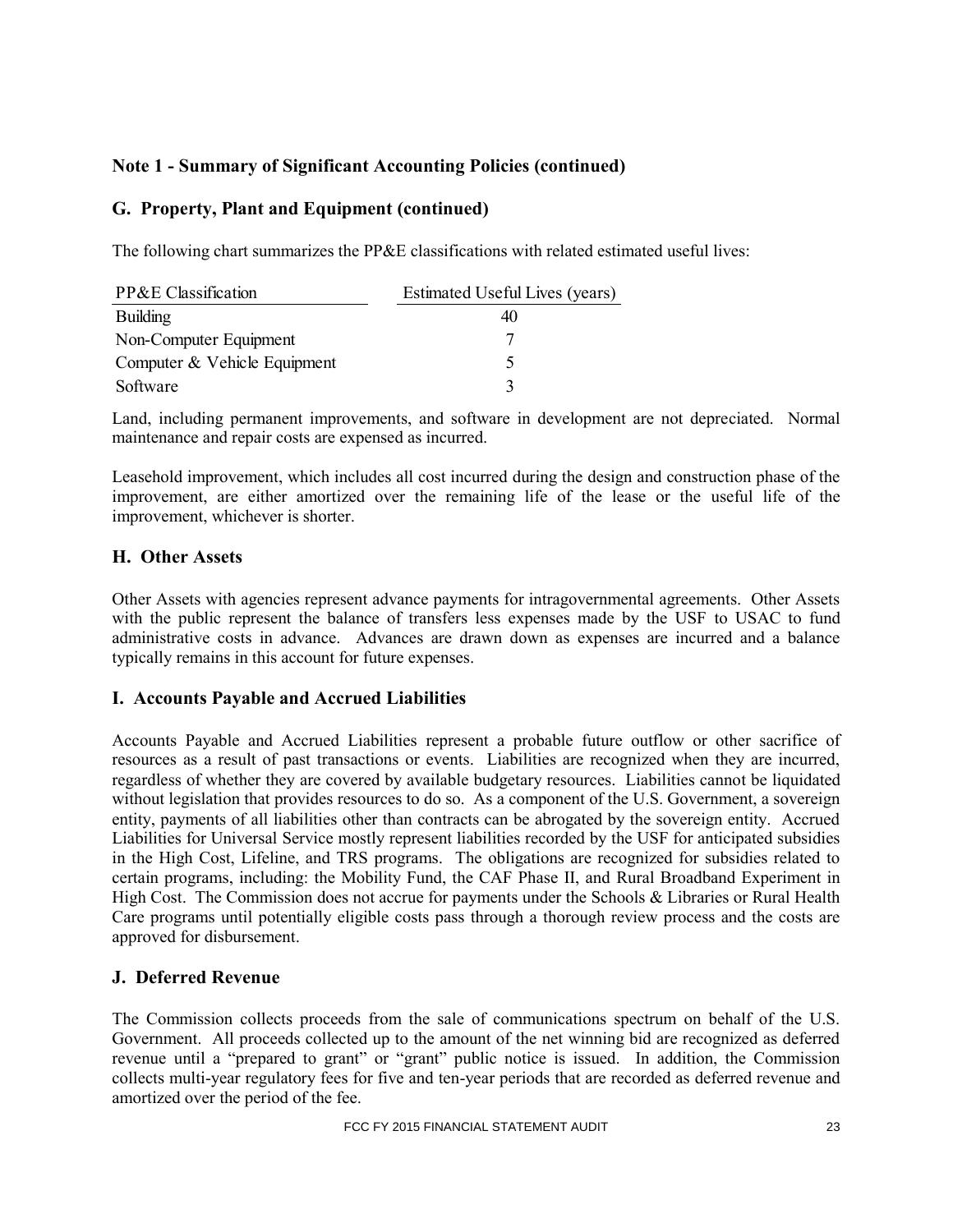#### **J. Deferred Revenue (continued)**

 The USF and NANP collect contributions from U.S., Canadian, and Caribbean carriers to cover the costs of the programs. Some carriers have the option of paying monthly or annually. The unearned portion of annual contributions is recognized as deferred revenue.

#### **K. Retirement Plans and Other Benefits**

 Federal employee benefits consist of the actuarial portion of future benefits earned by Federal employees, including pensions, other retirement benefits, and other post-employment benefits. The Office of Personnel Management (OPM) administers these benefits. The Commission does not recognize any liability on the Balance Sheet for pensions, other retirement benefits, and other post-employment benefits. The Commission recognizes and allocates the imputed costs on the Statement of Net Cost and recognizes imputed financing related to these costs on the Statement of Changes in Net Position.

 Pensions provide benefits upon retirement and may also provide benefits for death, disability, or other dependents, and they may contain early retirement or other special features. Most Commission employees participate in the Civil Service Retirement System (CSRS), the Federal Employee Retirement System (FERS), the FERS-Revised Annuity Employee (FERS-RAE), or the FERS-Further Revised Annuity Employee (FERS-FRAE). Under CSRS, the Commission makes matching contributions equal to seven percent of basic pay. Under all FERS plans, the Commission contributes the employer's matching share for Social Security. All employees are eligible to contribute to the Thrift Saving Plan (TSP) which is a defined contribution retirement savings and investment plan. For those employees covered by the FERS plans, a TSP account is automatically established to which the commission is required to contribute 1% of gross pay and match dollar-for-dollar on the first 3% of pay contributed each pay period and 50 cents on the dollar for the next 2% of pay contributed. No government contributions are made to the TSP accounts established by CSRS employees. Most employees hired after December 31, 1983, are covered separations from employment before retirement. Pension plans may also include benefits to survivors and by the FERS plans.

 The OPM reports on CSRS, FERS, FERS-RAE, and FERS-FRAE assets, accumulated plan benefits, and unfunded liabilities, if any, applicable to Federal employees.

 The actuarial liability for future workers' compensation benefits payable includes the expected liability for death, disability, medical, and miscellaneous costs for approved compensation cases, as well as a component for incurred but not reported claims. The liability is determined using historical benefit payment patterns related to injury years to predict the ultimate payment. The Department of Labor (DOL) determines no actuarial liability for the Commission due to the immateriality.

 The unfunded Federal Employees' Compensation Act (FECA) liability covers compensation and medical benefits for work related injury. The calculation takes the amount of benefit payments over the last nine to twelve quarters and then calculates the annual average of payments. The compensation and medical payments can be found in the chargeback reports that are issued by DOL.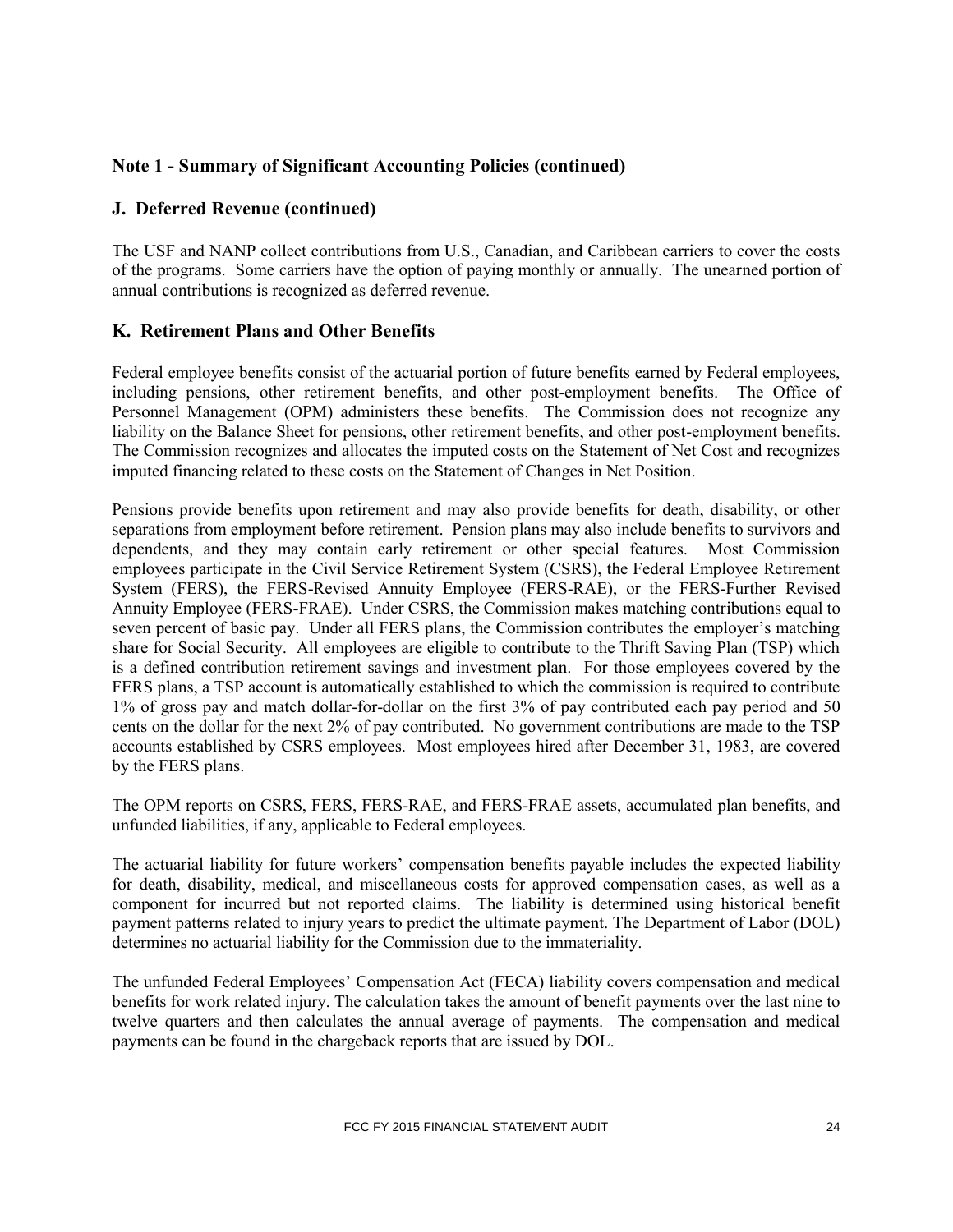#### **L. Leave**

 Annual leave is accrued as earned, and the accrual is reduced as leave is taken. Each year, the balance in the accrued annual leave account is adjusted to reflect current leave balances and pay rates. Annual leave is reflected as a liability not covered by current budgetary resources. Sick leave and other types of nonvested leave are expensed as taken.

#### **M. Exchange Revenue and Financing Sources**

Regulatory Fee Offsetting Collections (Exchange) – The Omnibus Budget Reconciliation Act of 1993 (Act)

 directed the Commission to assess and collect regulatory fees to recover the costs incurred in carrying out certain provisions of its mission. Section 9(a) of the Act, as amended, authorizes the Commission to assess and collect annual regulatory fees to recover the costs, as determined annually by Congress, incurred in carrying out its strategic goals: Connect America; Maximize Benefits of Spectrum; Protect and Empower Consumers; Promote Innovation, Investment, and America's Global Competitiveness; Promote Competition; Public Safety and Homeland Security; Advance Key National Purposes; and Operational Excellence. These fees were established by congressional authority, and consistent with OMB Circular No. A-25 revised, *User Charges*, the Commission did not determine the full costs associated with its regulatory activity in establishing regulatory fees. Since 1993, Congress has annually reviewed the regulatory fee collection requirements of the Commission and established the total fee levels to be collected. Fees collected up to the level established by Congress are applied against the 2015 and FY 2014 were achieved. The Commission collected \$7,670 above the required regulatory level in FY 2015 and \$8,720 in FY 2014. The cumulative amount collected above the required annual regulatory level is \$98,367 at September 30, 2015. In addition, the cumulative amount collected above Commission's appropriation at the close of each fiscal year. The regulatory fee levels of \$339,844 for FY the required annual regulatory level has been temporarily precluded from obligation since FY 2008.

 Competitive Bidding System Offsetting Collections (Exchange) – One of the Commission's primary functions is managing the spectrum auction program. Proceeds from the auctions are initially remitted to the Commission and are later transferred to either the Treasury or the appropriate agency required by Public Law, net of anticipated auction related costs (under 47 U.S.C. § 309, the Commission may retain a portion of the spectrum auction proceeds to offset the cost of performing the auction function). Collections used to offset the cost of performing auctions-related activity were appropriated at \$106,000 in FY 2015 and \$98,700 in FY 2014.

Radio Spectrum Auction Proceeds (Exchange) – In accordance with the provisions of Statement of Federal Financial Accounting Standards (SFFAS) 7, *Accounting for Revenue and Other Financing Sources*, the Commission accounts for this exchange revenue as a custodial activity. Revenue from spectrum auctions is recognized when a "prepared to grant" or "grant" public notice is issued. The value of available spectrum is determined in the market place at the time of auction. The Commission recognized total custodial revenue related to spectrum auctions, net of accrual adjustments, of \$30,429,317 in FY 2015 and \$1,568,559 in FY 2014. In FY 2015, the Commission transferred recognized custodial revenue of \$11,499,988 to the Spectrum Relocation Fund which is administered by the OMB and \$18,627,804 to the Public Safety Trust Fund that is managed by the National Telecommunications and Information Administration (NTIA). In FY 2014, the Commission transferred recognized custodial revenue of \$1,221,000 to the Public Safety Trust Fund that is managed by the NTIA.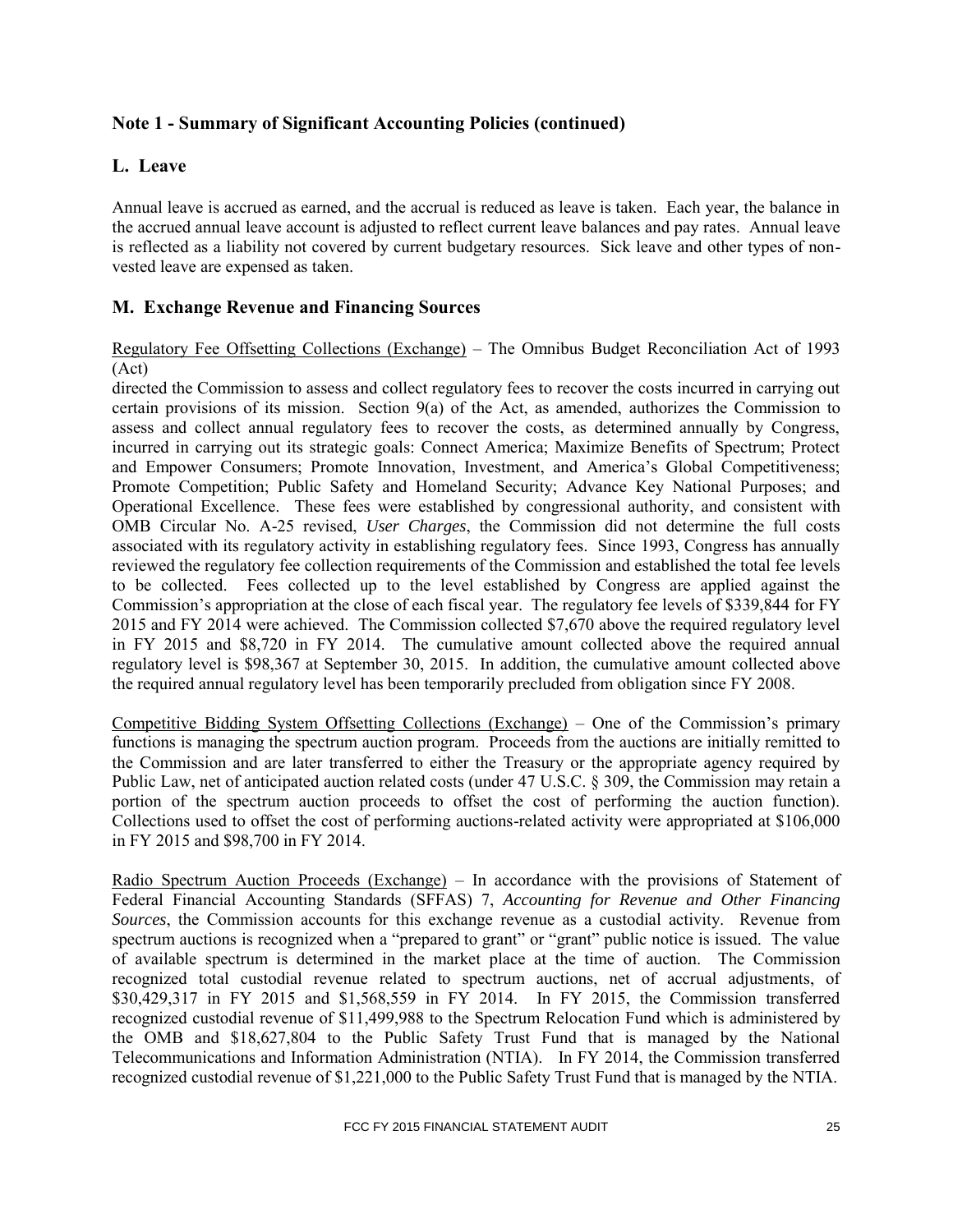#### **M. Exchange Revenue and Financing Sources (continued)**

Application Fees (Exchange) – Congress authorized the Commission (47 U.S.C. § 8) to collect application processing fees and directed the Commission to prescribe charges for certain types of application processing or authorization services over which the Commission has jurisdiction. Section 8(b) of the Act, as amended, requires the Commission to review and amend its application fees every two years. The amended fees (Schedule of Application Fees 14 U.S.C. § 1.1102 *et seq*.) reflect the net change in the Consumer Price Index for all Urban Consumers calculated over a specific period of time, and the Commission's cost of processing applications and associated filings. Application fees are deposited in the Treasury and are not available for the Commission's use. Application fee revenue totaled \$19,474 in FY 2015 and \$22,509 in FY 2014.

 agreement revenue when earned, i.e., goods that have been delivered or services rendered. The Reimbursable Work Agreements (Exchange) – The Commission recognizes reimbursable work Commission executed agreements totaling \$2,711 in FY 2015 and \$2,782 in FY 2014.

#### Allocation of Exchange Revenues

 The Commission reports the entire balance of exchange revenue on line "Less: earned revenues not attributed to programs" since there is no direct relationship between earned revenues and specific programs.

 USF (Financing Source) – Carriers conducting interstate telecommunications are required to contribute a portion of their revenues to fund the cost of providing universal service. These contributions represent dedicated collections and are accounted for as a budgetary financing source. Total contributions of \$9,539,289 and \$9,783,416 were received in FY 2015 and FY 2014, respectively.

 Appropriations (Financing Source) – The Commission receives a Salaries and Expense appropriation from Congress. These funds are used to pay for operations during the fiscal year and are repaid to the Treasury once regulatory fees are collected. Since FY 2014, Congress authorized the Commission to retain its appropriation as available until expended. The no-year appropriations are \$339,844 for FY 2015 and FY 2014. Regulatory fee collections fully fund the no-year appropriations for FY 2015 and FY 2014.

Subsidy Estimates and Reestimates (Financing Source) – The FCRA of 1990, as amended, governs the reporting requirements for direct loan obligations made after FY 1991. As required, the Commission calculating the subsidy estimates and reestimates. The last active loan matured in April 2007 and the Commission wrote off all remaining loans in FY 2013. As result, there was no material activity related to direct loans in FY 2015 and FY 2014, and the Commission is working with OMB to close-out the Credit Reform Program. The most recent subsidy reestimate was completed in September 30, 2015; OMB waived the need to perform a subsidy reestimate in FY 2014. The FY 2015 reestimate resulted in a downward adjustment, including interest of \$109 on the reestimate, of \$3,343 reported in FY 2015 financial statements. In FY 2015 there was no appropriation; in FY 2014 the Commission received an the remainder was available until used. coordinates with OMB in developing estimation guidelines, regulations, and the criteria used in appropriation of \$351 for the FY 2013 subsidy reestimate, of which \$25 was permanently sequestered and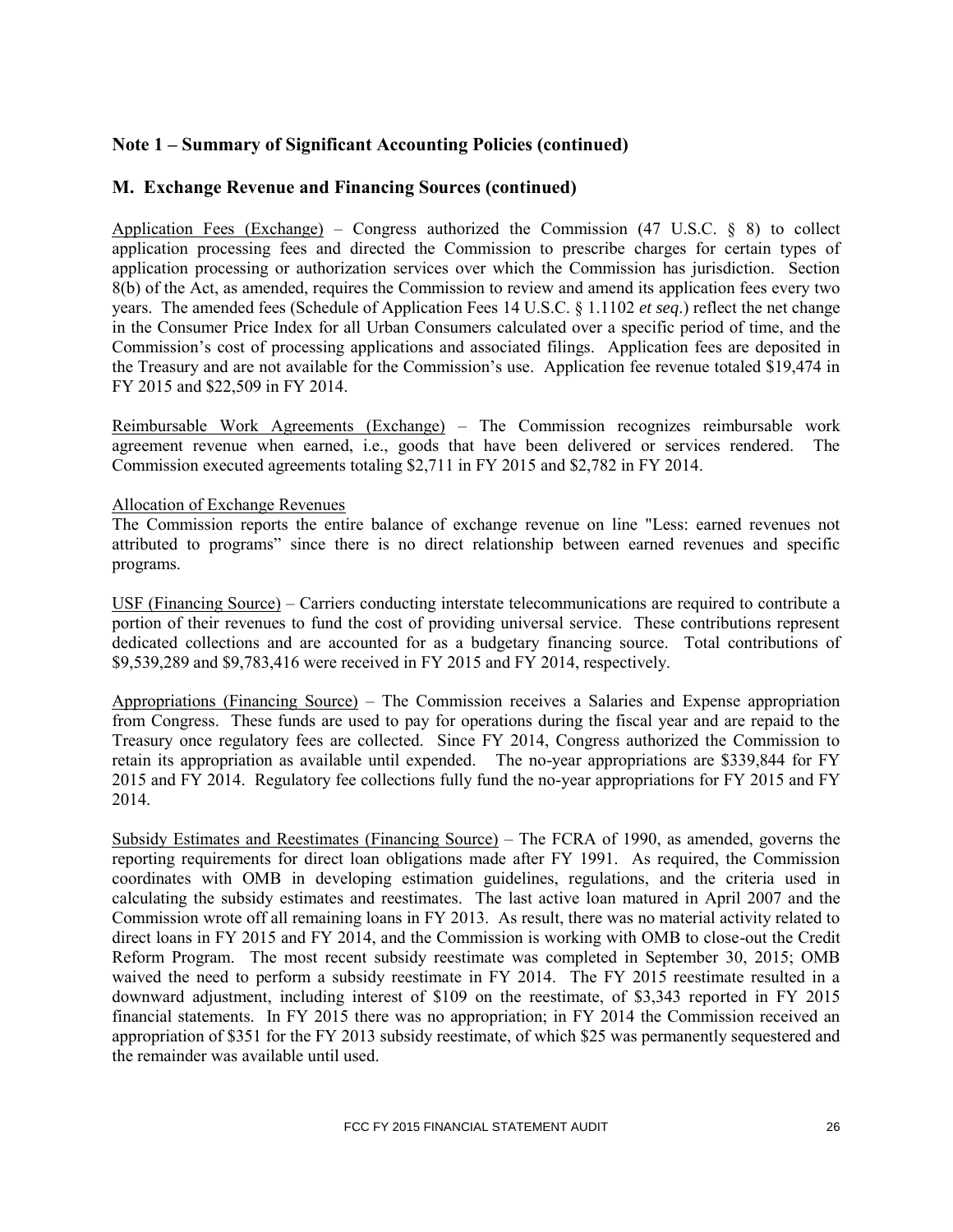#### **N. Reprogramming**

 In FY 2015, the Commission received approvals to reprogram \$8,750 of prior year de-obligations to fund information technology investments. In FY 2014, the Commission did not reprogram any funds.

#### **O. Transactions with Related Parties**

 The Commission has a direct oversight relationship with the administrators and Billing and Collection agents (B&C agents) of funds that are components under the overall Commission entity. These organizations are USAC, which is both the administrator and B&C agent for the four USF support mechanisms; RL, which is both the administrator and B&C agent for TRS; Neustar which is the administrator for NANP; and Welch LLP which is the B&C agent for NANP.

 The Commission approves the administrative costs paid to these entities from the respective funds that they manage. The administrative costs cover expenses such as the salaries and benefits for the employees dedicated to managing the funds; rent and utilities for office space used; accounting and other financial reporting related services; and other management activities. All related party balances for the fiscal years ended September 30, 2015 and 2014 are listed below:

Administrative Fees:

|         |              | USF     |               | <b>TRS</b> |              | <b>NANP</b> |              | Total   |
|---------|--------------|---------|---------------|------------|--------------|-------------|--------------|---------|
| FY 2015 | \$.          | 130,339 |               | 4,221      | $\mathbb{S}$ | 5,769       | -S           | 140,329 |
| FY 2014 | <sup>S</sup> | 116,771 | $\mathcal{S}$ | 1,302      | $\mathbb{S}$ | 6,205       | <sup>S</sup> | 124,278 |

#### **P. Net Position**

 Net Position is the residual difference between assets and liabilities, and is comprised of Unexpended amount of unobligated and unexpended budget authority. Unobligated Balance is the amount of appropriations or other authority remaining after deducting the cumulative obligations from the amount available for obligation. Cumulative Results of Operations is the net difference since the inception of the Commission of (1) expenses and losses and (2) financing sources including appropriations used, Appropriations and Cumulative Results of Operations. Unexpended Appropriations represents the revenues, and gains.

#### **Q. Connect America Fund Phase II**

 The Commission took significant steps towards initiating Phase II of the Connect America Fund (CAF). Nine carriers accepted CAF Phase II support in FY 2015. This resulted in new obligations exceeded available budgetary resources. However, the four universal service support mechanisms are exempt by Congress through December 31, 2016, and are not subject to an apportionment by OMB, refer to Note 1 A.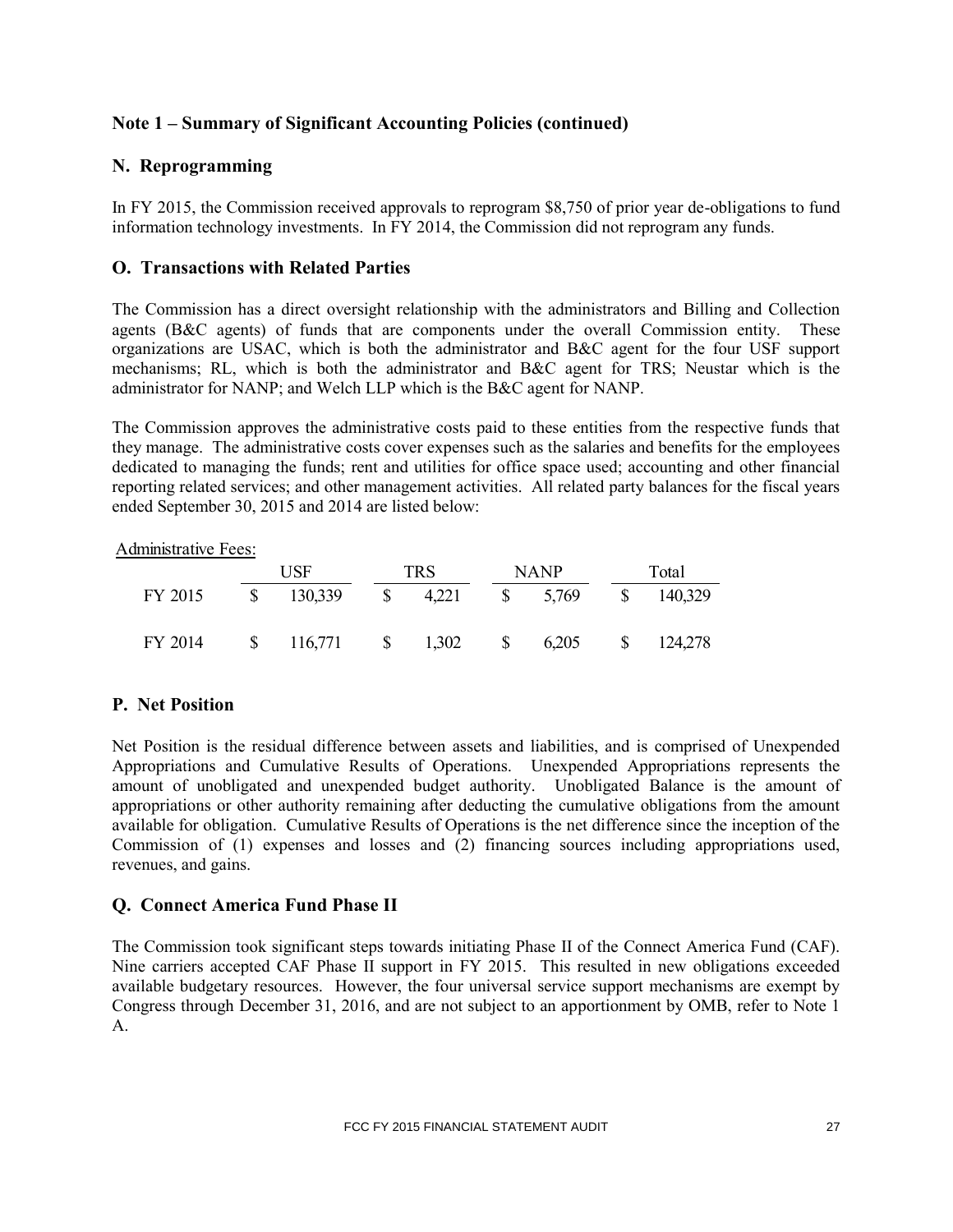#### **Note 2 - Non-entity Assets**

|                                | FY 2015          | FY 2014      |
|--------------------------------|------------------|--------------|
| Intragovernmental:             |                  |              |
| Fund Balance with Treasury     | 11,434,117<br>\$ | S<br>322,815 |
| <b>Accounts Receivable</b>     | 21,069           | 377          |
| Total Intragovernmental        | 11,455,186       | 323,192      |
| Cash and Other Monetary Assets |                  | 17           |
| Accounts Receivable, Net       | 3,369,326        | 14,914       |
| <b>Total Non-entity Assets</b> | 14,824,512       | 338,123      |
| <b>Total Entity Assets</b>     | 9,357,667        | 8,959,140    |
| <b>Total Assets</b>            | 24,182,179       | 9,297,263    |

The following summarizes Non-entity Assets as of September 30, 2015 and 2014:

 Non-entity Fund Balance with Treasury (FBWT) primarily represents deposits made towards spectrum auction winning bids. These deposits accounted for \$11,433,110 in FY 2015 and \$321,851 in FY 2014. Receivables considered non-entity are for regulatory fees, application fees, fines and forfeitures, spectrum auction receivables, and International Telecommunications Settlement (ITS) charges.

#### **Note 3 - Fund Balance with Treasury**

The following summarizes FBWT as of September 30, 2015 and 2014:

| FY 2015                             |    |               |    |       |    |                          |                  |  |
|-------------------------------------|----|---------------|----|-------|----|--------------------------|------------------|--|
|                                     |    | General Funds |    | Funds |    | Deposit Funds            | Total            |  |
| <b>Unobligated Balance</b>          |    |               |    |       |    |                          |                  |  |
| Available                           | \$ | 23,920        | S  | 137   | S  | $\overline{\phantom{a}}$ | \$<br>24,057     |  |
| Unavailable                         |    | 123,660       |    | 3,207 |    |                          | 126,867          |  |
| Obligated Balance not yet Disbursed |    | 74,609        |    |       |    |                          | 74,609           |  |
| Non-Budgetary FBWT                  |    |               |    |       |    | 11,434,117               | 11,434,117       |  |
| Total                               |    | 222,189       | \$ | 3,344 | \$ | 11,434,117               | \$<br>11,659,650 |  |
| FY 2014                             |    |               |    |       |    |                          |                  |  |
| <b>Unobligated Balance</b>          |    |               |    |       |    |                          |                  |  |
| Available                           | \$ | 23,116        | \$ | 3,230 | \$ |                          | \$<br>26,346     |  |
| Unavailable                         |    | 109,934       |    |       |    |                          | 109,934          |  |
| Obligated Balance not yet Disbursed |    | 78,889        |    |       |    |                          | 78,889           |  |
| Non-Budgetary FBWT                  |    |               |    |       |    | 322,815                  | 322,815          |  |
| Total                               |    | 211,939       | \$ | 3,230 | \$ | 322,815                  | \$<br>537,984    |  |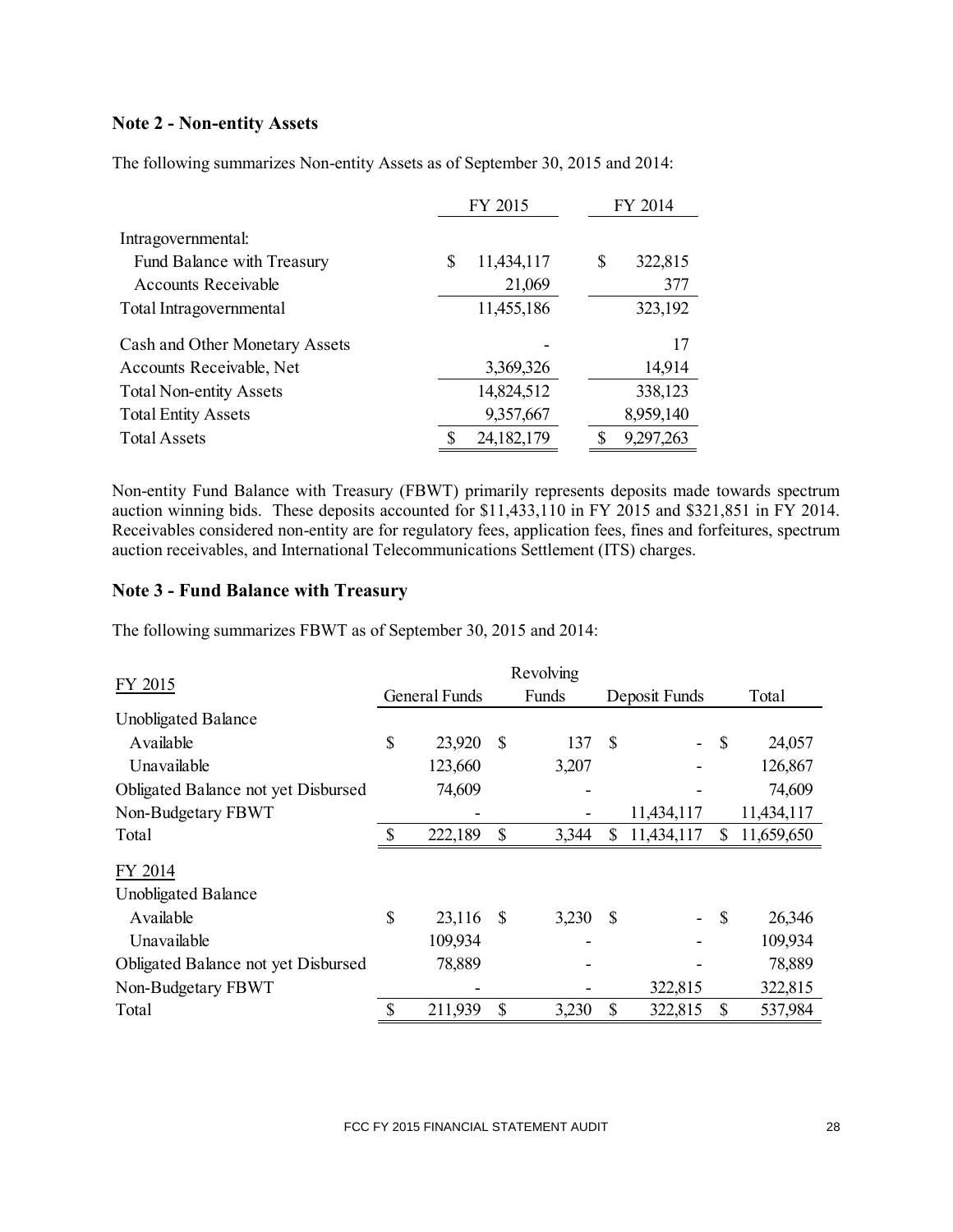#### **Note 3 - Fund Balance with Treasury (continued)**

General Funds – Includes the salaries and expense appropriation used to fund agency operations, the auction and reimbursable accounts, the credit reform program account, and the no-year accounts used to carry over spectrum auction funds, offsetting collections, excess regulatory fees, and the Office of Inspector General USF funds.

Revolving Funds - Includes the credit reform financing account used to record cash flows associated with the Commission's spectrum auction loan program.

Deposit Funds – Includes monies being held for spectrum auctions, ITS, and regulatory fees. Deposit identified or reclassified as Commission funds. Otherwise, these funds are returned to the depositor or funds are non-budgetary and are not available for use by the Commission unless they are properly transferred to the Treasury.

#### **Note 4 – Cash and Other Monetary Assets**

The following summarizes Cash and Other Monetary Assets as of September 30, 2015 and 2014:

|                                | FY 2015   | FY 2014   |
|--------------------------------|-----------|-----------|
| Cash and Other Monetary Assets | \$131,796 | \$181,519 |

 USF and NANP contributions and upfront payments made pursuant to spectrum auction activities are the sources of funds for these balances. Upfront payments, unless refunded, are held until 45 days after the close of a given auction and then transferred to the Commission's Treasury account. Interest earned on USF and NANP contributions is reinvested. Interest earned on upfront payments is transferred to the Treasury's General Fund.

 In FY 2015, Cash and Other Monetary Assets included \$127,061 in USF contributions and related accrued interest being held for distribution, \$4,735 in NANP deposits and related accrued interest, and no upfront spectrum auctions payments.

 In FY 2014, Cash and Other Monetary Assets included \$177,834 in USF contributions and related accrued interest being held for distribution, \$3,668 in NANP deposits and related accrued interest, and \$17 in upfront spectrum auctions payments.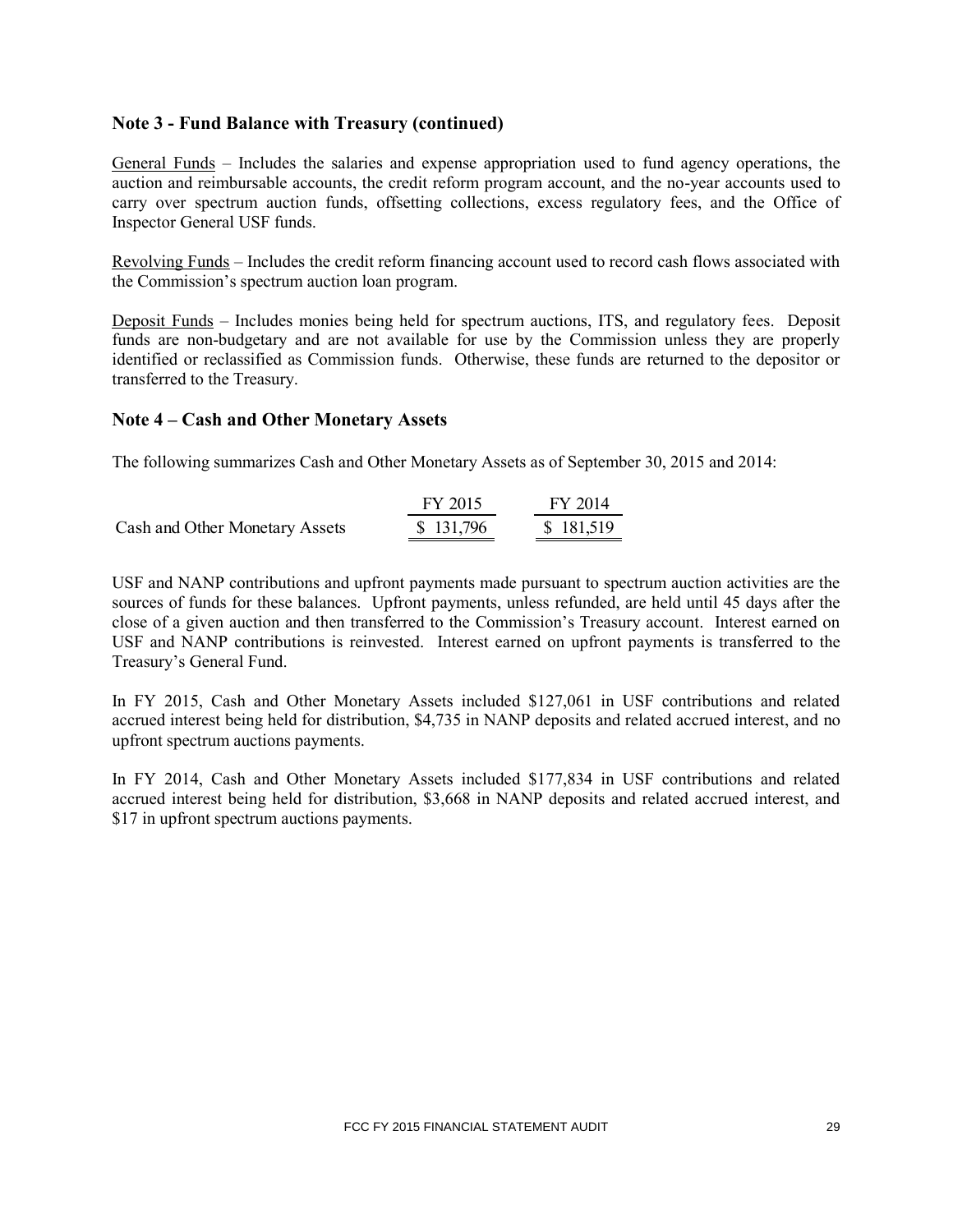#### **Note 5 - Investments**

The following summarizes Investments as of September 30, 2015 and 2014:

|                               | Amortized |           |              |    |           |    |                          |      |              |  |                          |   |             |
|-------------------------------|-----------|-----------|--------------|----|-----------|----|--------------------------|------|--------------|--|--------------------------|---|-------------|
|                               |           | Purchase  | Amortization |    | (Premium) |    | Interest                 |      | Investments. |  | Other                    |   | Value       |
| FY 2015                       |           | Cost      | Method       |    | Discount  |    | Receivable               |      | Net.         |  | Adjustments              |   | Disclosures |
| Intragovernmental Securities: |           |           |              |    |           |    |                          |      |              |  |                          |   |             |
| Marketable Securities         |           |           |              |    |           |    |                          |      |              |  |                          |   |             |
| <b>Treasury Bills</b>         | \$        | 2,132,089 | EI           | \$ | 59        | -S | $\overline{\phantom{0}}$ | S    | 2,132,148    |  |                          | S | 2,132,338   |
| <b>Treasury Notes</b>         |           | 6,036,522 | EI           |    | (43,220)  |    | 10,612                   |      | 6,003,914    |  | 51                       |   | 6,010,208   |
| Total                         |           | 8,168,611 |              |    | (43,161)  | S  | 10,612                   |      | 8,136,062    |  | 51                       |   | 8,142,546   |
| FY 2014                       |           |           |              |    |           |    |                          |      |              |  |                          |   |             |
| Intragovernmental Securities: |           |           |              |    |           |    |                          |      |              |  |                          |   |             |
| Marketable Securities         |           |           |              |    |           |    |                          |      |              |  |                          |   |             |
| <b>Treasury Bills</b>         | \$        | 728,577   | EI           | \$ | 12S       |    |                          | - \$ | 728,589 \$   |  | - \$                     |   | 728,586     |
| <b>Treasury Notes</b>         |           | 6,974,719 | EI           |    | (26, 155) |    | 8,630                    |      | 6,957,194    |  |                          |   | 6,951,496   |
| Total                         |           | 7,703,296 |              |    | (26, 143) | -S | 8,630                    |      | 7,685,783    |  | $\overline{\phantom{a}}$ |   | 7,680,082   |

EI - Effective Interest Method

 All Treasury securities, regardless of the maturity date, are reported as investments. The Commission expects to hold all investments to maturity; however in FY 2015, USF sold \$300,000 worth of investments before maturity to meet cash requirement for CAF Phase II support. This early redemption resulted in a total gain of \$51. All investments are held by USF and are also recognized as part of Funds from Dedicated Collections in Note 10.

 The cash receipts collected from the public for the USF are used to purchase federal securities. Treasury securities are an asset to the USF and a liability to the Treasury. Because the USF and the Treasury are both part of the Government, these assets and liabilities offset each other from the standpoint of the Government as a whole. For this reason, they do not represent an asset or a liability in the U.S. Government-wide financial statements.

 Treasury securities provide the USF with authority to draw upon the Treasury to make future benefit payments or other expenditures. When the USF requires redemption of these securities to make expenditures, the Government finances those expenditures out of accumulated cash balances, by raising taxes or other receipts, by borrowing from the public or repaying less debt, or by curtailing other expenditures. This is the same way that the Government finances all other expenditures.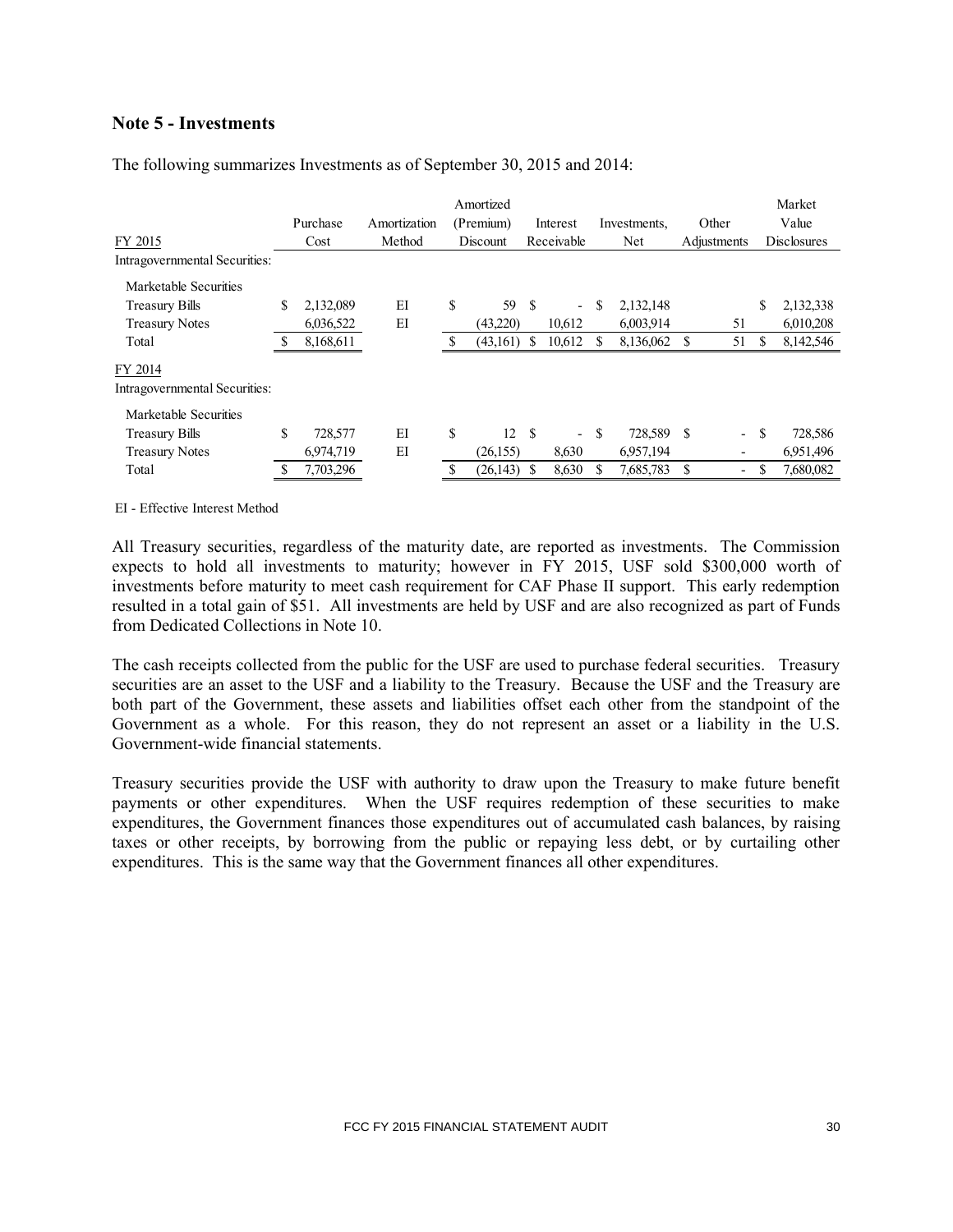#### **Note 6 - Accounts Receivable, Net**

|                                 | Intragovernmental |        |    | Public     | Total |            |  |
|---------------------------------|-------------------|--------|----|------------|-------|------------|--|
| FY 2015                         |                   |        |    |            |       |            |  |
| Gross Accounts Receivable       |                   | 21,152 | \$ | 4,748,754  | S     | 4,769,906  |  |
| Allowance for Doubtful Accounts |                   |        |    | (563, 870) |       | (563, 870) |  |
| Accounts Receivable, Net        |                   | 21,152 |    | 4,184,884  |       | 4,206,036  |  |
| FY 2014                         |                   |        |    |            |       |            |  |
| Gross Accounts Receivable       |                   | 711    | \$ | 1,445,662  |       | 1,446,373  |  |
| Allowance for Doubtful Accounts |                   |        |    | (602,926)  |       | (602,926)  |  |
| Accounts Receivable, Net        |                   | 711    |    | 842,736    |       | 843,447    |  |

The following summarizes Accounts Receivable, Net as of September 30, 2015 and 2014:

The following summarizes accounts receivable by type as of September 30, 2015 and 2014:

|                               |                        |           |           | FY 2015    |   |           | FY 2014                |           |           |            |     |         |  |  |  |
|-------------------------------|------------------------|-----------|-----------|------------|---|-----------|------------------------|-----------|-----------|------------|-----|---------|--|--|--|
|                               | Accounts<br>Receivable |           | Allowance | Net        |   |           | Accounts<br>Receivable |           | Allowance |            | Net |         |  |  |  |
| <b>USF</b>                    | S                      | 1,094,405 | \$.       | (260, 406) | S | 833,999   | S                      | 1,219,144 | S         | (403,950)  |     | 815,194 |  |  |  |
| COMAD - Schools and Libraries |                        | 227,682   |           | (225,592)  |   | 2,090     |                        | 133,391   |           | (121, 119) |     | 12,272  |  |  |  |
| <b>Regulatory Fees</b>        |                        | 32,078    |           | (24,893)   |   | 7,185     |                        | 35,644    |           | (28,901)   |     | 6,743   |  |  |  |
| Spectrum Auction              |                        | 3,355,959 |           | (21,329)   |   | 3,334,630 |                        | 21,081    |           | (21,081)   |     |         |  |  |  |
| Civil Monetary Penalties      |                        | 45,438    |           | (22,303)   |   | 23,135    |                        | 26.247    |           | (19,106)   |     | 7,141   |  |  |  |
| Other                         |                        | 14,344    |           | (9,347)    |   | 4,997     |                        | 10,866    |           | (8,769)    |     | 2,097   |  |  |  |
| Total                         |                        | 4,769,906 |           | (563, 870) |   | 4,206,036 |                        | 1,446,373 |           | (602, 926) |     | 843,447 |  |  |  |

 The Commitment Adjustment (COMAD) for Schools and Libraries audit receivables are subject to appeal and are not considered final until the appeals period has lapsed or a final determination has been issued. The COMAD audit receivables for Schools and Libraries have a 99% allowance in FY 2015 and 91% allowance in FY 2014.

 The Spectrum Auction Accounts Receivable relates primarily to amounts due from two companies, SNR Wireless License Co, LLC (SNR) and Northstar Wireless, LLC (Northstar). SNR and Northstar were the winning bidders for a total of 702 licenses in Auction 97, which concluded in January 2015. Although the Commission's rules, would be eligible for bidding credits of 25 percent against their gross bid bid amount plus an initial bid withdrawal payment amount related to certain bids withdrawn by SNR during the auction (\$10,003,891). As is standard practice, following the auction and the collection of the net winning bid amount, the Commission reviewed whether the companies were in fact eligible for the their gross winning bids totaled \$13,327,424, they each claimed to be small business entities who, under amounts. Accordingly, based on such claim, after the auction concluded they were assessed only their net claimed credit.

 Following a review of their eligibility showings, the Commission concluded that the DISH Network Corporation (DISH) has a controlling interest in and is an affiliate of SNR and Northstar and that DISH's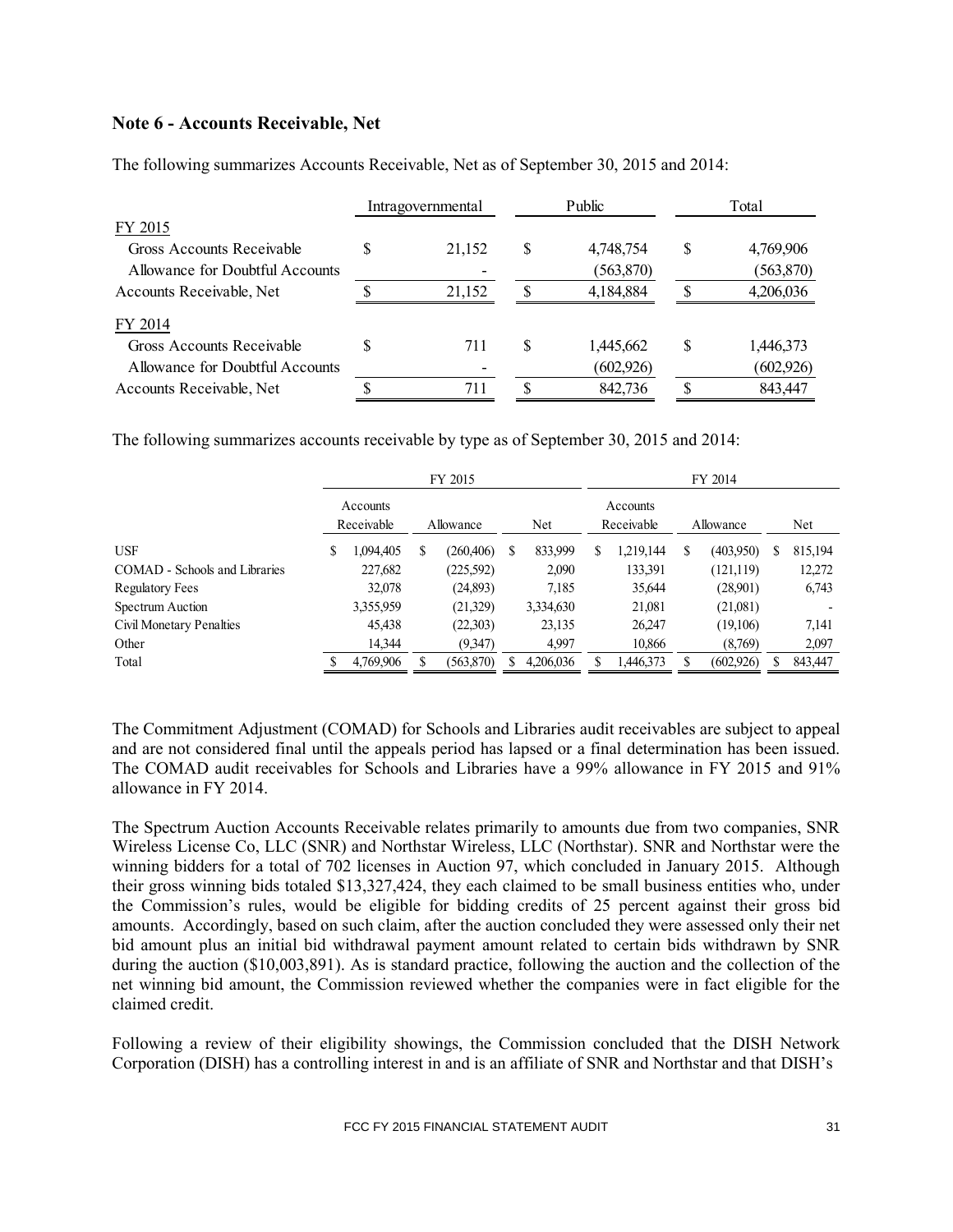#### **Note 6 - Accounts Receivable, Net (continued)**

 Revenues therefore were required to be attributed to SNR and Northstar. Accordingly, SNR and Northstar were found to be ineligible for the small business bidding credits applied in Auction 97. The Commission released an order on August 18, 2015 formally communicating each company's ineligibility for bidding credits and ordering payment for the full cost of licenses won during Auction 97. An accounts receivable was established for the full amount of the denied bidding credit, \$3,331,856, plus an additional bid withdrawal payment of \$2,774 owed by SNR. See Note 20 on subsequent events for a discussion of significant transactions which occurred after the financial statement date related to this accounts receivable.

#### **Note 7 - Liabilities Not Covered by Budgetary Resources**

 The following summarizes Liabilities Not Covered by Budgetary Resources as of September 30, 2015 and 2014:

|                                                      | FY 2015          | FY 2014 |           |  |
|------------------------------------------------------|------------------|---------|-----------|--|
| Intragovernmental:                                   |                  |         |           |  |
| <b>FECA Liability</b>                                | \$<br>566        | \$      | 521       |  |
| Unemployment Liability                               | 11               |         | 42        |  |
| <b>GSA Real Estate Taxes</b>                         | 2,673            |         | 2,184     |  |
| Other:                                               |                  |         |           |  |
| Unfunded Leave                                       | 19,451           |         | 20,427    |  |
| Accrued Liabilities for Universal Service            | 557,796          |         | 670,755   |  |
| Total liabilities not covered by budgetary resources | 580,497          |         | 693,929   |  |
| Total liabilities covered by budgetary resources     | 15,152,635       |         | 562,008   |  |
| <b>Total Liabilities</b>                             | \$<br>15,733,132 |         | 1,255,937 |  |

 Liabilities not covered by budgetary resources are liabilities incurred that are not covered by realized budgetary resources as of the Balance Sheet date.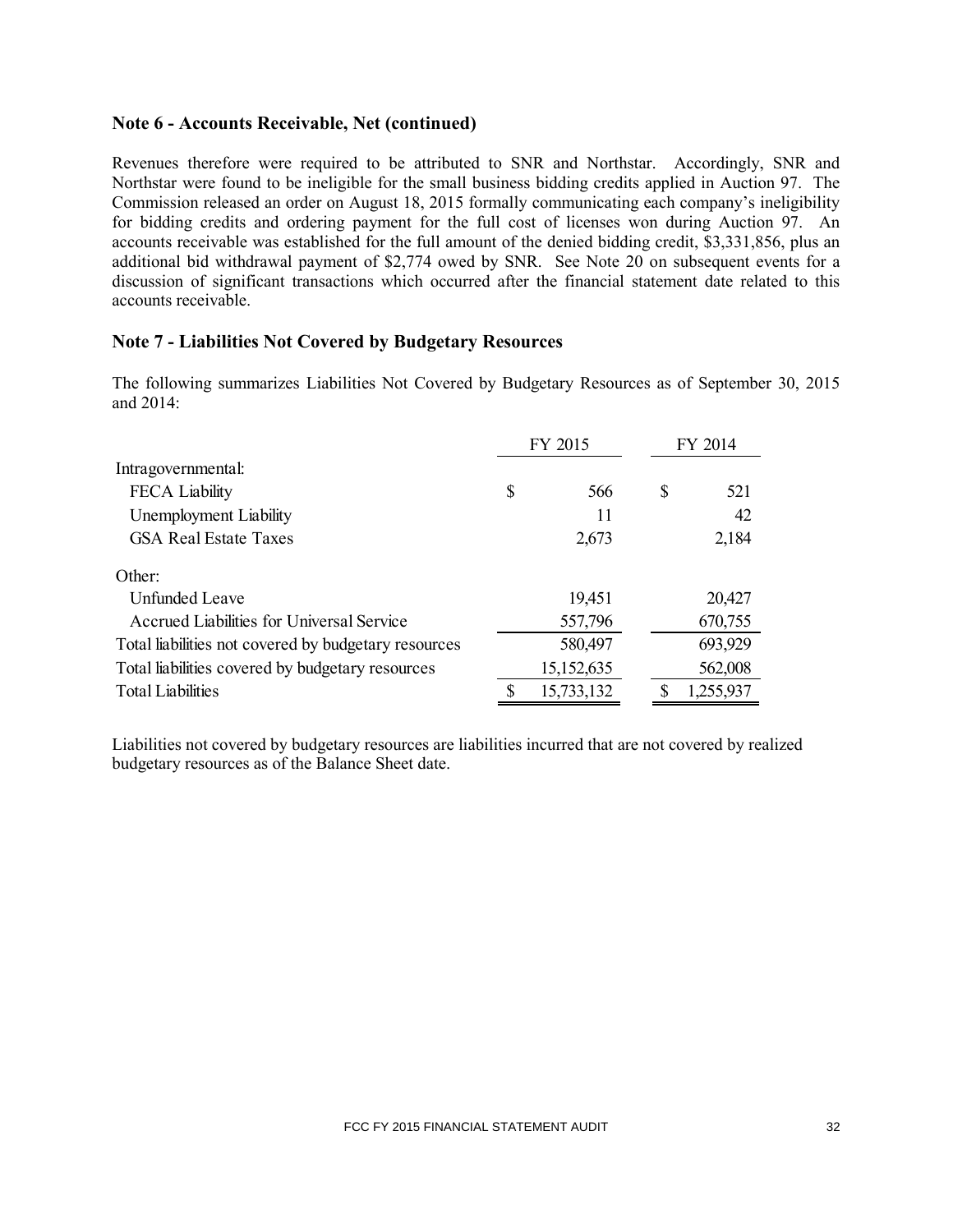#### **Note 8 - Other Liabilities**

The following summarizes Other Liabilities as of September 30, 2015 and 2014:

| FY 2015                                   |               | Non-Current |              | Current    |              | Total      |
|-------------------------------------------|---------------|-------------|--------------|------------|--------------|------------|
| Intragovernmental                         |               |             |              |            |              |            |
| Custodial Liability                       | $\mathbb{S}$  |             | \$           | 540,289    | $\mathbb{S}$ | 540,289    |
| Other                                     |               |             |              | 8,477      |              | 8,477      |
| Total Intragovernmental                   | \$            |             | \$           | 548,766    | \$           | 548,766    |
| Deferred Revenue                          | \$            | 34,768      | \$           | 14,280,004 | \$           | 14,314,772 |
| Prepaid Contributions                     |               |             |              | 48,290     |              | 48,290     |
| Accrued Liabilities for Universal Service |               |             |              | 557,796    |              | 557,796    |
| Other                                     |               |             |              | 32,142     |              | 32,142     |
| <b>Total Other</b>                        |               | 34,768      | \$           | 14,918,232 |              | 14,953,000 |
|                                           |               |             |              |            |              |            |
| FY 2014                                   |               | Non-Current |              | Current    |              | Total      |
| Intragovernmental                         |               |             |              |            |              |            |
| Custodial Liability                       | $\mathbb{S}$  |             | $\mathbb{S}$ | 325,448    | \$           | 325,448    |
| Other                                     |               |             |              | 4,831      |              | 4,831      |
| Total Intragovernmental                   | $\mathcal{S}$ |             | \$           | 330,279    | \$           | 330,279    |
| Deferred Revenue                          | \$            | 35,763      | \$           | 20,757     | \$           | 56,520     |
| <b>Prepaid Contributions</b>              |               |             |              | 47,625     |              | 47,625     |
| Accrued Liabilities for Universal Service |               |             |              | 670,755    |              | 670,755    |
| Other                                     |               |             |              | 33,338     |              | 33,338     |

 The Custodial Liability includes both cash collected and receivables being held for transfer to the Treasury's General Fund. The Commission collects the following types of custodial revenue: spectrum auction revenue, fines and forfeitures revenue, penalty revenue on regulatory fees, ITS processing fees, and interest revenue on auction deposits. Deferred revenue represents regulatory fees, spectrum auction revenue, or contributor payments that have been received but not earned by the Commission.

 Prepaid Contributions include USF and NANP contribution overpayments that may be refunded or used to offset future payments. Accrued Liabilities for Universal Service mostly represent liabilities recorded by the USF for anticipated subsidies in the High Cost, Lifeline, and TRS programs. The obligation for these subsidies is not recognized until payment files are approved in the subsequent month. Remaining Other Liabilities primarily represent anticipated payments related to payroll and other services, and upfront deposits made by auction bidders as well as funds received that are being held until proper application is determined.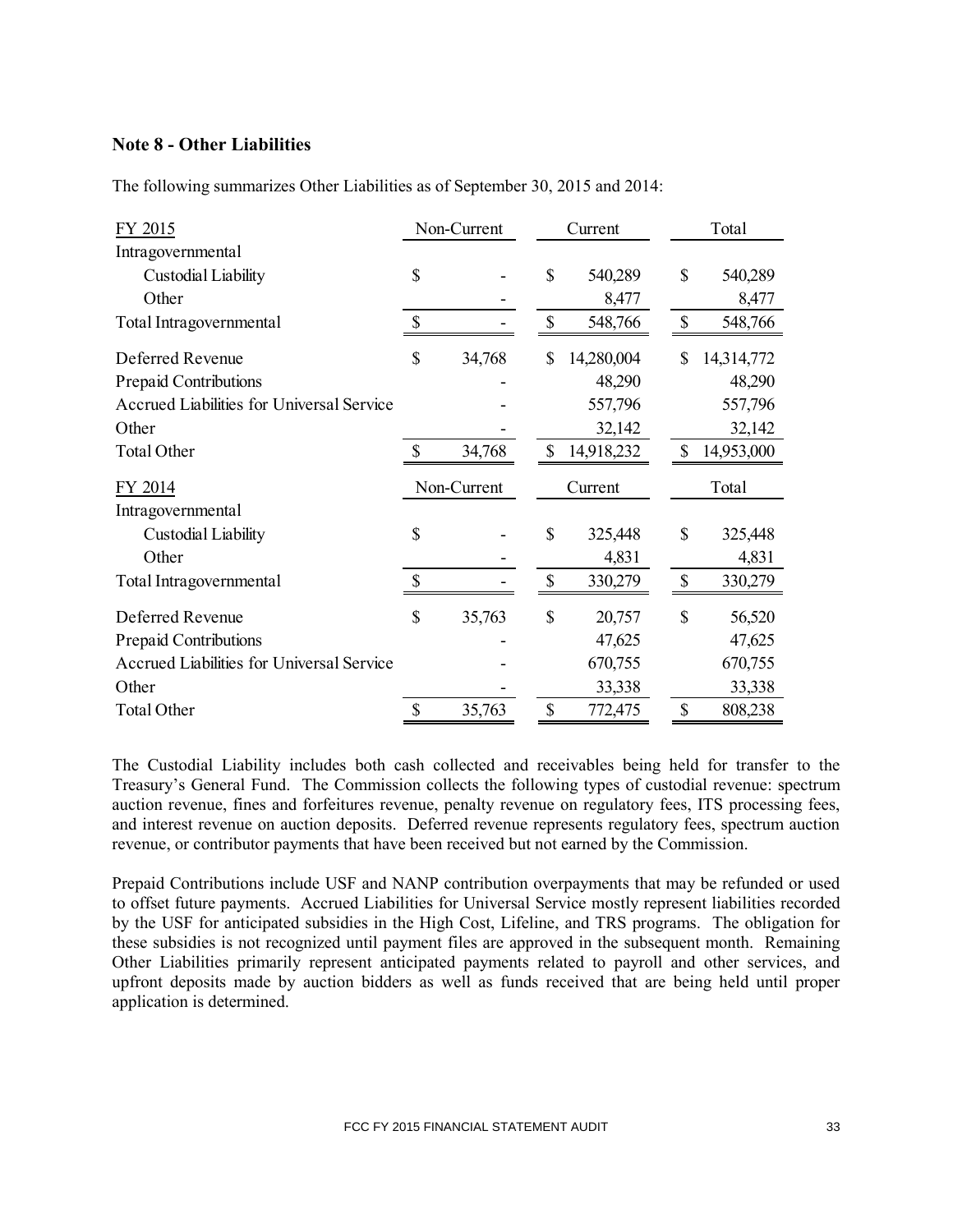#### **Note 9 - Commitments and Contingencies**

 The Commission is a party in various administrative proceedings, legal actions, and claims brought by or against the agency. The Commission, USAC, and the Department of Justice are investigating several cases and prosecuting others related to disbursements of USF funds from its support mechanisms which might result in future proceedings or actions. Similarly the Commission, RL, and the Department of Justice are investigating several cases related to the TRS funds. The complexity of these future actions precludes management from estimating the total amount of recovery that may result.

 The Commission has examined its obligations related to cancelled authority and believes it has no there are certain operating leases that may contain provisions regarding contract termination costs upon early contract termination. In the opinion of Commission management, early contract termination will outstanding commitments requiring future resources other than those as disclosed in Note 7. In addition, not materially affect the Commission's financial statements.

 As of September 30, 2015, any legal liabilities that are probable are disclosed as liabilities on the Balance Sheet. There is one case with a reasonable possibility of an unfavorable outcome, but the amount cannot be currently estimated. We have determined that the resolution of this reportable contingent liability should not have a material effect on the financial statements.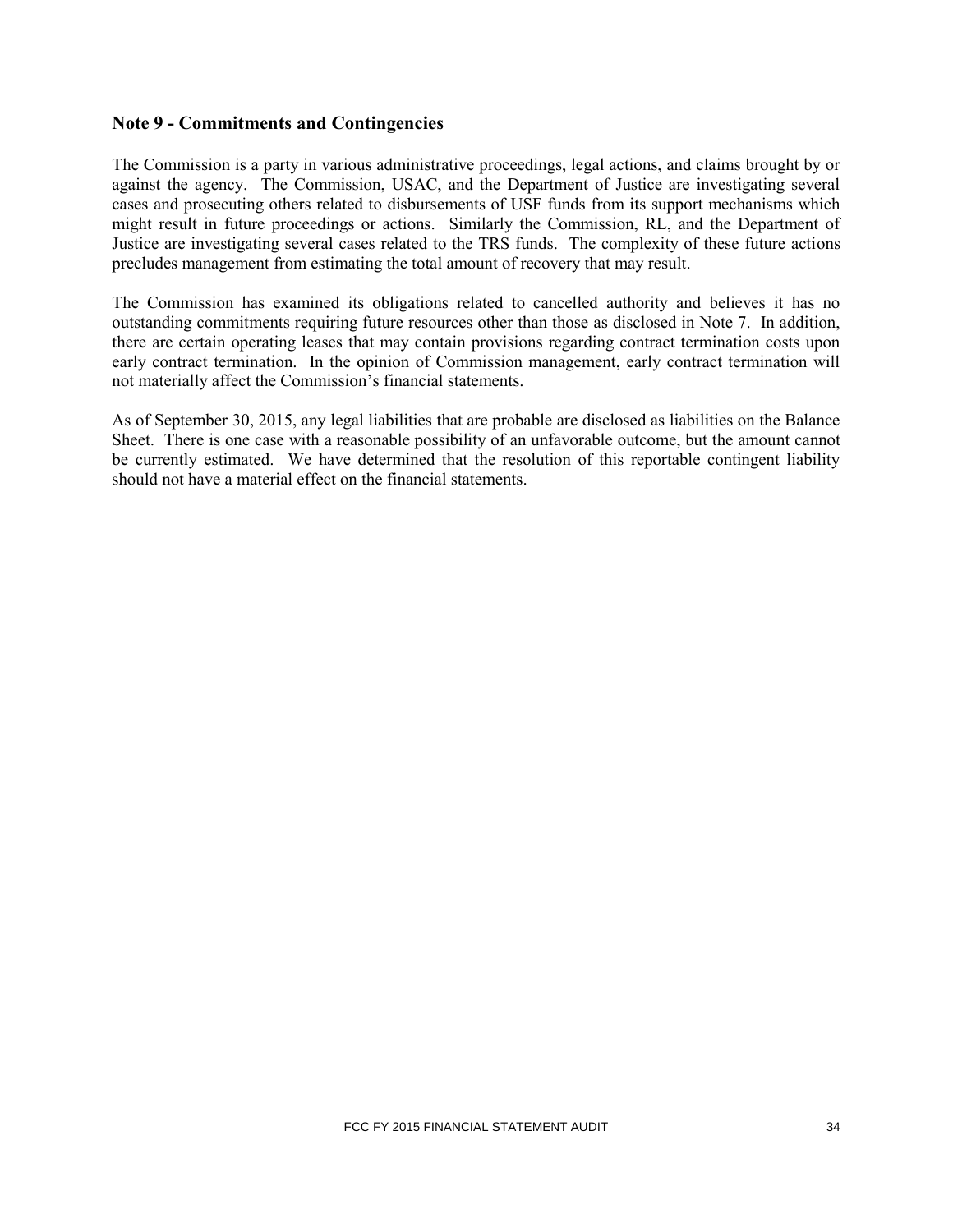#### **Note 10 – Funds from Dedicated Collections**

U.S. telecommunications companies are obligated to make contributions to the USF and the TRS Fund. U.S. telecommunications companies are obligated to make contributions to the USF and the TRS Fund. These contributions are accounted for in the Budget of the U.S. Government as the "Universal Service Fund." The Commission currently recognizes the contributions collected under the USF Program as non- exchange revenue on its Statement of Changes in Net Position, and the related disbursements as program expenses on the Statement of Net Cost.

 The following summarizes the significant assets, liabilities, and related costs incurred with managing the USF Program as of September 30, 2015 and 2014:

| <b>Balance Sheet</b>                        |               | FY 2015   |                           | FY 2014   |  |  |  |  |
|---------------------------------------------|---------------|-----------|---------------------------|-----------|--|--|--|--|
| Assets:                                     |               |           |                           |           |  |  |  |  |
| Investments                                 | $\mathcal{S}$ | 8,136,062 | \$                        | 7,685,783 |  |  |  |  |
| Cash and other monetary assets              |               | 127,061   |                           | 177,834   |  |  |  |  |
| Accounts receivable, net                    |               | 837,145   |                           | 828,493   |  |  |  |  |
| General property, plant, and equipment, net |               | 6,251     |                           | 4,988     |  |  |  |  |
| Other assets                                |               | 13,024    |                           | 13,024    |  |  |  |  |
| <b>Total</b> assets                         | $\mathcal{S}$ | 9,119,543 | \$                        | 8,710,122 |  |  |  |  |
| Liabilities:                                |               |           |                           |           |  |  |  |  |
| Accounts payable                            | $\mathcal{S}$ | 218,845   | \$                        | 105,080   |  |  |  |  |
| Deferred revenue                            |               | 14,176    |                           | 6,224     |  |  |  |  |
| Prepaid contributions                       |               | 48,258    |                           | 47,586    |  |  |  |  |
| <b>Accrued</b> liabilities                  |               | 557,796   |                           | 670,755   |  |  |  |  |
| Other                                       |               | 138       |                           |           |  |  |  |  |
| <b>Total</b> liabilities                    | \$            | 839,213   | $\boldsymbol{\mathsf{S}}$ | 829,645   |  |  |  |  |
| Cumulative results of operations            | \$            | 8,280,330 | \$                        | 7,880,477 |  |  |  |  |
| Total liabilities and net position          | \$            | 9,119,543 | \$                        | 8,710,122 |  |  |  |  |
| <b>Statement of Net Cost</b>                |               |           |                           |           |  |  |  |  |
| Net cost of operations                      | \$            | 9,187,469 | \$                        | 8,826,062 |  |  |  |  |
| <b>Statement of Changes in Net Position</b> |               |           |                           |           |  |  |  |  |
| Net position beginning of period            | \$            | 7,880,477 | \$                        | 6,884,853 |  |  |  |  |
| Non-exchange revenue                        |               | 9,587,271 |                           | 9,821,685 |  |  |  |  |
| Other financing sources                     |               | 51        |                           |           |  |  |  |  |
| Net cost of operations                      |               | 9,187,469 |                           | 8,826,062 |  |  |  |  |
| Change in net position                      |               | 399,853   |                           | 995,624   |  |  |  |  |
| Net position end of period                  | \$            | 8,280,330 | \$                        | 7,880,477 |  |  |  |  |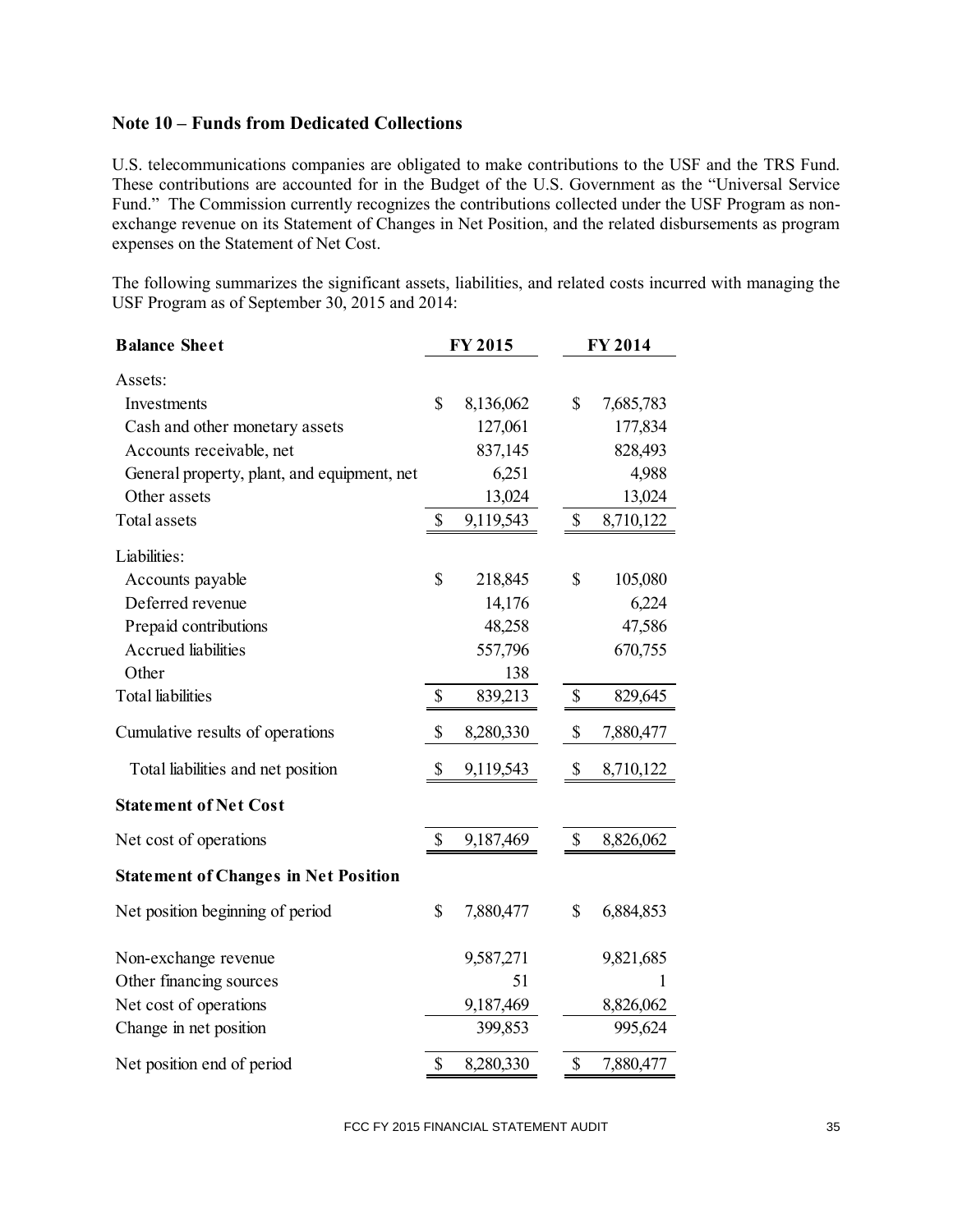# **Note 11 – Intragovernmental Costs and Exchange Revenue**

 Intragovernmental costs primarily represent goods and services purchased by the Commission from other Federal agencies.

| FY 2015                              |                           |                          |                           |               |                           |              |
|--------------------------------------|---------------------------|--------------------------|---------------------------|---------------|---------------------------|--------------|
| <b>Program Costs</b>                 |                           | Intragove rnmental       |                           | <b>Public</b> |                           | <b>Total</b> |
| Connect America                      | $\mathbb{S}$              | 11,815                   | \$                        | 549,960       | \$                        | 561,775      |
| Maximize Benefits of Spectrum        |                           | 25,831                   |                           | 74,288        |                           | 100,119      |
| Protect and Empower Consumers        |                           | 13,104                   |                           | 37,686        |                           | 50,790       |
| Promote Innovation, Investment, and  |                           |                          |                           |               |                           |              |
| America's Global Competitiveness     |                           | 2,927                    |                           | 8,416         |                           | 11,343       |
| Promote Competition                  |                           | 26,694                   |                           | 7,776,479     |                           | 7,803,173    |
| Public Safety and Homeland Security  |                           | 12,044                   |                           | 34,637        |                           | 46,681       |
| <b>Advance Key National Purposes</b> |                           | 7,318                    |                           | 998,679       |                           | 1,005,997    |
| <b>Operational Excellence</b>        |                           | 19,005                   |                           | 54,657        |                           | 73,662       |
| Total                                | $\boldsymbol{\mathsf{S}}$ | 118,738                  | $\boldsymbol{\mathsf{S}}$ | 9,534,802     | $\boldsymbol{\mathsf{S}}$ | 9,653,540    |
|                                      |                           |                          |                           |               |                           |              |
| <b>Total Earned Revenue</b>          | \$                        | 2,826                    | \$                        | 480,524       | \$                        | 483,350      |
| FY 2014                              |                           |                          |                           |               |                           |              |
| <b>Program Costs</b>                 |                           | <b>Intragovernmental</b> |                           | <b>Public</b> |                           | <b>Total</b> |
| Connect America                      | \$                        | 10,990                   | \$                        | 35,390        | \$                        | 46,380       |
| Maximize Benefits of Spectrum        |                           | 28,356                   |                           | 82,206        |                           | 110,562      |
| Protect and Empower Consumers        |                           | 12,634                   |                           | 36,625        |                           | 49,259       |
| Promote Innovation, Investment, and  |                           |                          |                           |               |                           |              |
| America's Global Competitiveness     |                           | 2,652                    |                           | 7,689         |                           | 10,341       |
| Promote Competition                  |                           | 26,819                   |                           | 8,857,682     |                           | 8,884,501    |
| Public Safety and Homeland Security  |                           | 11,054                   |                           | 32,047        |                           | 43,101       |
| <b>Advance Key National Purposes</b> |                           | 7,505                    |                           | 70,596        |                           | 78,101       |
| <b>Operational Excellence</b>        |                           | 19,218                   |                           | 55,714        |                           | 74,932       |
| Total                                | $\$$                      | 119,228                  | \$                        | 9,177,949     | \$                        | 9,297,177    |
| <b>Total Earned Revenue</b>          | \$                        | 2,964                    | \$                        | 470,204       | \$                        | 473,168      |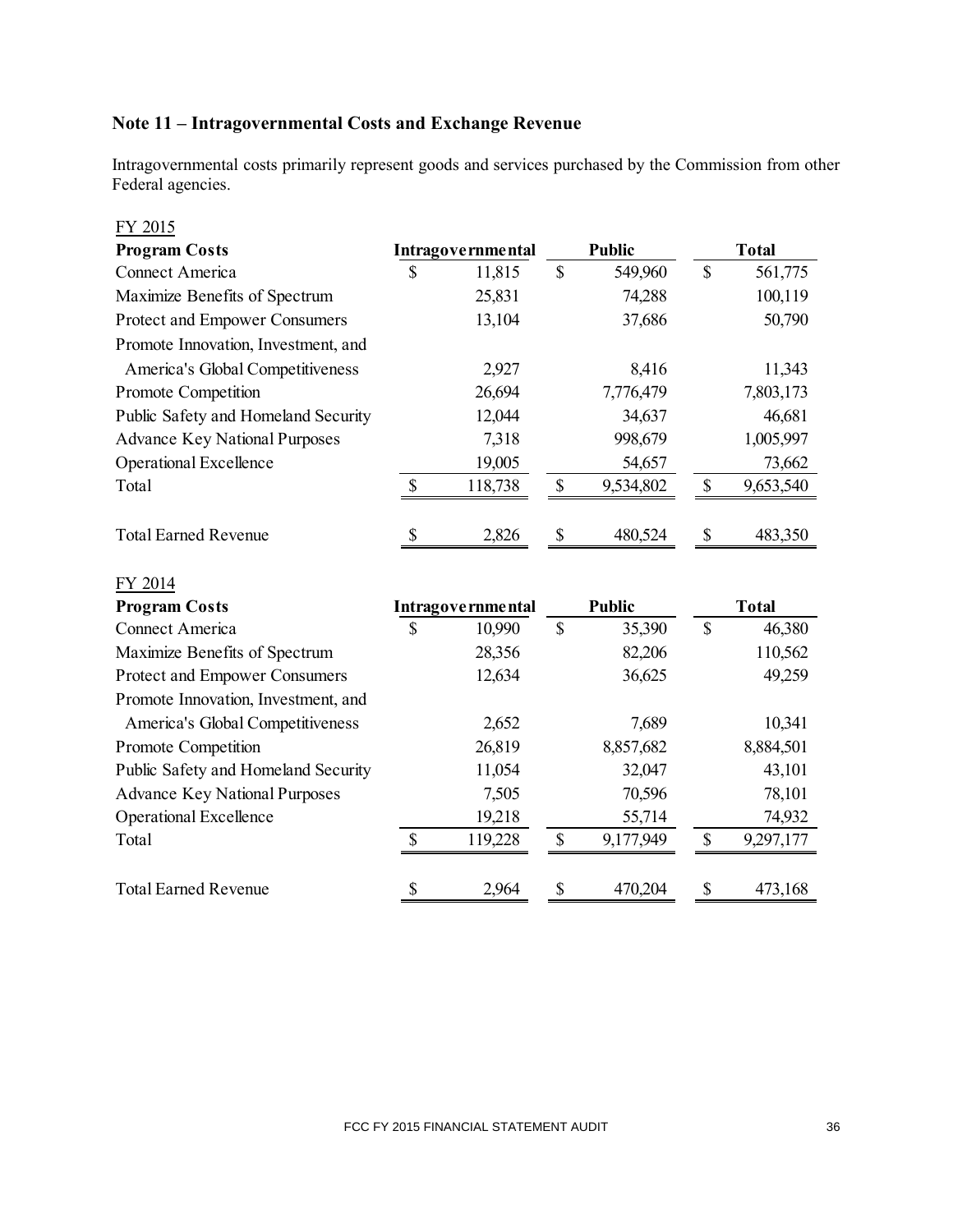#### **Note 12 – Available Borrowing Authority, End of the Period**

 Pursuant to Public Law 112-96 Sec. 6403 (d) (3), the FCC is authorized to borrow from Treasury up to \$1,000,000 to fund payment of relocation costs for Broadcast TV Spectrum Incentive Auction. As of September 30, 2015, no money has been drawn from Treasury.

#### **Note 13 - Apportionment Categories of Obligations Incurred: Direct vs. Reimbursable Obligations**

 The following summarizes Apportionment Categories of Obligations Incurred for the years ended September 30, 2015 and 2014:

|                                   |   | FY 2015    | FY 2014 |            |  |  |  |  |
|-----------------------------------|---|------------|---------|------------|--|--|--|--|
| Direct:                           |   |            |         |            |  |  |  |  |
| Category B                        |   | 1,378,673  |         | 1,370,430  |  |  |  |  |
| <b>Exempt from Apportionment</b>  |   | 17,002,014 |         | 9,417,463  |  |  |  |  |
| <b>Total Direct</b>               |   | 18,380,687 |         | 10,787,893 |  |  |  |  |
| Reimbursable:                     |   |            |         |            |  |  |  |  |
| Category B                        |   | 1,122      |         | 3,040      |  |  |  |  |
| <b>Total Obligations Incurred</b> | S | 18,381,809 | ◐       | 10,790,933 |  |  |  |  |

Category B - Apportioned by Purpose

#### **Note 14 – Undelivered Orders at the End of the Period**

 The amount of budgetary resources obligated for undelivered orders totaled \$11,895,800 as of September 30, 2015 and \$4,518,678 as of September 30, 2014.

#### **Note 15 – Permanent Indefinite Appropriations**

 and subsidy costs incurred under credit reform programs. The Commission also has a permanent indefinite appropriation available to fund the costs of developing and implementing its competitive The Commission has permanent indefinite appropriations available to fund its universal service programs auction program.

 Pursuant to 47 U.S.C §§ 254 and 225 the FCC has a permanent indefinite appropriation to fund its universal service programs, including Telecommunications Relay Service Fund. These programs operate by collecting mandatory contributions from telecommunications carriers providing interstate telecommunications services, and from other providers of interstate telecommunications required to contribute if the public interest so requires. These contributions are accounted for federal budgetary purposes as a special fund known as the Universal Service Fund.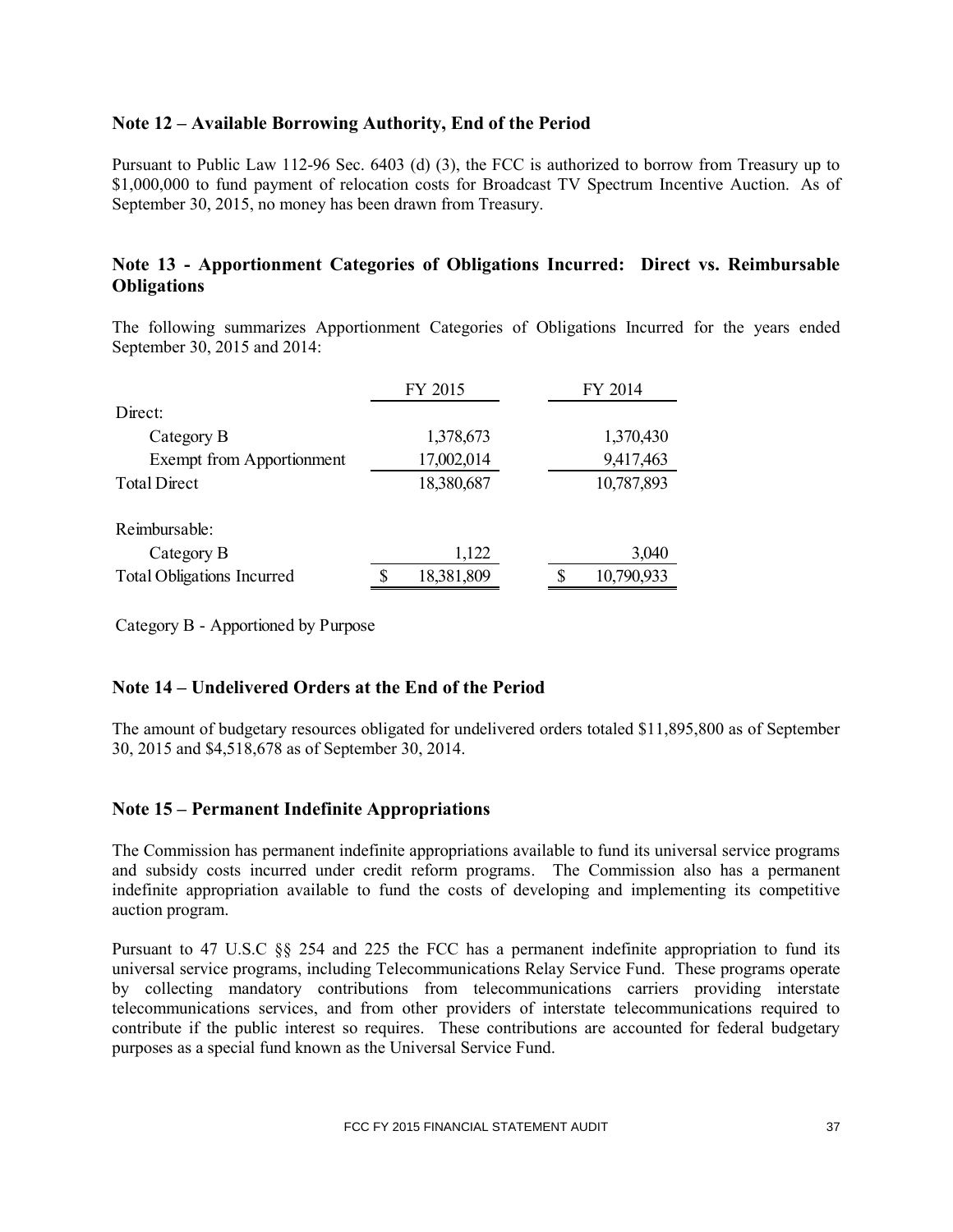#### **Note 15 – Permanent Indefinite Appropriations (continued)**

 The permanent indefinite appropriations for credit reform are mainly available to finance any disbursements incurred under the liquidating accounts. These appropriations become available pursuant to standing provisions of law without further action by Congress after transmittal of the Budget for the year involved. They are treated as permanent the first year they become available, as well as in succeeding years. However, they are not stated as specific amounts but are determined by specified variable factors, such as cash needs for liquidating accounts, and information about the actual performance of a cohort or estimated changes in future cash flows of the cohort in the program accounts.

 Pursuant to 47 U.S.C § 309(j)(8)(B), the FCC has a permanent indefinite appropriation to retain from the proceeds of its spectrum auctions such sums as may be necessary for the costs of developing and implementing the competitive auction program. These retained proceeds are offsetting collections that remain available until expended. Notwithstanding 47 U.S.C § 309(j)(8)(B), for FY 2015 Congress limited the amount of the auction proceeds that may be retained and made available for obligation to \$106,000.

#### **Note 16 – Legal Arrangements Affecting Use of Unobligated Balances**

 Pursuant to Public Laws, offsetting collections received in excess of \$339,844 in FY 2015 and in FY 2014 are temporarily precluded from obligation. In addition, the cumulative amount collected above the required annual regulatory level has been temporarily precluded from obligation since FY 2008. For more information, refer to Note 1 M.

#### **Note 17 - Explanation of Differences Between the Statement of Budgetary Resources (SBR) and the Budget of the U.S. Government**

 There were no material differences between the Combined Statement of Budgetary Resources (SBR) for  FY 2014 and the amounts presented in the 2016 President's Budget. The FY 2017 *Budget of the United States Government* (President's Budget) with actual numbers for FY 2015 has not been published. Pursuant to 31 USC § 1105, the *Budget of the United States Government* will be released the first Monday in February, and will be available at the following website: http:/www.whitehouse.gov/omb.

#### **Note 18 – Custodial Revenues**

 In accordance with the provisions of Statement of Federal Financial Accounting Standards (SFFAS) 7,  *Accounting for Revenue & Other Financing Sources*, the Commission collects non-exchange revenues related to miscellaneous receipts and Fines and Forfeitures to the General Fund. Additionally, there is exchange revenue reported on the Statement of Custodial Activity associated with the Radio Spectrum Auction Proceeds.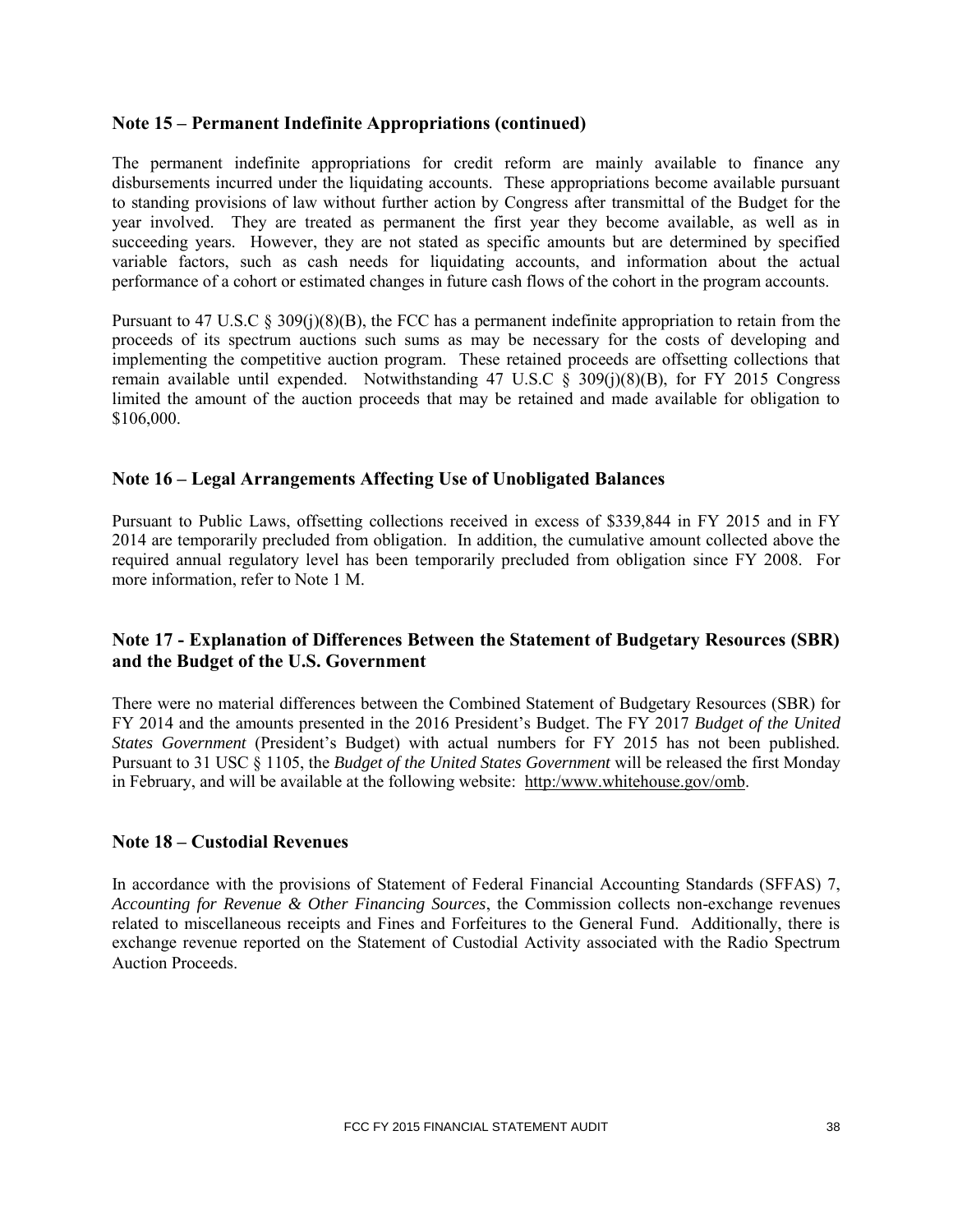#### **Statement of Financing) Note 19 – Reconciliation of Net Cost of Operations (Proprietary) to Budget (Formerly the**

As of September 30, 2015 and 2014:

|                                                                              | FY 2015          |    | FY 2014    |
|------------------------------------------------------------------------------|------------------|----|------------|
| <b>Budgetary Resources Obligated:</b>                                        |                  |    |            |
| Obligations incurred                                                         | \$<br>18,381,809 | \$ | 10,790,933 |
| Less: spending authority from offsetting collections and recoveries          | 1,701,287        |    | 921,230    |
| Obligations net of offsetting collections and recoveries                     | 16,680,522       |    | 9,869,703  |
| Less: offsetting receipts                                                    | 75,478           |    | 67,396     |
| Net obligations                                                              | 16,605,044       |    | 9,802,307  |
| Other Resources                                                              | (9,360)          |    | (6,312)    |
| Resources Used to Finance Items not Part of the Net Cost of Operations:      |                  |    |            |
| Change in Undelivered Orders                                                 | (7,377,122)      |    | (600, 762) |
| Resources that fund expenses recognized in prior periods                     | (960)            |    |            |
| Budgetary offsetting collections and receipts that do not affect net cost of |                  |    |            |
| operations                                                                   | 75,591           |    | 67,899     |
| Resources that finance the acquisition of assets                             | (7,820)          |    | (6,170)    |
| Other                                                                        | (12,229)         |    | (38, 975)  |
| Components of the Net Cost of Operations That Will Not Require or Generate   |                  |    |            |
| Resources in the Current Period:                                             |                  |    |            |
| Increase in annual leave liability                                           | (1,004)          |    | (265)      |
| Upward/Downward reestimates of credit subsidy $(+/-)$                        | (3,343)          |    |            |
| Increase in exchange revenue receivable from the public                      | (1,000)          |    | 5,945      |
| Depreciation and amortization                                                | 14,574           |    | 20,029     |
| Other $(+/-)$                                                                | (112, 181)       |    | (419,687)  |
| Net Cost of Operations                                                       | 9,170,190        | S  | 8,824,009  |

#### **Note 20 – Subsequent Events**

 As stated in Note 6, on August 18, 2015, the Commission found that SNR and Northstar are not small businesses eligible for a 25 percent bidding credit and ordered them to pay the amount of the bidding credit, \$3,331,856, plus an additional payment of \$2,774 related to certain bids withdrawn by SNR during the auction. Payment of that amount would satisfy the full amount of SNR and Northstar's gross bid amounts and the SNR withdrawal payment and therefore would have entitled them to receive all of the 702 licenses that they won in Auction 97. Instead, on October 1, 2015, SNR and Northstar elected to pay the full gross bid amount for only 505 of the licenses and selectively defaulted on 197 of 702 licenses won in Auction 97. By selectively defaulting, SNR and Northstar incurred an interim default payment of \$515,555. The interim default payment was assessed by the Commission based on 15 percent of the gross winning bid price for the 197 licenses they declined.

 SNR and Northstar paid the Commission the gross bid amount of the 505 licenses, the interim default payment, and SNR's bid withdrawal payment by using funds on deposit with the Commission and by making an additional payment of \$413,151 On October 27, 2015, the Commission issued an aggregate of 505 licenses to SNR and Northstar.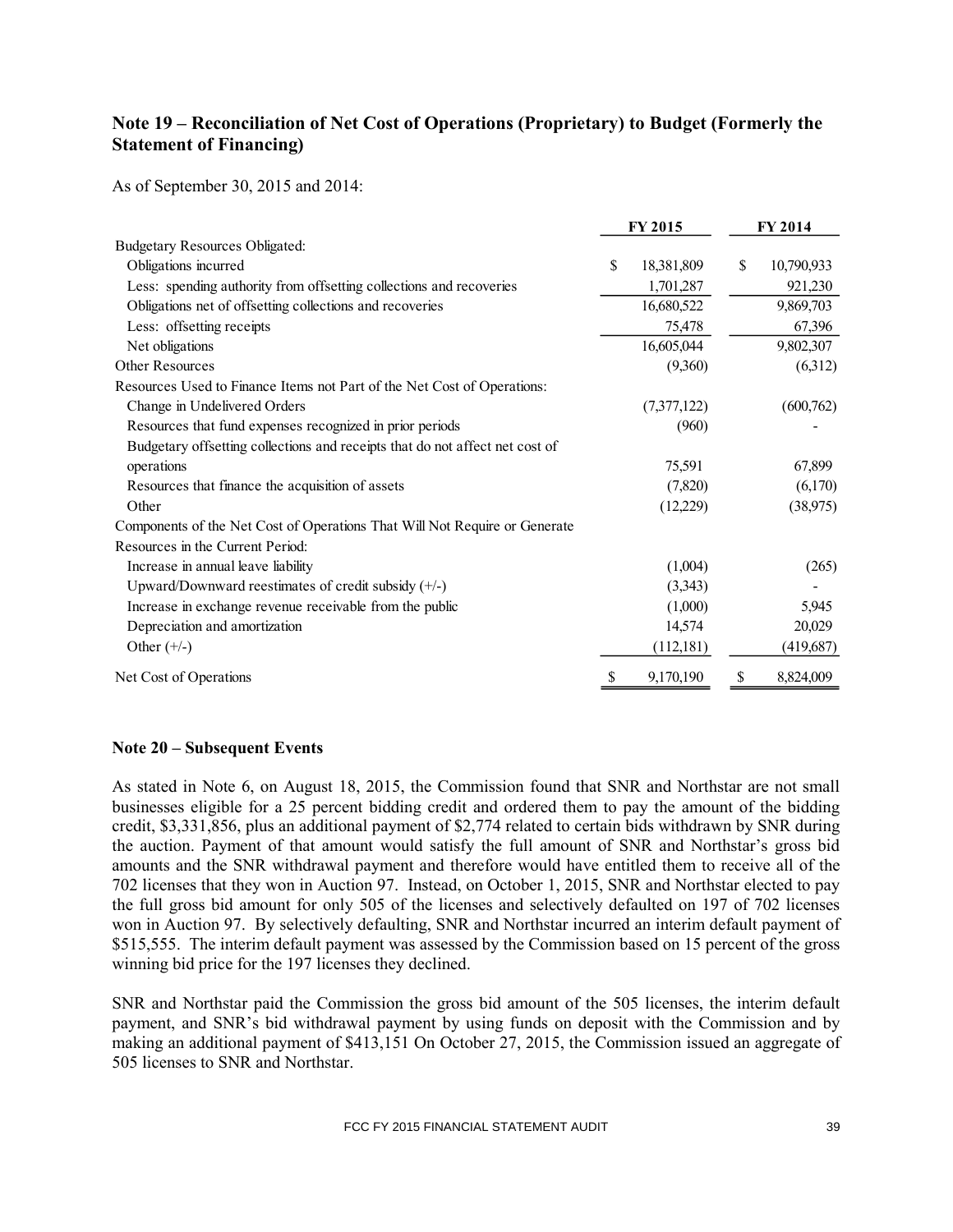#### **Note 20 – Subsequent Events (continued)**

 be re-auctioned by the Commission at a future time. In the event that the subsequent winning bids from equal to the SNR and Northstar winning bids for such license(s) in Auction 97 (an aggregate amount of \$3,437,035), no additional amounts will be owed to the FCC. However, to the extent that the subsequent winning bids on any such licenses are less than SNR's and Northstar's winning bids, then SNR and Northstar will be obligated to pay the difference (the deficiency payments). This October 1, 2015, transaction satisfied the \$3,334,630 account receivable outstanding at September 30, 2015 (see Note 6). At the same time, a new Account Receivable was created consisting of the total gross bid amount of the 197 licenses that will be re-auctioned, which amount will be satisfied subsequent to the re-auction of the any deficiency payments by SNR and Northstar or, in the event they default on any such deficiency payments, by DISH pursuant to a guarantee issued by DISH on October 1, 2015, as a backstop to SNR's The 197 licenses on which SNR and Northstar defaulted continue to be held by the Commission and will the re-auction or other award of any of the 197 licenses declined by SNR and Northstar are greater than or licenses through receipt of the purchase price paid by winning bidders in the re-auction plus, if applicable, and Northstar's deficiency payment obligations.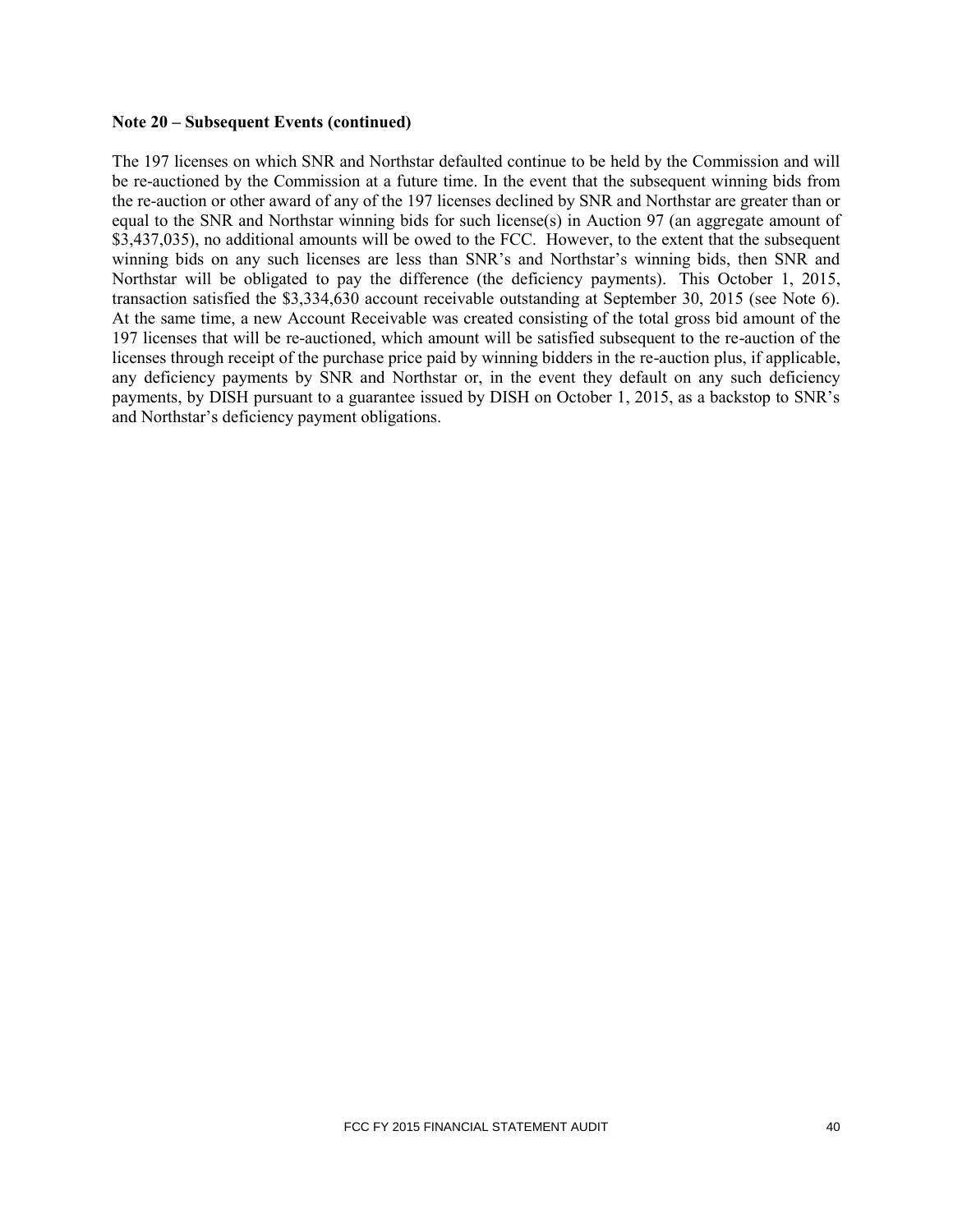# **REQUIRED SUPPLEMENTARY INFORMATION**

#### **REQUIRED SUPPLEMENTARY INFORMATION – SCHEDULE OF BUDGETARY RESOURCES BY MAJOR ACCOUNT**

For the Years Ended September 30, 2015 and 2014 (Dollars in thousands)

 OMB Circular No. A-136, *Financial Reporting Requirements*, requires additional disclosure of an entity's budgetary information by major budgetary accounts if the information was aggregated for presentation purposes on the Statement of Budgetary Resources. Major budgetary accounts of the Commission include Salaries and Expenses (S&E), Auctions, and USF. S&E represents general salaries and expenses of the Commission. Auctions include salaries and expenses of the spectrum auction program. USF includes Universal Service Fund and Telecommunications Relay Service Funds. Non-major budgetary accounts are aggregated under Other.

 Reflected in the following charts are the major budgetary accounts of the Commission that are aggregated and presented in the September 30, 2015 and 2014 Combined Statement of Budgetary Resources.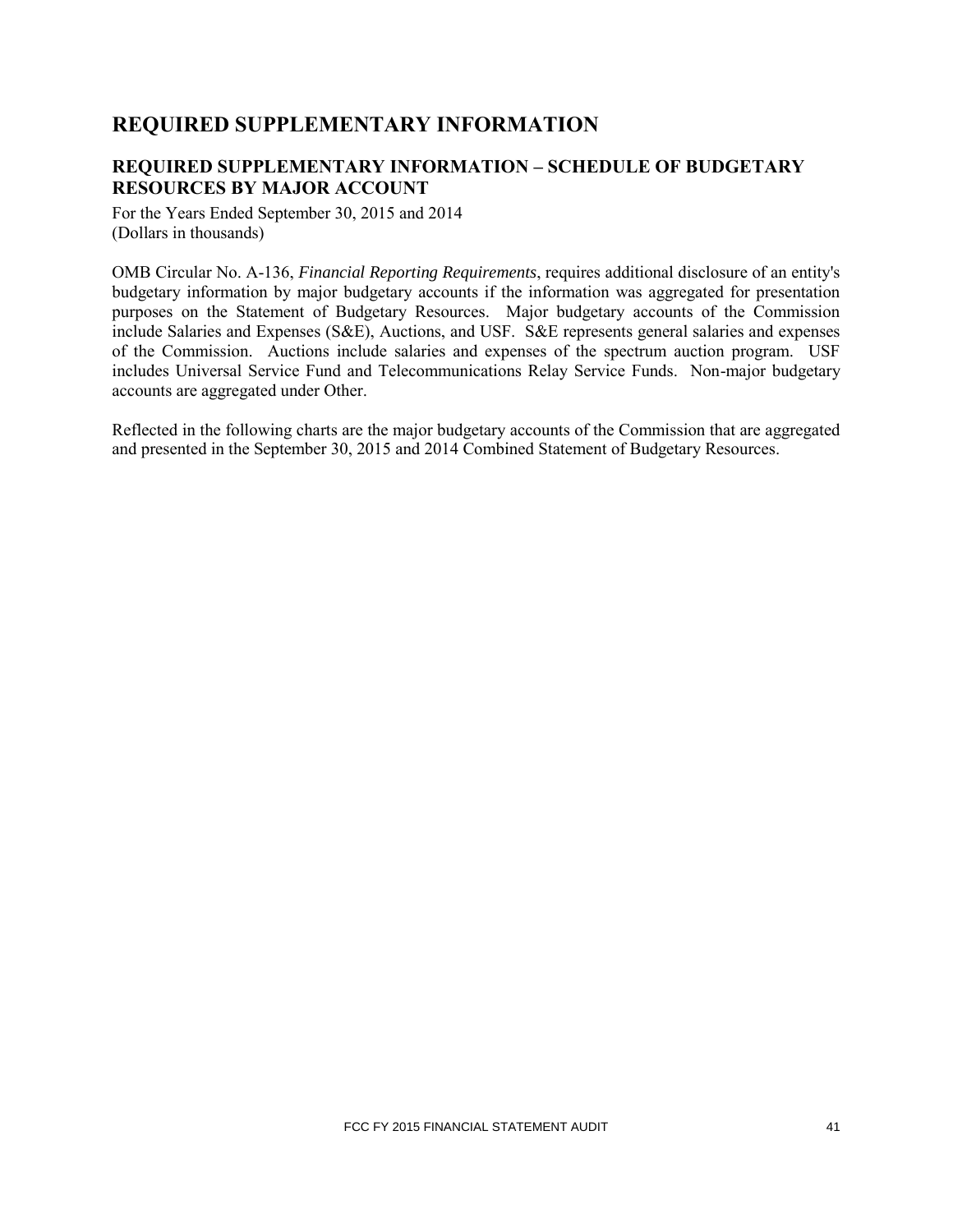#### **SCHEDULE OF BUDGETARY RESOURCES BY MAJOR ACCOUNT**

| FY 2015                                                                      |                         | <b>S&amp;E</b> |               | <b>Auctions</b> |    | <b>USF</b>     | Other                    |                           | <b>Total</b> |
|------------------------------------------------------------------------------|-------------------------|----------------|---------------|-----------------|----|----------------|--------------------------|---------------------------|--------------|
| <b>Budgetary Resources:</b>                                                  |                         |                |               |                 |    |                |                          |                           |              |
| Unobligated balance brought forward, October 1                               | \$                      | 20,999         | S             | $4,133$ \$      |    | 3,265,958 \$   | $6,141$ \$               |                           | 3,297,231    |
| Recoveries of prior year unpaid obligations                                  |                         | 7,084          |               | 4,780           |    | 1,225,153      | 4                        |                           | 1,237,021    |
| Other changes in unobligated balance $(+ or -)$                              |                         | (1)            |               | $\blacksquare$  |    |                | $\overline{a}$           |                           | (1)          |
| Unobligated balance from prior year budget authority, net                    |                         | 28,082         |               | 8,913           |    | 4,491,111      | 6,145                    |                           | 4,534,251    |
| Appropriations (discretionary and mandatory)                                 |                         |                |               | $\blacksquare$  |    | 9,610,451      | $\blacksquare$           |                           | 9,610,451    |
| Spending authority from offsetting collections (discretionary and mandatory) |                         | 346,382        |               | 106,056         |    | 11,715         | 113                      |                           | 464,266      |
| Total budgetary resources                                                    | \$                      | 374,464        | \$            | 114,969         | \$ | 14,113,277     | 6,258<br>\$              | S                         | 14,608,968   |
| <b>Status of Budgetary Resources:</b>                                        |                         |                |               |                 |    |                |                          |                           |              |
| Obligations incurred                                                         | \$                      | 353,966 \$     |               | 106,118         | -S | 17,921,579 \$  | 146                      | S                         | 18,381,809   |
| Unobligated balance, end of year:                                            |                         |                |               |                 |    |                |                          |                           |              |
| Apportioned                                                                  |                         | 12,989         |               | 8,191           |    |                | 2,877                    |                           | 24,057       |
| Exempt from apportionment                                                    |                         |                |               | $\overline{a}$  |    | (3,927,155)    | Ĭ.                       |                           | (3,927,155)  |
| Unapportioned                                                                |                         | 7,509          |               | 660             |    | 118,853        | 3,235                    |                           | 130,257      |
| Total unobligated balance, end of year                                       |                         | 20,498         |               | 8,851           |    | (3,808,302)    | 6,112                    |                           | (3,772,841)  |
| Total status of budgetary resources                                          | \$                      | 374,464        | S             | 114,969         | \$ | 14,113,277 \$  | 6,258                    | S                         | 14,608,968   |
| <b>Change in Obligated Balance:</b>                                          |                         |                |               |                 |    |                |                          |                           |              |
| Unpaid obligations:                                                          |                         |                |               |                 |    |                |                          |                           |              |
| Unpaid obligations, brought forward, Oct 1                                   | \$                      | 44,189         | - S           | 36,055 \$       |    | 4,555,194 \$   | 128S                     |                           | 4,635,566    |
| Obligations incurred                                                         |                         | 353,966        |               | 106,118         |    | 17,921,579     | 146                      |                           | 18,381,809   |
| Outlays (gross) (-)                                                          |                         | (346,591)      |               | (105, 118)      |    | (9,206,451)    | (167)                    |                           | (9,658,327)  |
| Recoveries of prior year unpaid obligations (-)                              |                         | (7,084)        |               | (4,780)         |    | (1,225,153)    | (4)                      |                           | (1,237,021)  |
| Unpaid obligations, end of year                                              |                         | 44,480         |               | 32,275          |    | 12,045,169     | 103                      |                           | 12,122,027   |
| Uncollected payments:                                                        |                         |                |               |                 |    |                |                          |                           |              |
| Uncollected pymts, Fed sources, brought forward, Oct 1 (-)                   |                         | (4,270)        |               |                 |    |                |                          |                           | (4,270)      |
| Change in uncollected pymts, Fed sources (+ or -)                            |                         | 2,020          |               | $\blacksquare$  |    | $\blacksquare$ | $\blacksquare$           |                           | 2,020        |
| Uncollected pymts, Fed sources, end of year (-)                              |                         | (2,250)        |               |                 |    |                | L,                       |                           | (2,250)      |
| Memorandum (non-add) entries                                                 |                         |                |               |                 |    |                |                          |                           |              |
| Obligated balance, start of year (+ or -)                                    | \$                      | 39,919         | \$            | 36,055          | \$ | 4,555,194      | 128<br>\$                | S                         | 4,631,296    |
| Obligated balance, end of year (net)                                         | $\overline{\mathbf{S}}$ | 42,230         | $\mathsf{\$}$ | 32,275          | \$ | 12,045,169     | \$<br>103                | \$                        | 12,119,777   |
| <b>Budget Authority and Outlays, Net:</b>                                    |                         |                |               |                 |    |                |                          |                           |              |
| Budget authority, gross (discretionary and mandatory)                        | \$                      | 346,382 \$     |               | 106,056 \$      |    | 9,622,166 \$   | 113S                     |                           | 10,074,717   |
| Actual offsetting collections (discretionary and mandatory) (-)              |                         | (356,073)      |               | (106, 055)      |    | (11,715)       | (113)                    |                           | (473,956)    |
| Change in uncollected customer payments from Federal Sources                 |                         | 2,020          |               |                 |    |                | ä,                       |                           | 2,020        |
| (discretionary and mandatory) $(+ or -)$                                     |                         |                |               |                 |    |                |                          |                           |              |
| Budget Authority, net (discretionary and mandatory)                          | $\mathbb S$             | $(7,671)$ \$   |               | $\mathbf{1}$    | \$ | 9,610,451 \$   | ÷,                       | $\boldsymbol{\mathsf{S}}$ | 9,602,781    |
| Outlays, gross (discretionary and mandatory)                                 | \$                      | 346,591 \$     |               | 105,118 \$      |    | 9,206,451 \$   | 167S                     |                           | 9,658,327    |
| Actual offsetting collections (discretionary and mandatory) (-)              |                         | (356,073)      |               | (106, 055)      |    | (11,715)       | (113)                    |                           | (473,956)    |
| Outlays, net (discretionary and mandatory)                                   |                         | (9,482)        |               | (937)           |    | 9,194,736      | 54                       |                           | 9,184,371    |
| Distributed offsetting receipts (-)                                          |                         | (21,305)       |               |                 |    | (54,173)       | $\overline{\phantom{a}}$ |                           | (75, 478)    |
| Agency outlays, net (discretionary and mandatory)                            | S                       | $(30,787)$ \$  |               | $(937)$ \$      |    | 9,140,563 \$   | 54                       | S                         | 9,108,893    |

FCC FY 2015 FINANCIAL STATEMENT AUDIT 42